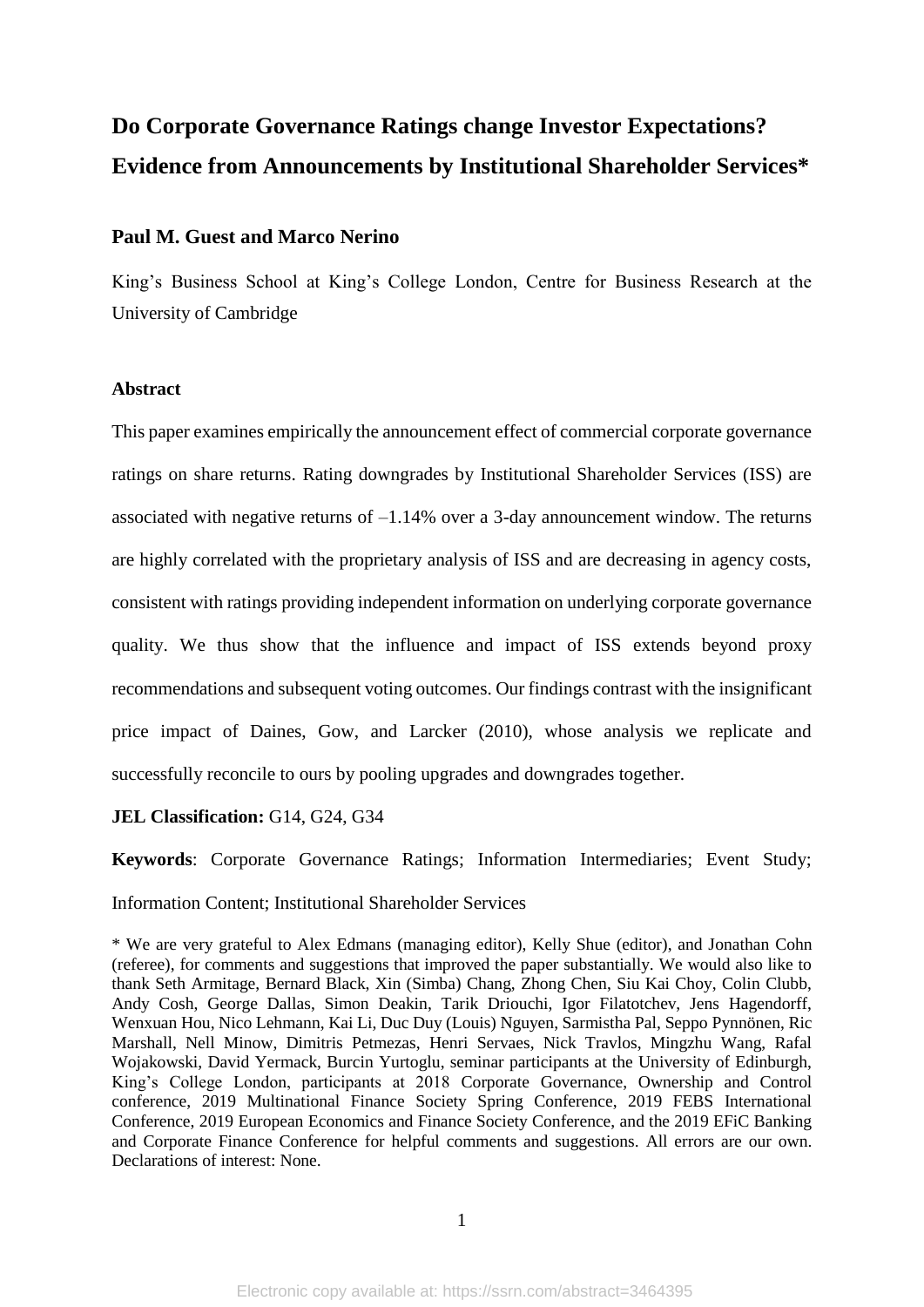#### **1. Introduction**

Over the past 20 years, corporate governance analyst firms ("governance analysts") have emerged as important information intermediaries. These firms provide an array of services including data, analysis, ratings, proxy recommendations, and consulting. Firms such as Institutional Shareholder Services (ISS) arguably wield considerable influence over firm governance choices and investor decisions. Research on governance analysts has predominantly focused on proxy recommendations. Our understanding of the determinants and effects of the other services provided by these firms is limited.

Our objective is to establish whether corporate governance ratings ("governance ratings"), one of the primary services provided by governance analysts, are price-relevant for security markets. Understanding the importance to the market of the information provided by governance analysts is key to understanding how influential they actually are. We examine the announcement effect of rating changes on the stock returns of U.S. firms. Ratings distill a wide range of publicly available governance metrics and discretionary judgement into a singular summary measure of governance quality. There is anecdotal evidence that investors find ratings useful. In 2016 for example, Ides Capital Management pressured Boingo to improve its governance on the basis of the ISS rating: "Our perspective is shaped…by the dismal governance scores that the Company receives from ISS. We believe that the decision by ISS…to assign to Boingo a Governance Quickscore rating of 7…speaks volumes in terms of the Company's "higher risk" corporate governance practices."

Despite such anecdotal evidence (additional examples provided in Appendix Table A1) considerable skepticism has been expressed about the construct validity of the ratings and whether they accurately measure governance quality (e.g., Larcker *et al*., 2007; Rose, 2007; Bhagat and Bolton, 2008; Bhagat *et al*., 2008; Black *et al*., 2014). Some commentators argue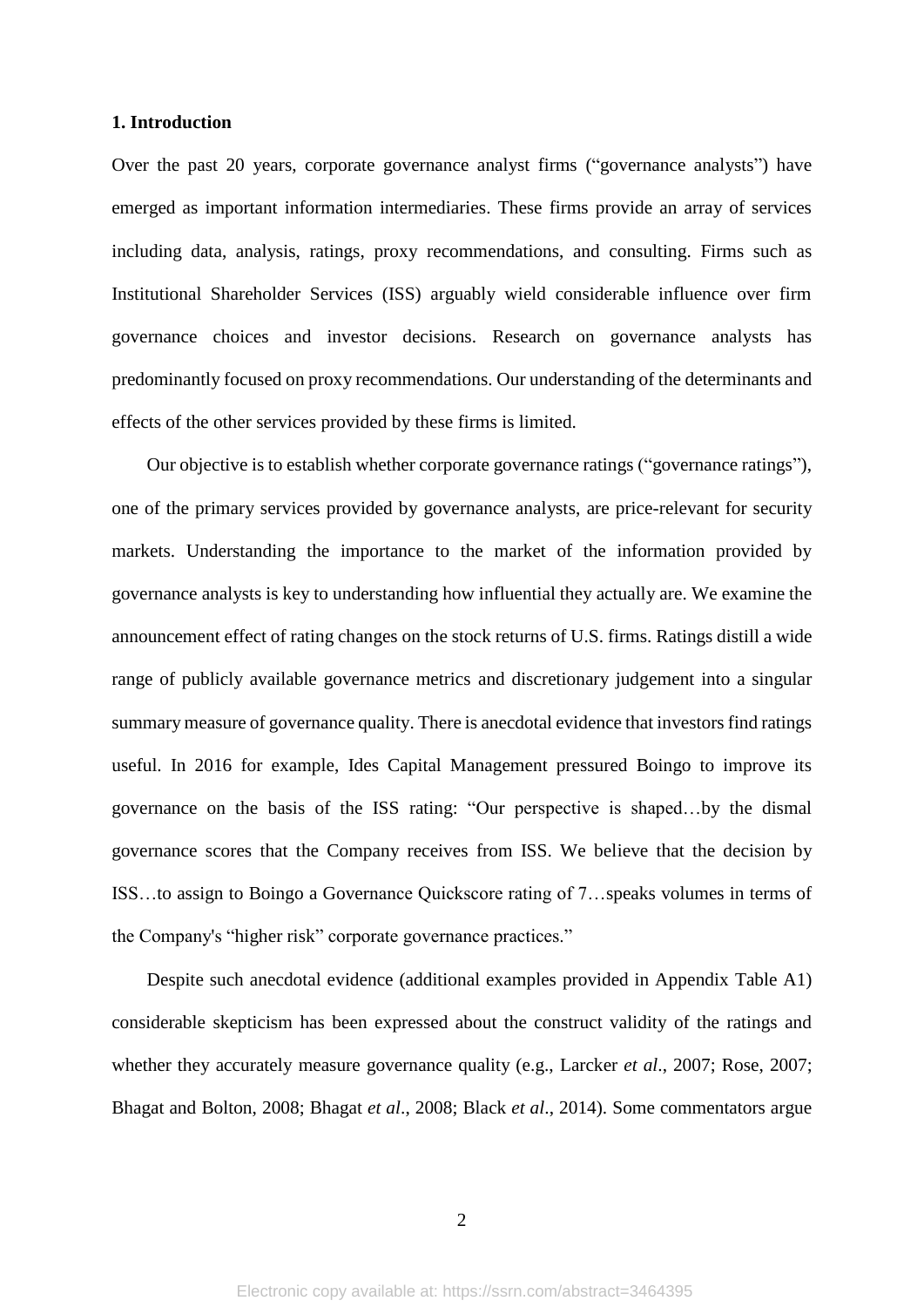that market participants purchase the ratings just to obtain the underlying governance data (e.g., Rose, 2007; Calomiris and Mason, 2010).

Several studies find that rating levels have low power to predict future long run performance (e.g., Bhagat *et al*., 2008; Daines *et al*., 2010 ("DGL")). DGL also conclude that ratings are not useful in predicting accounting restatements or future class action lawsuits. One problem with testing for long run outcomes is the noise caused by their many determinants, which may make it hard to detect a relationship even if it exists. The advantage of event study analysis is that many of these factors are not at play, thus making it the most informative approach to assess the importance of ratings. The only event study to date (DGL) tests for a linear relation between all rating changes (i.e., upgrades and downgrades) and returns, for four governance analyst firms including ISS, and concludes that rating announcements do not impact stock prices. Thus rating information content may not be important, perhaps because it lags information from other sources.

We revisit this question, focusing our main analysis on 18,911 rating change announcements by ISS, the most influential (and sole surviving governance focused) rating firm in the U.S. over the past 20 years. Whilst our event study approach avoids the noise of long run studies and largely addresses issues of causality, the reliability of our results may be weakened by contaminating events, incorrect counterfactuals, cross-correlation caused by event clustering, and incorrect announcement windows (e.g., de Jong and Naumovska, 2016). We pay careful attention to these issues, removing confounding events, employing different counterfactuals, multiple event windows, and controlling for cross-correlation.

Critically, we also draw a distinction between rating upgrades and downgrades. We are motivated to do so by the presence of asymmetric announcement price effects in the credit rating (e.g., Ederington and Goh, 1998) and analyst forecast revision (e.g., Frankel *et al*., 2006) literatures. In our context, announcement price effects may occur for downgrades but not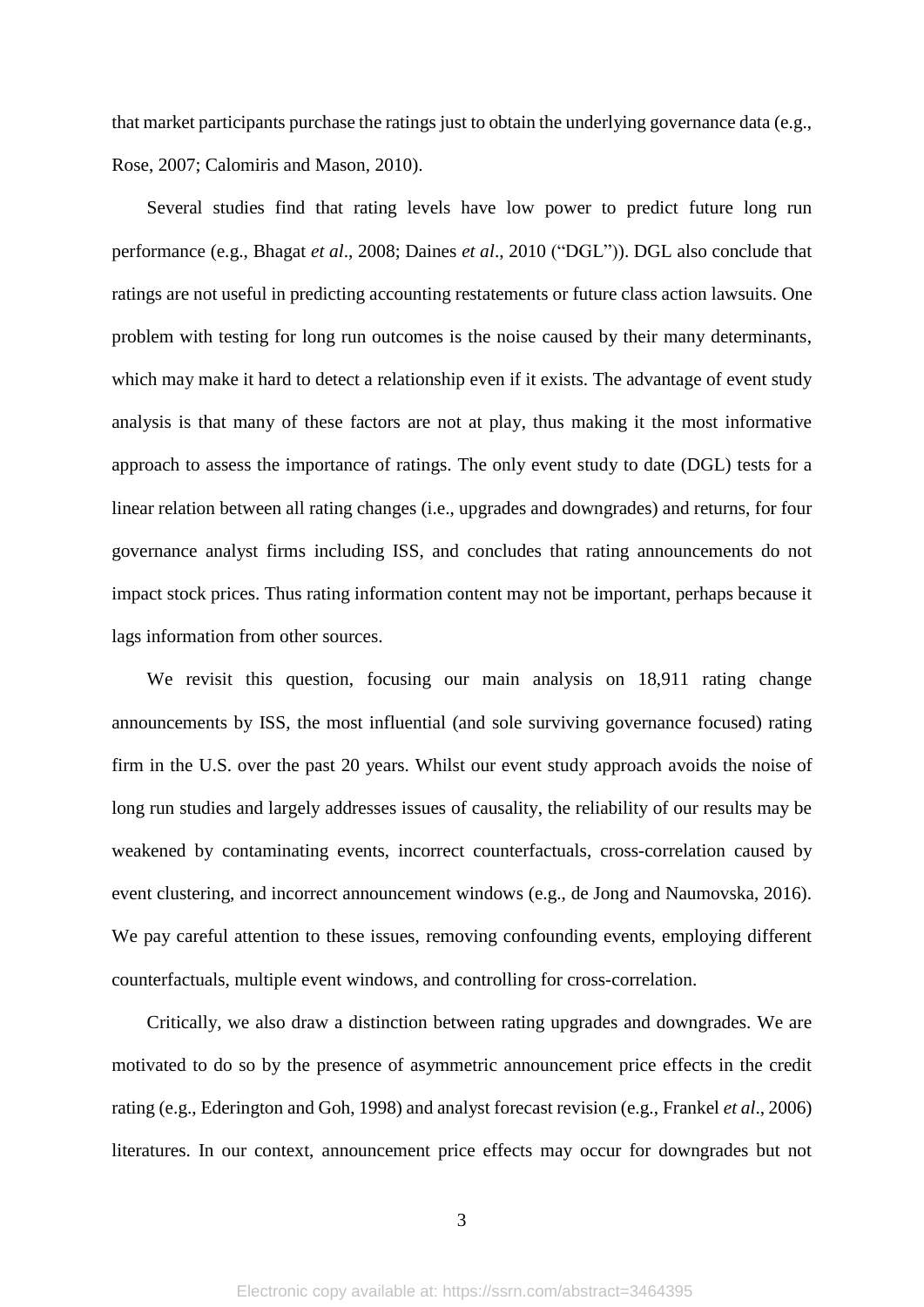upgrades for at least three reasons. First, upgrades may impact prices prior to announcement because rumours of upgrades are more likely to be traded on due to potential feedback effects of downgrades (e.g., Edmans *et al*., 2015) and short selling constraints. <sup>1</sup> Second, some institutional investors may sell following downgrades due to investor mandates/self‐imposed rules to not hold poorly governed firms, but not buy following upgrades. Third, investors may view upgrades as less credible than downgrades due to conflicts of interest arising from provision of consulting services to rated firms (Rose, 2007; Calomiris and Mason, 2010; Li, 2018).

We find that rating downgrades are associated with large negative stock returns which are increasing in downgrade magnitude. For large downgrades the negative returns are  $-1.14\%$ over a 3-day announcement window. Upgrades do not result in a significant market reaction. Our key conclusion that ratings contain price-relevant information contrasts with the insignificant price impact documented by DGL. We replicate DGL's analysis, and successfully reconcile their findings to ours by pooling upgrades and downgrades together. However, when we differentiate upgrades from downgrades, we get different results from DGL. It is important to note that in the DGL study and our replication of it, the analysis extends to other governance analysts including Audit Integrity, Governance Metrics International, and The Corporate Library as well as ISS. Thus our replication demonstrates that our relevance and asymmetric effect results are not just specific to ISS, but apply to other governance analysts.

We examine whether the information content reflects the underlying corporate governance quality of the firm, as claimed by ISS. If so, and the market believes that weaker (stronger)

<sup>1</sup> There is anecdotal evidence of ISS rated firms announcing upgrades prior to public announcement. For example, on June 20 2014, Abercrombie and Fitch announced a higher ISS rating, 11 days before the public announcement on Bloomberg. This is consistent with firms releasing good (but not bad) news early (e.g., Hong *et al*., 2000). However, we search on Factiva and find only 8 cases where ISS rated firms announced upgrades prior to public announcement, of which none are in our final dataset.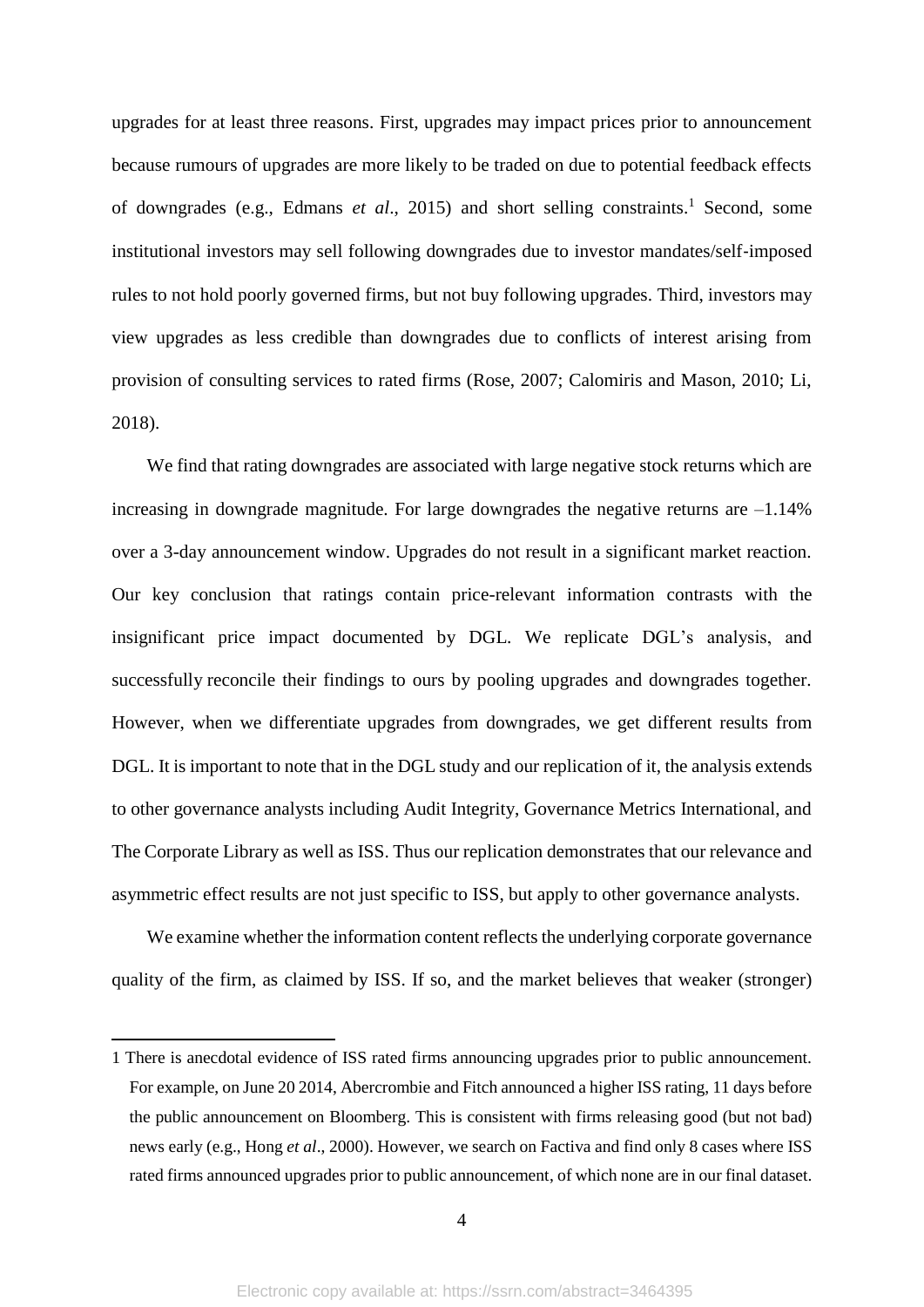governance has a negative (positive) effect on subsequent firm performance, a downgrade (upgrade) should result in lower (higher) firm value. Our *governance quality hypothesis*  predicts that downgrade (upgrade) returns are more negative (positive) where potential agency costs are higher, since the cost of weaker governance is higher in such firms. We measure agency costs in line with Jensen (1986): cash flow provides greater scope for wasteful spending through negative NPV projects; growth opportunities (proxied by market-to-book value) reduce such problems since investment generally adds value; leverage constrains management's ability to waste resources. Separately, our *downside risk hypothesis* suggests that stronger governance may decrease the likelihood of very bad outcomes, but not improve the likelihood of very good outcomes.<sup>2</sup> Downgrade (upgrade) returns should thus be more negative (positive) where firms have higher downside risk, which we proxy with higher volatility and leverage (e.g., Hoepner *et al.*, 2018).<sup>3,4</sup> We find lower returns for downgraded firms with higher cash flow, lower growth opportunities, and lower leverage, supportive of the governance quality hypothesis.

To conclude that downgrades are price informative, it is important to understand why upgrades are not. We test three explanations for asymmetric price effects, but none is strongly

**.** 

<sup>2</sup> Hoepner *et al*. (2018) show that shareholder engagement on governance (as well as ESG more generally) provides protection against downside risk, whilst Lins *et al*. (2017) find that high CSR firms have higher returns during the financial crisis.

<sup>3</sup> The proxies employed (although widely used) are imperfect and could work in the opposite direction to that hypothesized. For example, where growth opportunities are high, the potential value loss from pursuing the quiet life is high, thus agency costs could be greater since a CEO's actions have more effect on firm value.

<sup>4</sup> Downside risk effects do not predict the asymmetric upgrade/downgrade effect we observe since upgrades should reduce downside risk and downgrades increase it. In the context of CSR, Krüger (2015) finds significantly negative returns to negative CSR events but no positive returns to positive events. However, this asymmetric effect appears to be driven by positive CSR events being the result of agency costs, which is not the case for corporate governance upgrades.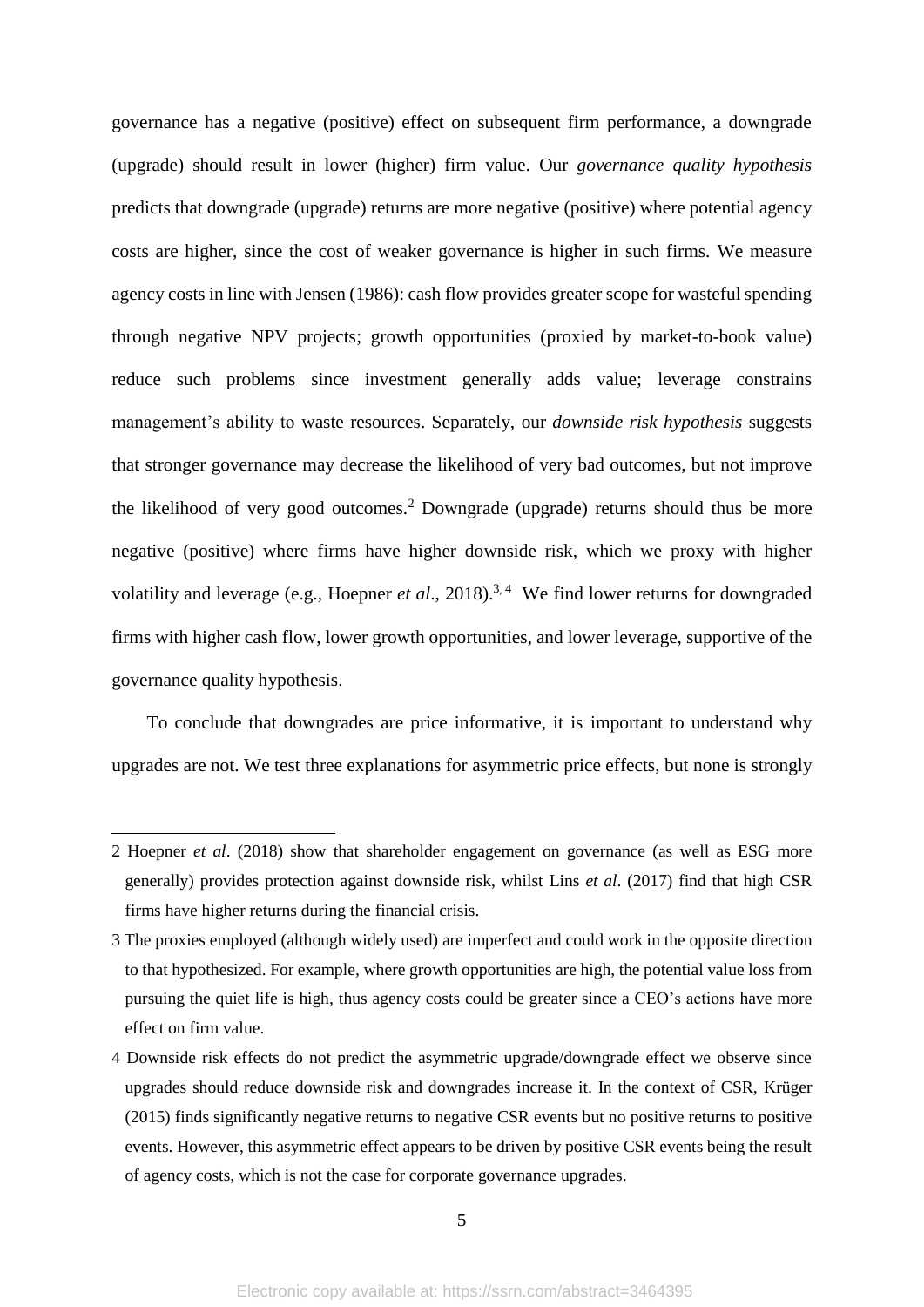supported by the data. First, we find no significant pre-announcement abnormal returns for upgrades and thus no evidence that upgrades impact prices prior to announcement. Second, if institutional investors sell following downgrades, such institutional friction could push prices down in the short run and subsequently revert, whilst returns should negatively correlate with institutional investor presence. However, we find no evidence of either. Third, we find no evidence of positive returns to upgrades for smaller firms which are less likely to be ISS consulting clients (Li, 2018), or for The Corporate Library which did not provide consulting services.

We investigate whether the information content of ISS downgrade announcements contains proprietary analysis and thus independent information content. Alternatively, investors may underreact to individual prior changes in governance data, and summary rating changes may merely draw users to look at previously available governance data more closely (see, e.g., Gilbert *et al*. (2012) in the context of summary macroeconomic data). To distinguish between these possibilities, we disentangle governance rating changes from governance changes using the underlying governance inputs that ISS uses for its rating estimation. We show that returns are significantly negative for downgrades with no associated governance changes, and that proprietary information content is an important determinant of negative returns. These findings suggest that downgrades contain independent information content.

We explore, and refute, another explanation for the negative returns related to potential real effects of downgrades. Downgrades may increase the likelihood that ISS will recommend a proxy advisory vote against management, which adversely affect voting outcomes (Iliev and Lowry, 2015; Malenko and Shen, 2016; McCahery *et al*., 2016) and stock prices (Ertimur *et al*., 2013; Hitz and Lehmann, 2018). However, we find that the correlation between downgrades and subsequent proxy recommendations against management is small (as do DGL), and that the negative returns are not driven by downgrades that occur closer to the proxy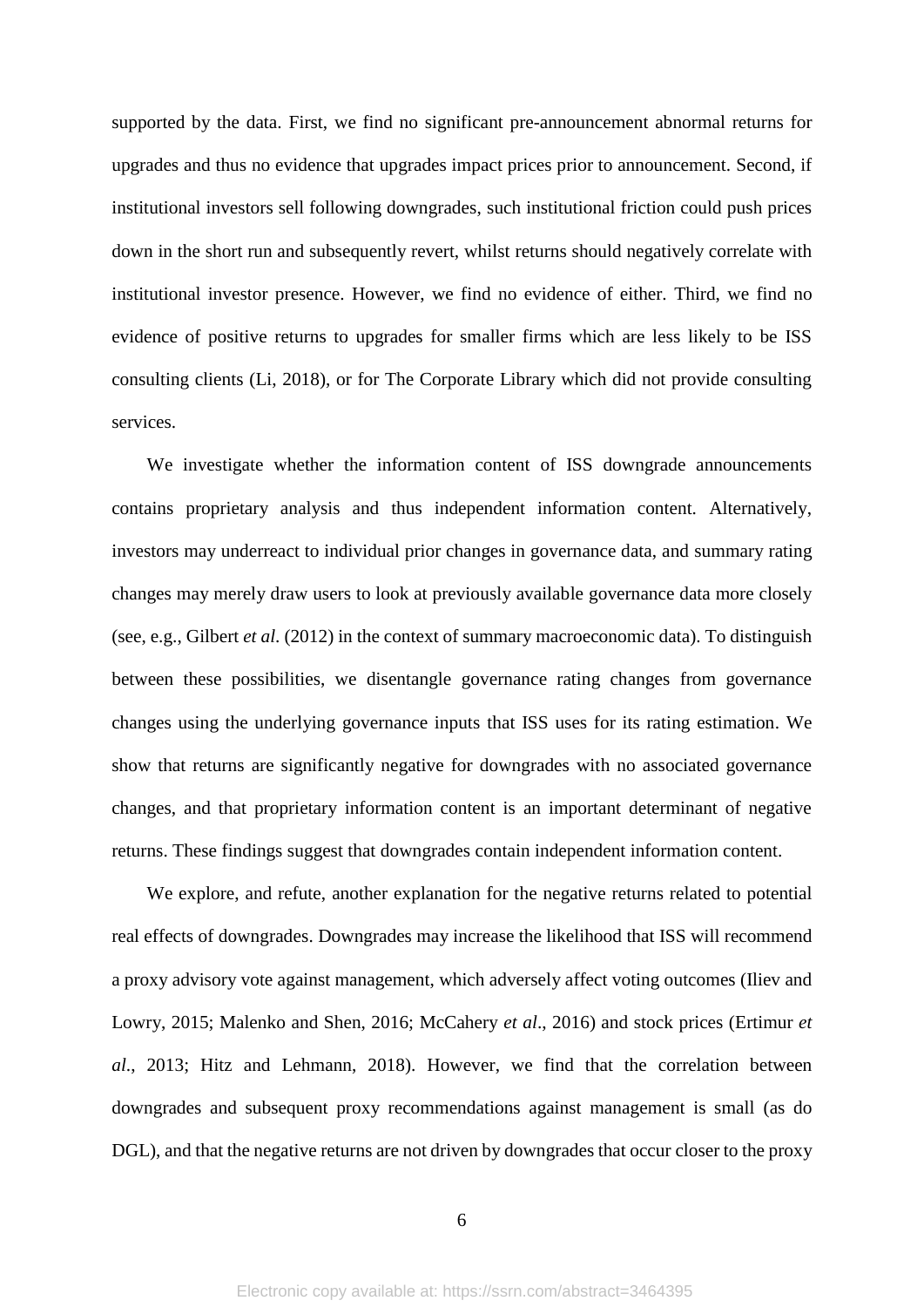season. This explanation is also rendered less plausible by our DGL replication which shows negative returns hold for other governance analysts which do not provide proxy advisory services.

Our key finding and conclusion is that a relatively new type of intermediary that conveys summary information on corporate governance is highly relevant for financial markets. Thus at a broad level, we extend understanding of which information intermediaries are price informative (e.g., Healy and Palepu, 2001; Beyer *et al*., 2010). We inform the debate on the value of governance information (e.g., Calluzzo and Dudley, 2019; Iliev *et al*., 2019; Malenko and Malenko, 2019) by demonstrating its high value to market participants. Our finding of a price impact extends the prior evidence on governance ratings which shows that their introduction increases the dissemination of governance information (Lehmann, 2019). Additionally, our key finding supports Bebchuk *et al.*'s (2013) claim that immediate price reactions may explain the disappearing relation between academic summary governance measures and future returns, thus contributing to this literature (e.g., Gompers *et al*., 2003; Bebchuk *et al*., 2009).

Our findings are relevant to the ongoing regulatory debate on proxy advisory firms within Congress (Corporate Governance Reform and Transparency Act of 2017), the SEC (Roundtable on the Proxy Process, 2018), and European Union (EU Shareholder Rights Directive). This debate has focused exclusively on proxy recommendations, which have been shown to determine prices and voting outcomes (e.g., Alexander *et al*., 2010; Ertimur *et al*., 2013; Hitz and Lehmann, 2018). By showing that proxy advisory firms also impact prices via rating announcements, and thus the dissemination of governance information, we demonstrate a greater influence and importance than previously assumed.

#### **2. Data and Methodology**

#### 2.1 Governance Ratings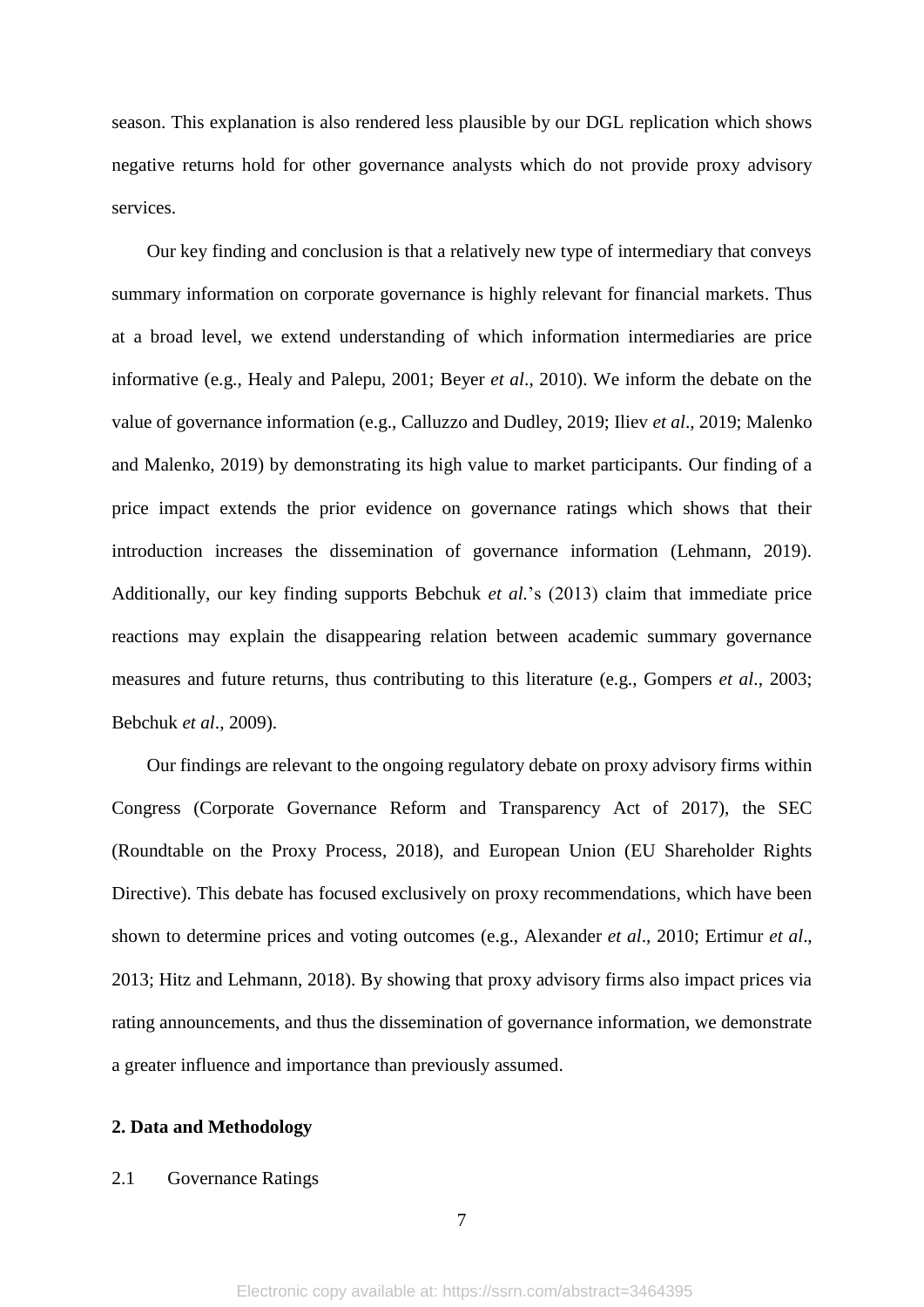ISS produced three ratings between 2002–2016: Corporate Governance Quotient (CGQ) (2002–2010); Governance Risk Indicator (GRID) (2011–2013); and Quickscore (QS) (2013– 2016). Each rating is constructed according to whether certain conditions are met for a set of governance variables which are publicly disclosed by ISS. A score is allocated to each outcome, each variable is weighted, summed, and discretionary adjustments applied. We do not include GRID in our analysis because it has no overall score but instead three sub-category ratings, and announcement effects may be confounded by multiple sub-category effects. CGQ has two relative ratings: CGQ Industry (relative to US firms in same industry) and CGQ Index (relative to firms in same index). <sup>5</sup> QS is measured relative to index firms only. We combine CGQ and QS, employing CGQ Index (rather than CGQ Industry) for comparability with QS.

For the replication, we examine the same ratings, methodology and time period as DGL. Thus we examine CGQ Industry for 2005–2007; Audit Integrity's AGR rating for 2002–2007; Governance Metrics International's GMI rating for 2005–2007; and The Corporate Library's TCL rating for 2003–2006. GMI and TCL are primarily governance ratings whilst AGR includes some governance but mainly accounting measures. Table 1 describes key characteristics of the sample ratings.<sup>6</sup>

# INSERT TABLE 1 HERE

**.** 

# 2.2 Rating Announcements

<sup>5</sup> Rating changes may be caused by changes in index rather than focal firms, although such changes are likely to be small given the large indexes.

<sup>6</sup> In 2010, Governance Metrics International, Audit Integrity, and The Corporate Library merged to form GMI Ratings. Following the merger, AGR continued in existence whilst GMI and TCL were discontinued and replaced by a new rating, GMI Analyst, which incorporates environmental and social measures and is not available on Bloomberg. GMI Ratings was acquired by MSCI in 2014, and GMI Analyst was subsequently integrated into MSCI's ESG rating measure.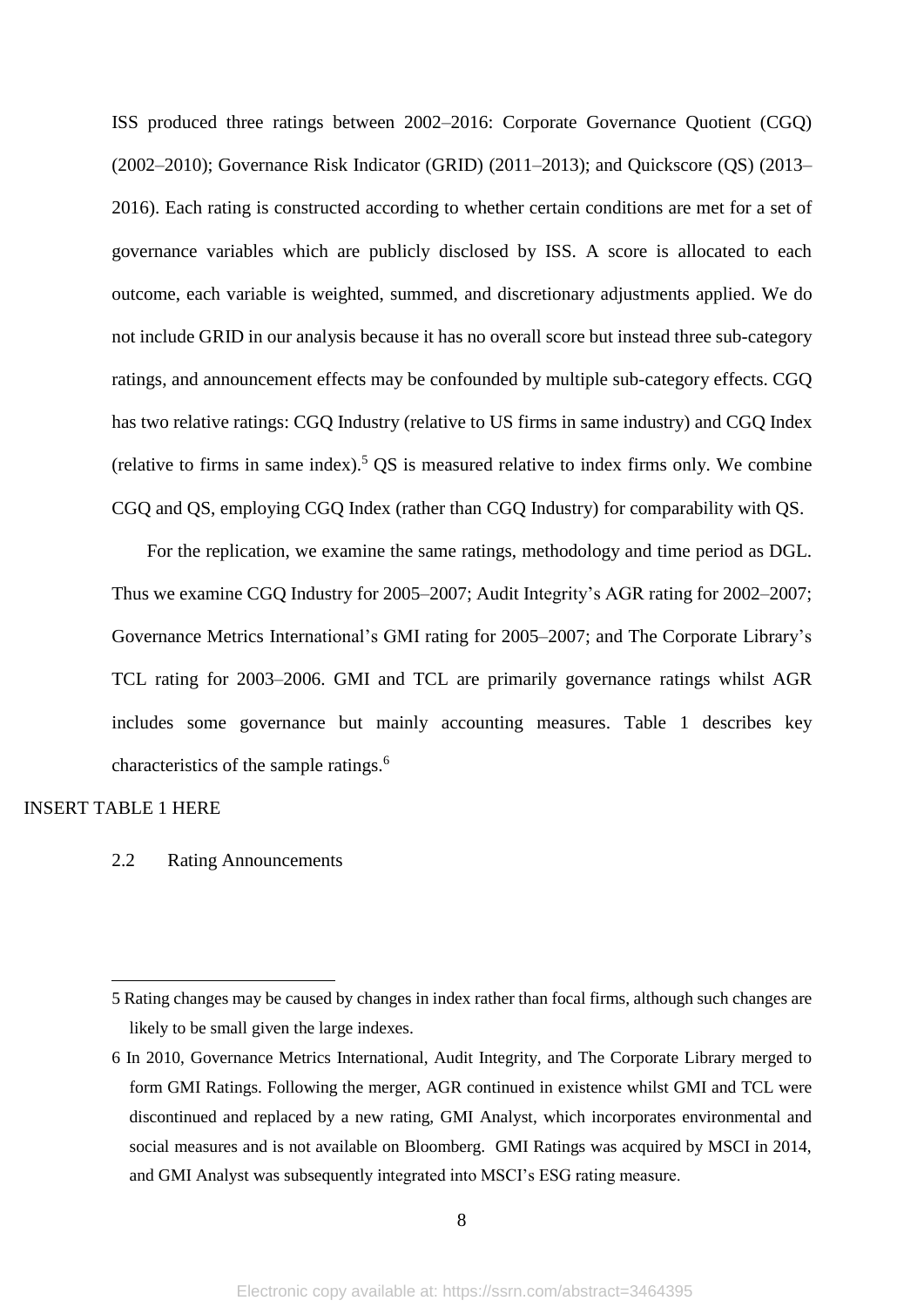The public announcement of ISS ratings occurs on the first trading day of each month via both Bloomberg and Yahoo Finance. The ratings are systematically announced regardless of whether the ratings change or not. The ratings were updated in May, November, and during proxy season until January 2014, after which more frequent monthly updates were introduced. During proxy season, ratings are announced to rated firms and to institutional shareholder clients via the ISS proxy report and recommendation, the date for which is not publicly available. In addition to potential information leakage, the recommendation is a contaminating event generating abnormal returns (Ertimur *et al.*, 2013). We therefore exclude Bloomberg announcements during a firm's proxy season. The announcements for AGR, GMI, and TCL are made on Bloomberg. GMI announcements occur regularly at quarter end, whilst AGR and TCL announcements are irregular. Bloomberg is our source for ratings and announcement dates.

#### 2.3 Sample Selection

We sample all rating announcements for which there is a change between the current and prior rating level. We retain small changes which, although introducing noise, provide a counterfactual for larger changes. To minimize the possibility of returns being contaminated by confounding events (see, e.g., [de Jong](javascript:;) and [Naumovska,](javascript:;) 2016) we exclude rating change observations as follows: CGQ Index changes with a simultaneous opposite change in CGQ Industry; corporate announcements (M&A (data from Thomson One); earnings, dividends, analyst recommendations, analyst forecasts, credit rating changes (data from IBES); management and board changes (data from BoardEx)) made 10 days either side of announcement; rating changes preceded in previous 30 trading days by another rating firm's change; less than 70 observations in the estimation period; and stock price less than \$1. For the replication, we first report results prior to these exclusions to ensure consistency with DGL. Our replication sample is very similar to that of DGL (Appendix Table A2). It includes three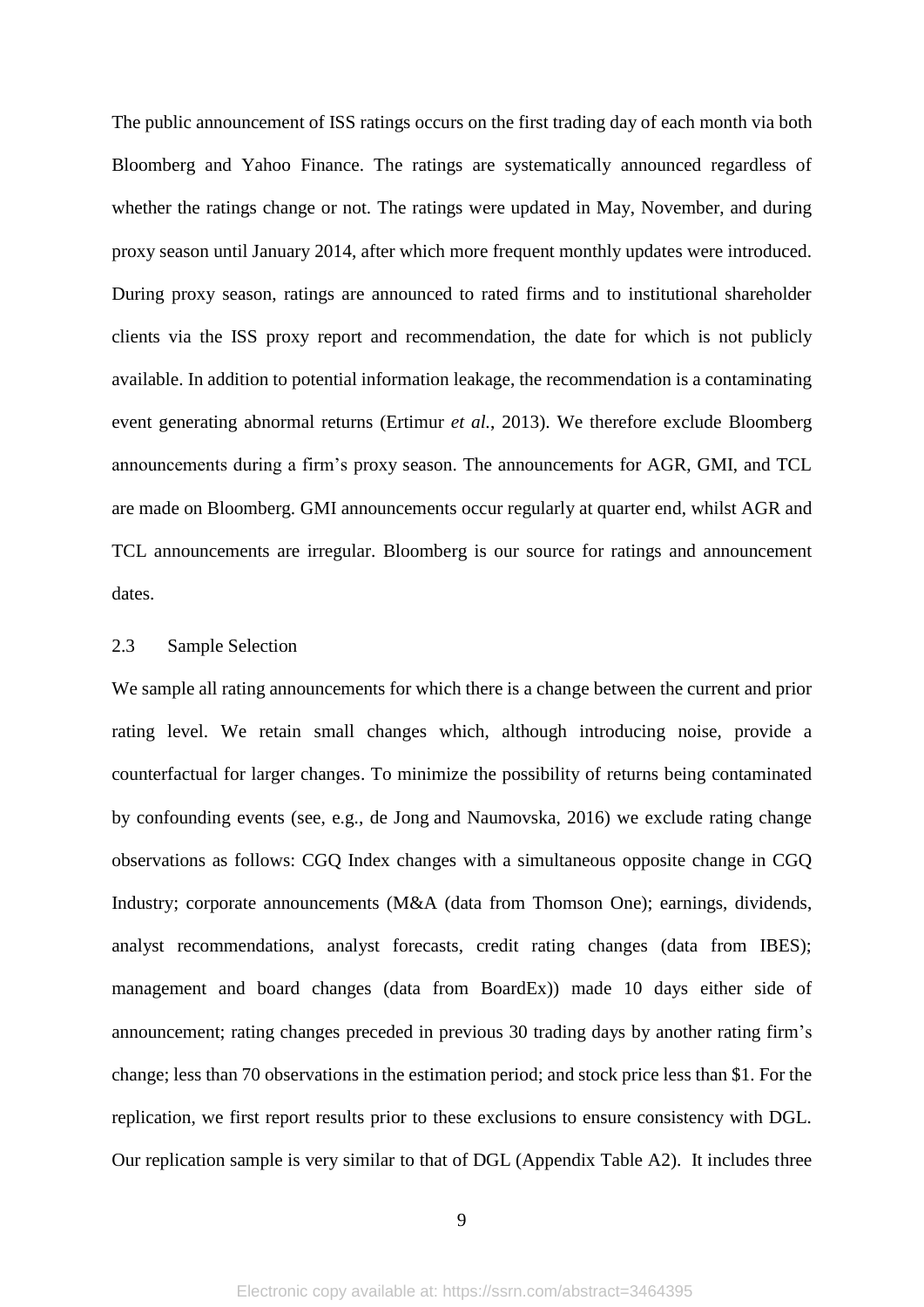GMI changes of –93, –90.5, and 16, for which the underlying Bloomberg data is incorrect since GMI follows a 1–10 scale. Table 2 reports the number of exclusions.

# INSERT TABLE 2 HERE

## 2.4 Event Study Methodology

We estimate the daily cumulative abnormal stock return  $(CAR)$  for an event window of 3 [-1, +1] days around the announcement date [0]. We use a market model, using the CRSP valueweighted index, and an estimation period of days –270 to –21. Because our announcements are clustered by date (i.e., monthly for ISS, quarterly for GMI), we address potential bias from cross-sectional correlation. For univariate analysis, we estimate standard errors using the approach of Kolari and Pynnönen (2010) which controls for both event-induced volatility change and cross-sectional correlation, and the nonparametric sign test of Cowan (1992). For regression analysis, we cluster standard errors by event date and firm (Petersen, 2009). Where the number of clusters is insufficient to avoid potential bias (i.e.,  $\leq$  20), we use a wild cluster bootstrap-t procedure (Cameron *et al*., 2008).

# 2.5 Independent Variables

The *Upgrade* and *Downgrade* variables measure rating change magnitude for changes that improve or deteriorate respectively. They are in absolute terms, comprising positive values only, with larger values indicating larger upgrades and downgrades. To make CGQ rating changes comparable with QS changes (CGQ has a 0–100 range, QS 1–10), we divide CGQ changes by 10. Thus a change of 1 unit can be interpreted as a 10% change. For the replication analysis, the ratings have different ranges with implications for coefficient interpretation. AGR ranges from 0–100, GMI from 1–10, and TCL from 1–5. The variable *Rating change* measures rating change magnitude, including negative values for downgrades and positive values for upgrades.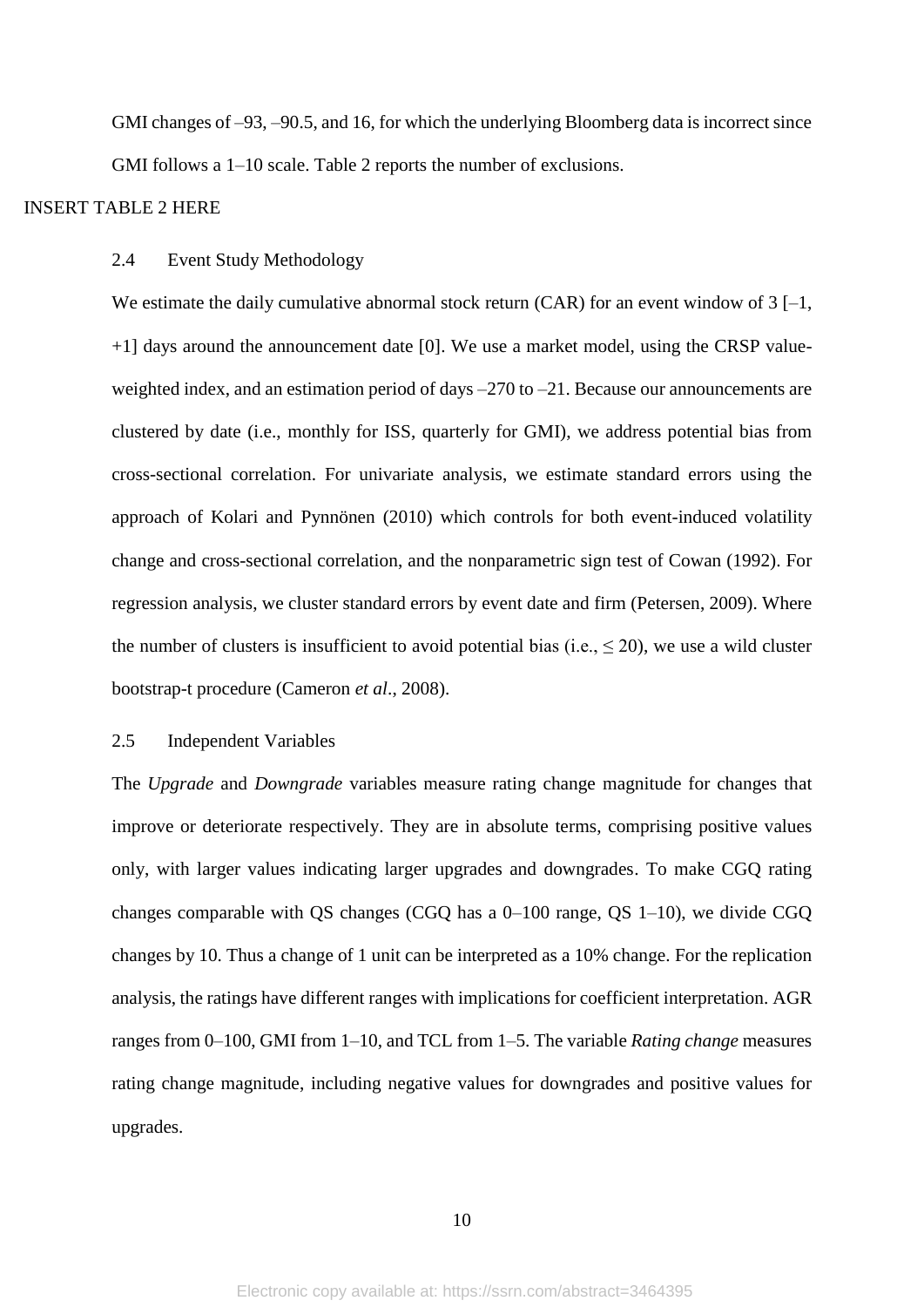For our cross-sectional analysis our firm level variables are defined as follows. *Free cash flow* is operating income before depreciation minus interest expenses, income taxes, and capital expenditures, scaled by total assets. *MTB* is market value of assets over total assets. *Leverage* is total liabilities scaled by total assets. *Volatility* is the standard deviation of daily stock returns in the year before rating change. *Size* is market capitalization (\$ million) at calendar year-end. Accounting data is from Compustat and share price data from CRSP. *Institutional ownership* is shares held by institutional investors to total shares outstanding, from Thomson Reuters CDA/Spectrum database. When missing, institutional ownership is set equal to zero.

To test the information content of ISS rating changes, we employ the inputs used to construct CGQ and QS, obtained from ISS. The input data is annual for CGQ, daily for QS. To test for independent content, we estimate whether, over the prior 12 months, there is a change in any governance inputs. We examine returns for firms with no change in governance inputs (*No prior change in governance*) vis-à-vis firms that have at least one change (*Prior change in governance*). To measure proprietary information content, we require monthly data and thus use the QS rating. For each month, we assign a value of 1 (0) for each input based on whether it meets (does not meet) the ISS criteria. We exclude inputs that ISS states publicly have a zero weighting. *Public content* is the monthly change in the sum of these values, and captures whether the market reacts belatedly to prior governance changes. *Weighted content* is the fitted value of the regression of monthly rating change on the monthly changes in individual governance inputs, and measures the proprietary weights that ISS attaches to each governance variable. *Discretionary content* is the residual from this regression, and captures any additional discretionary adjustments made by ISS. Summary statistics are shown in Table 3.

INSERT TABLE 3 HERE

# **3. Results**

#### 3.1 ISS Rating Changes and Announcement Returns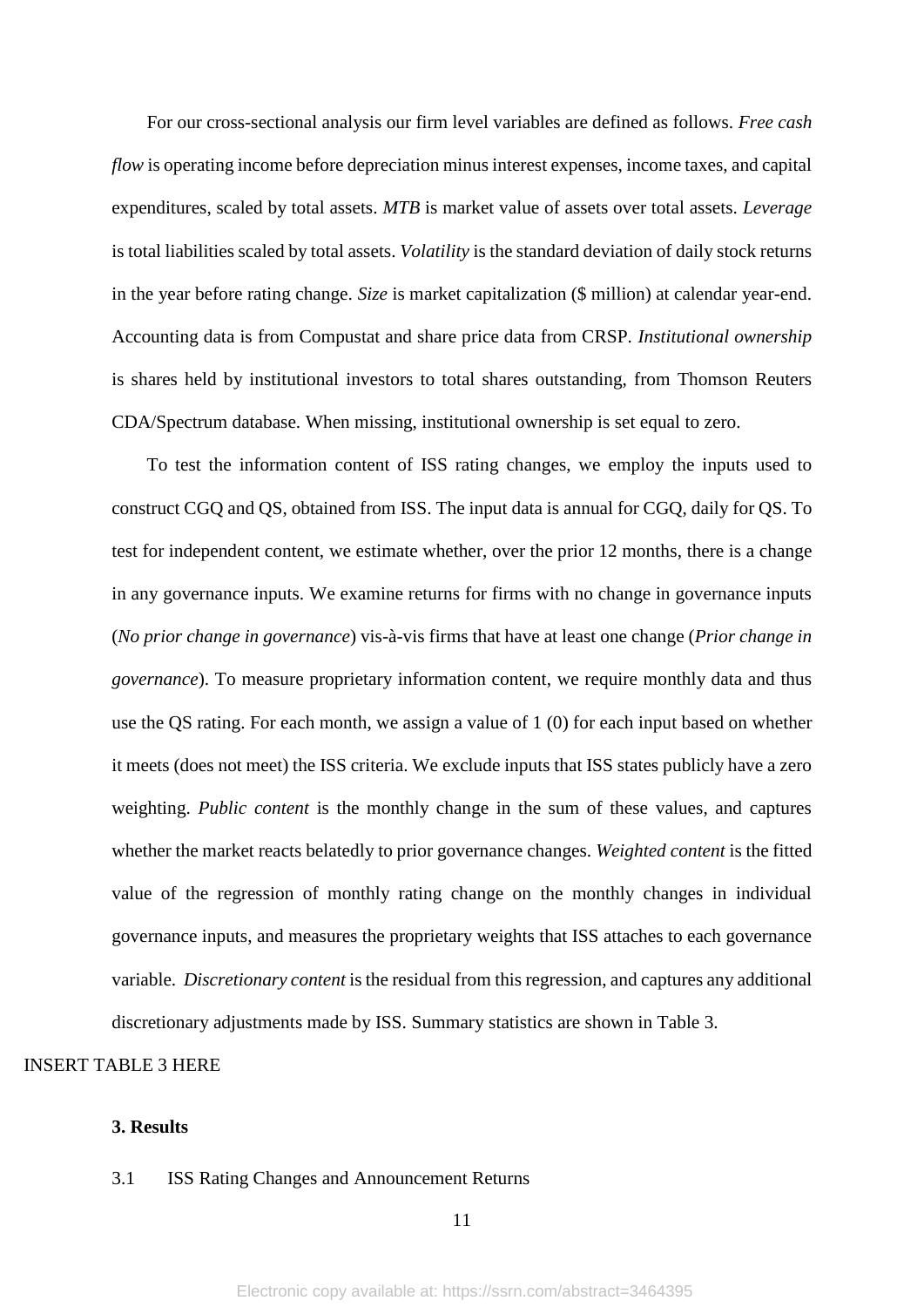We begin by presenting our event study analysis of ISS upgrades and downgrades. Panel A of Table 4 reports mean and median CAR for the 3-day window surrounding announcements. Upgrades are associated with statistically and economically insignificant returns. In contrast, the returns to downgrades are significantly negative, economically meaningful and more negative for larger downgrades. The mean (median) CAR for rating downgrades of  $\geq$ 1,  $>$ 1, and  $>2$  are  $-0.26\%$ ,  $-0.70\%$ , and  $-1.14\%$  ( $-0.26\%$ ,  $-0.45\%$ , and  $-0.77\%$ ), and statistically significant. Including small downgrades of less than one results in insignificant returns, likely due to their lower information content.

#### INSERT TABLE 4 HERE

Panel B reports regression analysis of CAR on *Upgrade* and *Downgrade* for the samples of upgrades and downgrades, respectively. We present results both with and without year and industry effects, and for all rating changes as well as those >1. The coefficient for *Upgrade* is small and insignificant. However, the *Downgrade* coefficient is statistically and economically significant, robust to year and industry effects. For the regression including all downgrades and year and industry effects, the coefficient implies that a one unit downgrade is associated with returns that are –0.47% lower.

The non-linear relationship between returns and rating changes is demonstrated in Figure 1, a non-parametric characterization in the form of a plot using local polynomial smoothing. The negative effect of downgrade size on returns commences at small downgrades, and increases in magnitude for larger downgrades (at around 3). For upgrades, in contrast, there is no relation between upgrade size and returns for upgrades between zero and 4. For very large upgrades, there is a positive relation but it is much weaker than the negative relation for large downgrades. INSERT FIGURE 1 HERE

> This conclusion is not altered by examining a longer window around announcements. Figure 2 exhibits returns over an extended period  $[-10, +10]$  for large upgrades and downgrades (i.e.,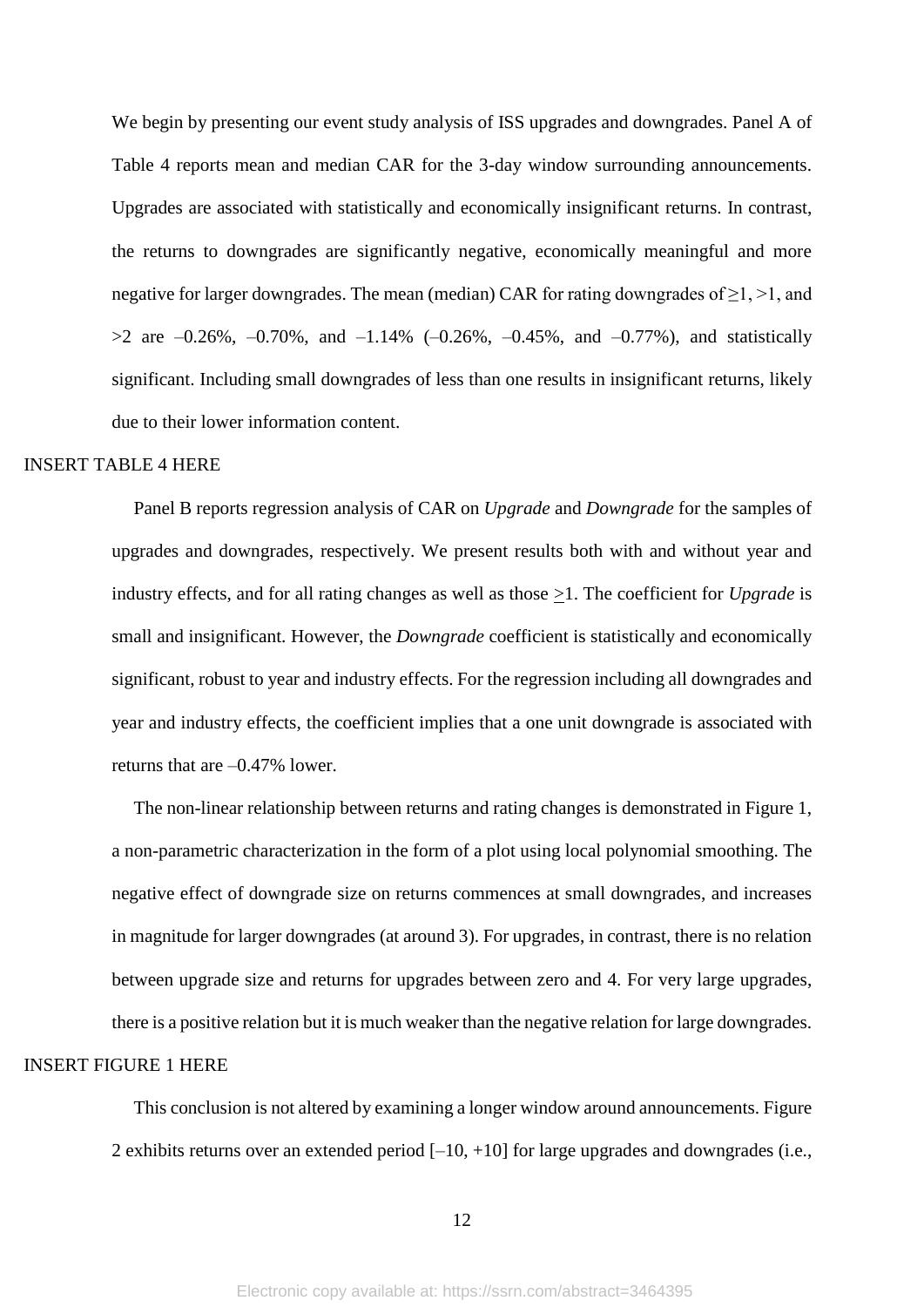$>2$  and  $<$ 2).<sup>7</sup> The CAR for upgrades trends upwards over days  $-7$  to  $-4$ , and is an economically meaningful 0.81% over [–10, –3]. However, the return is not statistically significant, does not hold for the median  $(-0.03\%)$ , and reverts by day  $+10$ . This pattern suggests the asymmetric announcement effect is not due to positive pre-announcement price effects for upgrades.

# INSERT FIGURE 2 HERE

**.** 

For large downgrades, the CAR turns negative on day  $-2$ , possibly indicating information leakage. As noted above, ISS may release the ratings early to rated firms, and thus downgrade information may leak to the market (although we have no anecdotal evidence of this). The CAR of –0.49 from day –4 to day –1 is however statistically insignificant, and much smaller than the CAR of –1.15% on day 0. After the downgrade announcement, the CAR continues to decline. Again however, the CAR of  $-0.47\%$  (mean and median) from day  $+3$  to  $+10$  is not statistically significant and much smaller than the CAR on day 0, giving us some confidence that the event dates are not mis-measured. One possible explanation is that the market exhibits some behavioral bias that causes an initial under-reaction to downgrades. The postannouncement pattern suggests that the asymmetric price effect is not the result of forced selling by institutional investors resulting in temporary downward price pressure around downgrades with subsequent share price reversal.<sup>8</sup>

# 3.2 Cross-Sectional Analysis of Announcement Returns

In this section we report regression analysis of announcement returns on firm characteristics. We include a number of independent variables to test the governance quality hypothesis, downside risk hypothesis, and two explanations for the asymmetric price effect (in addition to

<sup>7</sup> We conduct a range of additional robustness tests in section 3.6 below.

<sup>8</sup> We also examine downgrade CAR over longer windows of  $[-1, +20]$  and  $[-1, +100]$ . The mean (median) returns are  $-2.64\%$  ( $-1.25\%$ ) for [ $-1, +20$ ] and  $-8.81\%$  ( $-5.20\%$ ) for [ $-1, +100$ ]. Thus our conclusion of no reversal holds.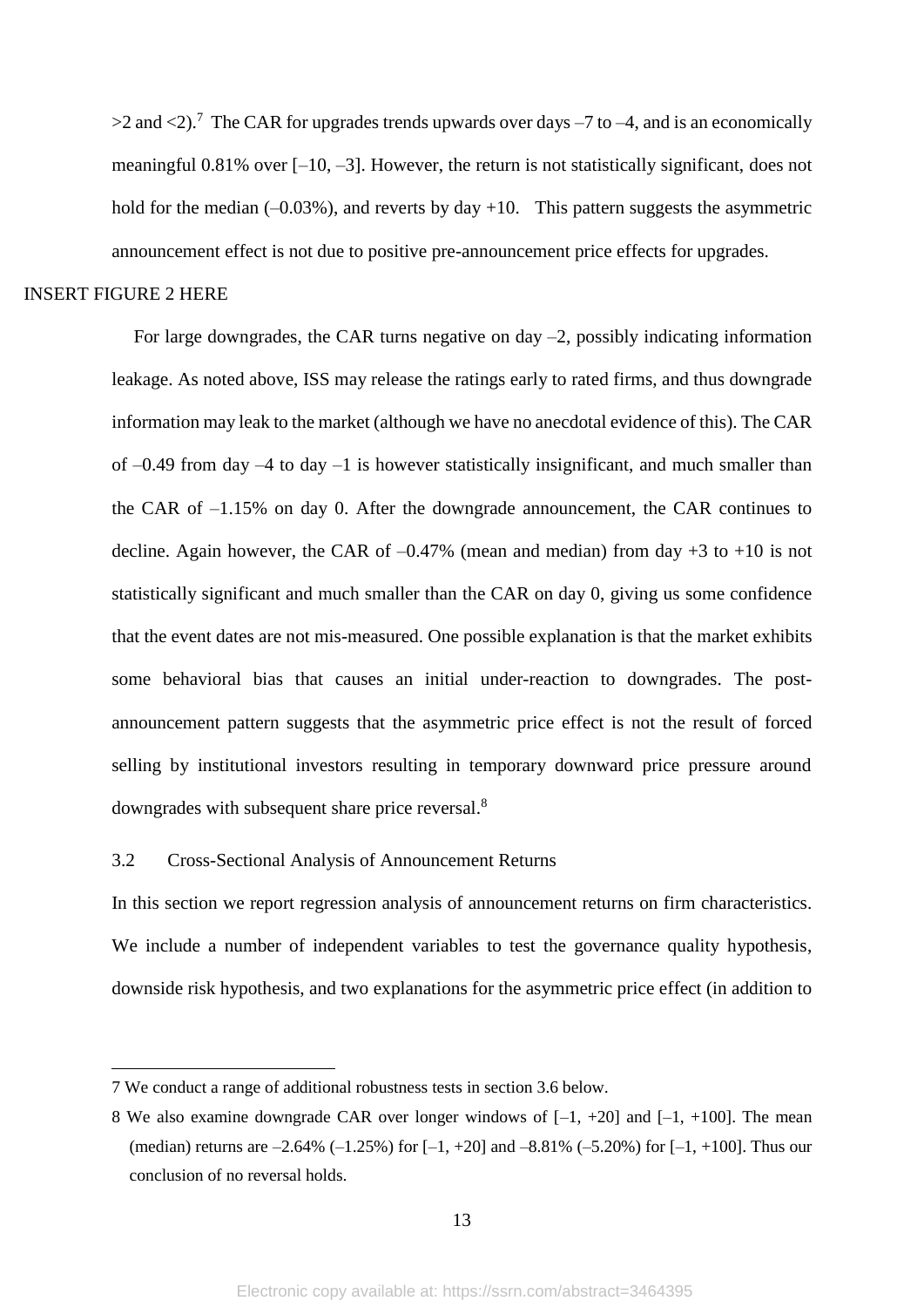the pre-announcement patterns just studied). The governance quality hypothesis predicts that downgrade returns are more negative where potential agency costs (in line with Jensen (1986)) are higher and thus for downgrades predicts: a negative coefficient for *Free cash flow* which provides greater scope for wasteful spending; a positive coefficient for *MTB* which proxies for growth opportunities which reduce such problems since investment generally adds value; a positive coefficient for *Leverage* which constrains management's ability to waste resources. For upgrades, the predicted coefficients are reversed. The downside risk hypothesis predicts that weaker (stronger) governance will have a more negative (positive) impact where firm risk is greater (lower). Thus for downgrades (upgrades), it predicts negative (positive) coefficients for *Leverage* and *Volatility*.

To test whether the asymmetric price effect is driven by upgrade returns being muted due to conflict of interest concerns surrounding ISS client firms, we examine the impact of firm size. Larger firms are more likely to be clients and thus this explanation predicts a negative coefficient on *Size* for upgrade returns. Downgrades are more likely than upgrades to be credible, irrespective of whether the downgraded firm is a client or not, and thus this explanation does not predict a comparable size effect for downgrades. To test whether the asymmetric price effect is driven by institutional investors being forced to sell following downgrades we include *Institutional ownership.* This explanation predicts a negative effect of *Institutional ownership* on downgrade returns but no comparable effect for upgrades since institutional investors would not be not forced to buy following upgrades.

The results are reported in Table 5. The estimated coefficient for *Free cash flow* is consistently negative in the downgrade regressions. For downgrades  $\geq 1$  the coefficient is statistically and economically significant, an increase of one standard deviation being associated with –0.47% (–2.14\*0.22) lower returns. The coefficient for *MTB* is significantly positive for large downgrades, an increase of one standard deviation being associated with –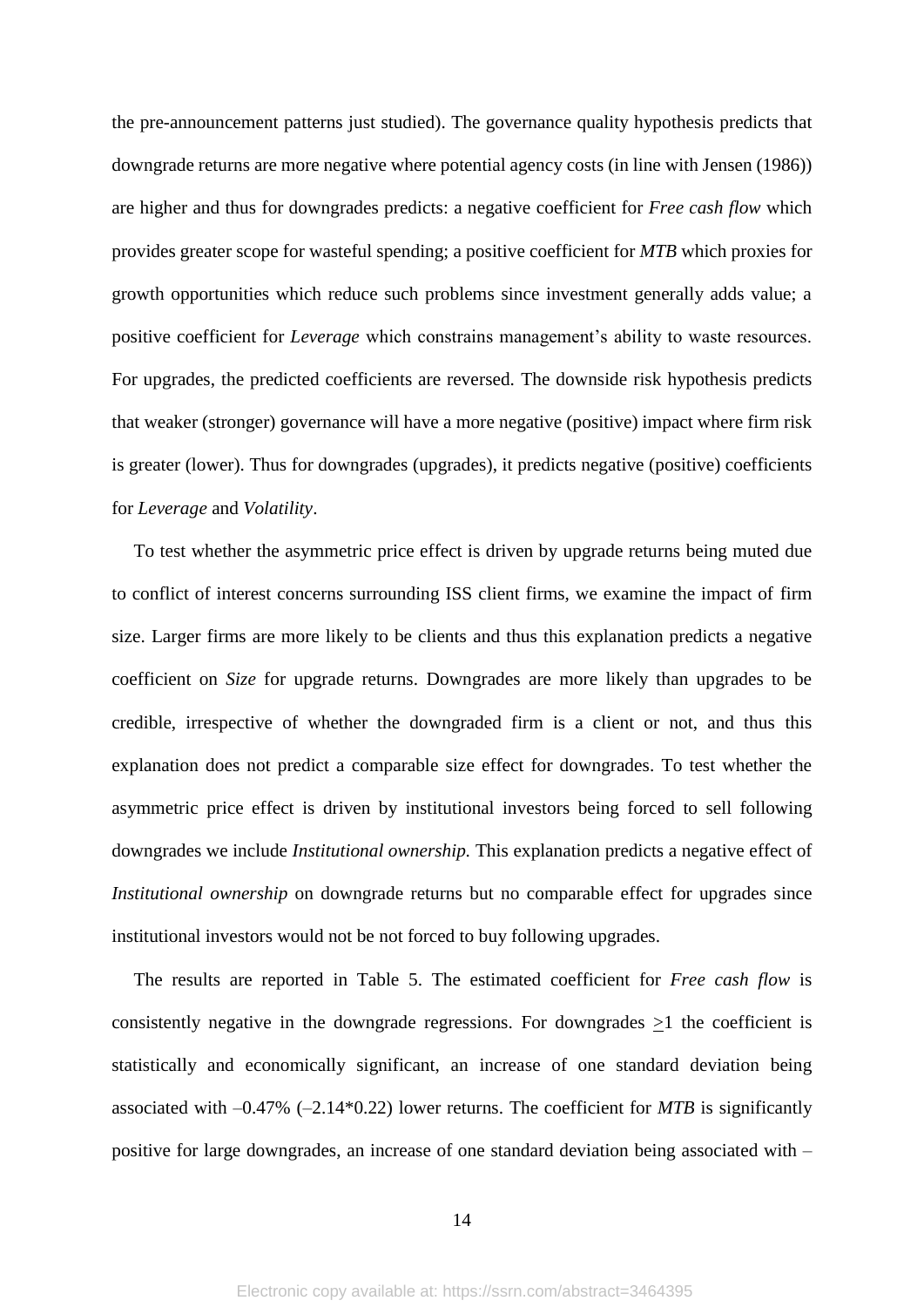0.16% (0.026\*6) lower returns. The coefficient for *Leverage* is positive although not statistically significant. These results are consistent with the market interpreting downgrades as signaling weaker governance which is expected to destroy more value where potential agency costs are higher. Thus our downgrade results are consistent with the governance quality hypothesis. For upgrades  $(21)$ , the coefficient for *Leverage* is negative and statistically significant, whilst the coefficients for *Free cash flow* and *MTB* are the same sign as the downgrade regressions but smaller and statistically insignificant. Overall therefore, upgrades do not create more value when agency costs are higher, inconsistent with the governance quality hypothesis.

The estimated coefficient for *Volatility* is significantly negative in the downgrade (>1) regressions. Whilst this finding is supportive of the downside risk hypothesis, the positive coefficient for *Leverage* is not. Thus our downgrade results are not supportive of the downside risk hypothesis. The same conclusion holds for upgrades, where we observe a small insignificant coefficient for *Volatility* and a significantly negative coefficient for *Leverage*, rather than the hypothesised positive effect.

# INSERT TABLE 5 HERE

 The estimated coefficient on the natural logarithm of *Size* is small and statistically insignificant for the upgrade regressions, and we therefore find no evidence that larger firms experience lower upgrade returns. This goes against the hypothesis that the muted effect of upgrades on returns is due to the market being skeptical about upgrades for consulting clients of ISS, which we proxy by *Size*.

The estimated coefficient for *Institutional ownership* is positive for large downgrades (>1). The coefficient is statistically insignificant but economically substantial; a one standard deviation increase (35.24%) in ownership is associated with 0.35% (0.01\*35.24) higher returns which largely mitigate the negative return. This finding is inconsistent with the hypothesis that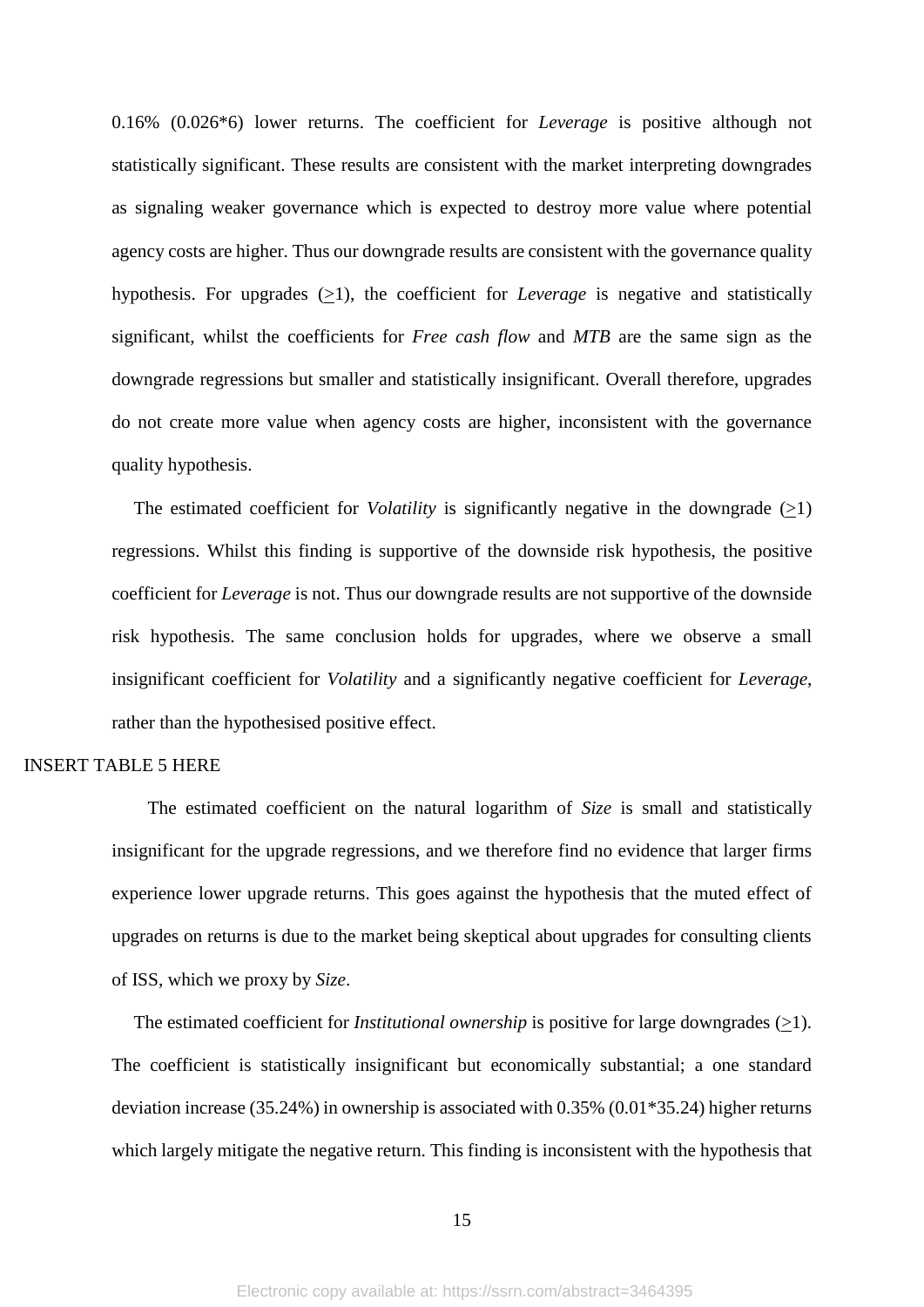the asymmetric price effect is driven by institutional investors being forced to sell following downgrades.<sup>9</sup> The results are instead consistent with large institutional shareholders offsetting weaker governance via monitoring.

#### 3.3 Replication of DGL

We replicate DGL to reconcile their conclusion of an insignificant price impact to our findings. Whereas our analysis thus far has examined the ISS rating only, we now follow DGL and include four different ratings including ISS. Table 6 Panel B shows that regressing returns on rating changes (upgrades and downgrades combined as in DGL) for the replication sample produces very similar results to DGL (reported in Panel A). The eight coefficients are of the same sign, magnitude and significance. The coefficient for the CGQ Industry sample (using size-adjusted returns) is statistically significant but economically small (0.01) implying that a 10 unit (i.e., 10%) downgrade results in –0.10% lower returns, substantially lower than the – 0.37% decrease reported in Section 3.1. The coefficients for the GMI rating sample are negative, thus the opposite sign to that expected, whilst other coefficients are insignificant.

# INSERT TABLE 6 HERE

1

Panel C of Table 6 reports replication results after removal of contaminating events. The removal reduces sample sizes considerably, by 80% for CGQ/TCL, and 95% for GMI. The small sample size for GMI mean the test likely has no statistical power (the standard errors increase by an order of magnitude). The coefficients for CGQ Industry and TCL are close to zero and insignificant. However, we now observe a statistically significant linear relationship between CAR and the AGR rating change. Thus, DGL did not find a linear relationship for one rating measure because contaminating effects concurrent with upgrades/downgrades mask this

<sup>9</sup> We further ascertain this by finding large negative announcement returns where *Institutional ownership* is equal to zero.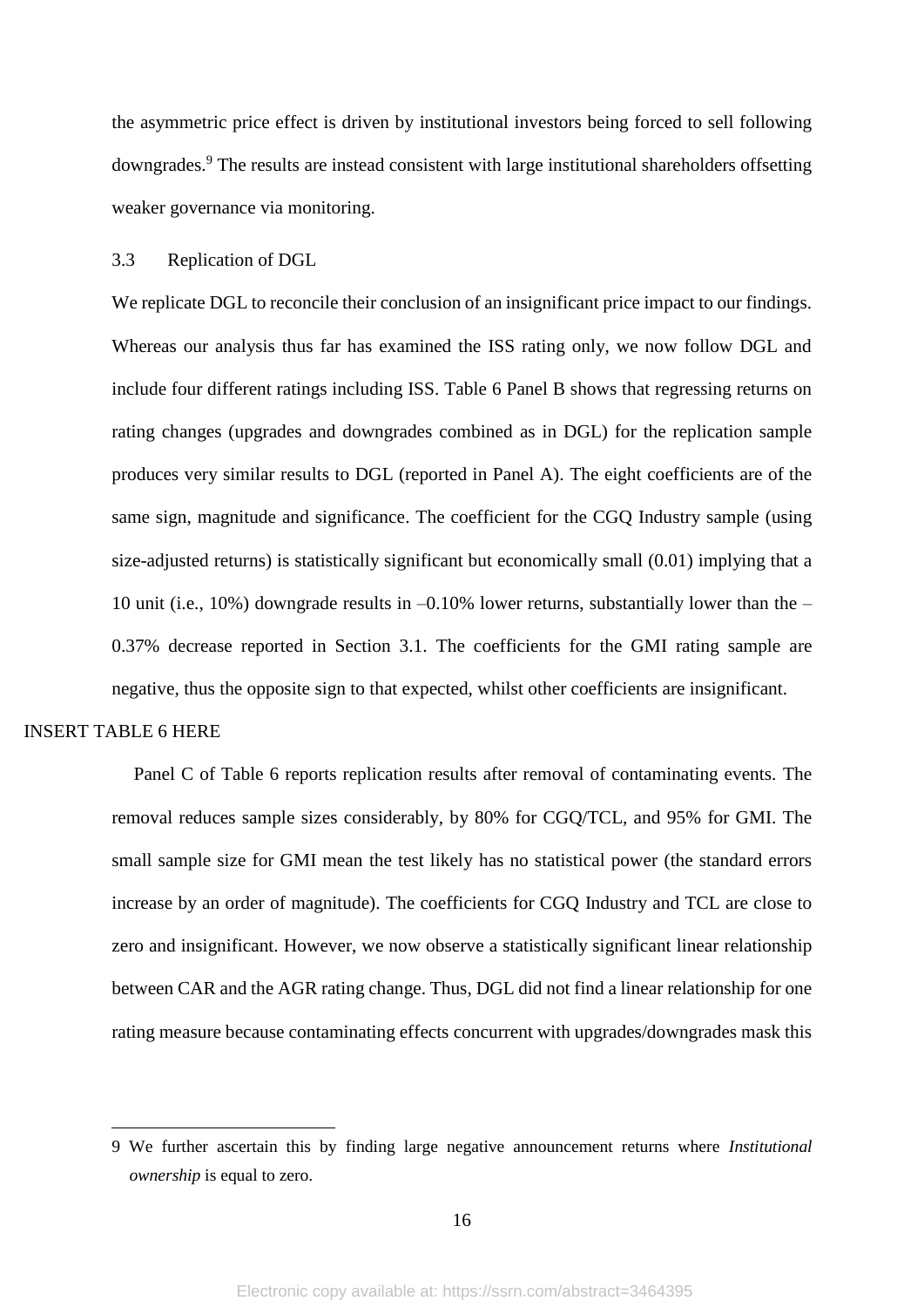relationship, and excluding the contaminating events is enough to overturn their conclusion for this rating.

In Table 7 we report separate analyses for upgrades and downgrades. We additionally employ the methodology from our main analysis (market- and Fama-French-Cahart four-factor models; standard errors clustered on event date and firm; wild cluster bootstrap-t procedure when the number of event dates is  $\leq$  20), although our conclusions are not dependent upon this. Panel A reports results prior to removal of contaminating events, although we remove the three incorrect observations for GMI. For upgrades the *Rating change* coefficient is small and insignificant. In contrast, the coefficient for downgrades is significantly negative and of large economic magnitude for CGQ Industry and TCL. The coefficient for CGQ Industry of –0.03 (using market-adjusted returns) implies that a 10 unit (10%) downgrade results in a  $-0.3\%$ decrease in returns, similar to that reported for CGQ Index in Section 3.1. For TCL, a one unit (20%) downgrade is associated with –0.89% lower returns. The coefficients for GMI downgrades are of the expected negative sign and economically large although not statistically significant.<sup>10</sup>

# INSERT TABLE 7 HERE

1

Panel B of Table 7 removes confounding events. The significant negative relation between downgrade size and returns continues to hold for CGQ Industry and TCL. The coefficient for GML downgrades is no longer negative although small sample size makes inference difficult. The coefficients for AGR upgrades and downgrades are statistically and economically significant, consistent with the linear relation documented in Table 6 Panel  $C<sup>11</sup>$ 

<sup>10</sup> Appendix Table A3 shows our replication results are similar to DGL when using their other event windows of  $[-2, +2]$  and [prior rating, +1]. The latter has a maximum length of 2,100 days and is therefore likely contaminated by confounding events.

<sup>11</sup> AGR also classifies firm scores into risk categories: *Very aggressive* (bottom 10%); *Aggressive* (next 25%); *Average* (next 50%); and *Conservative* (top 15%). We examine changes that move across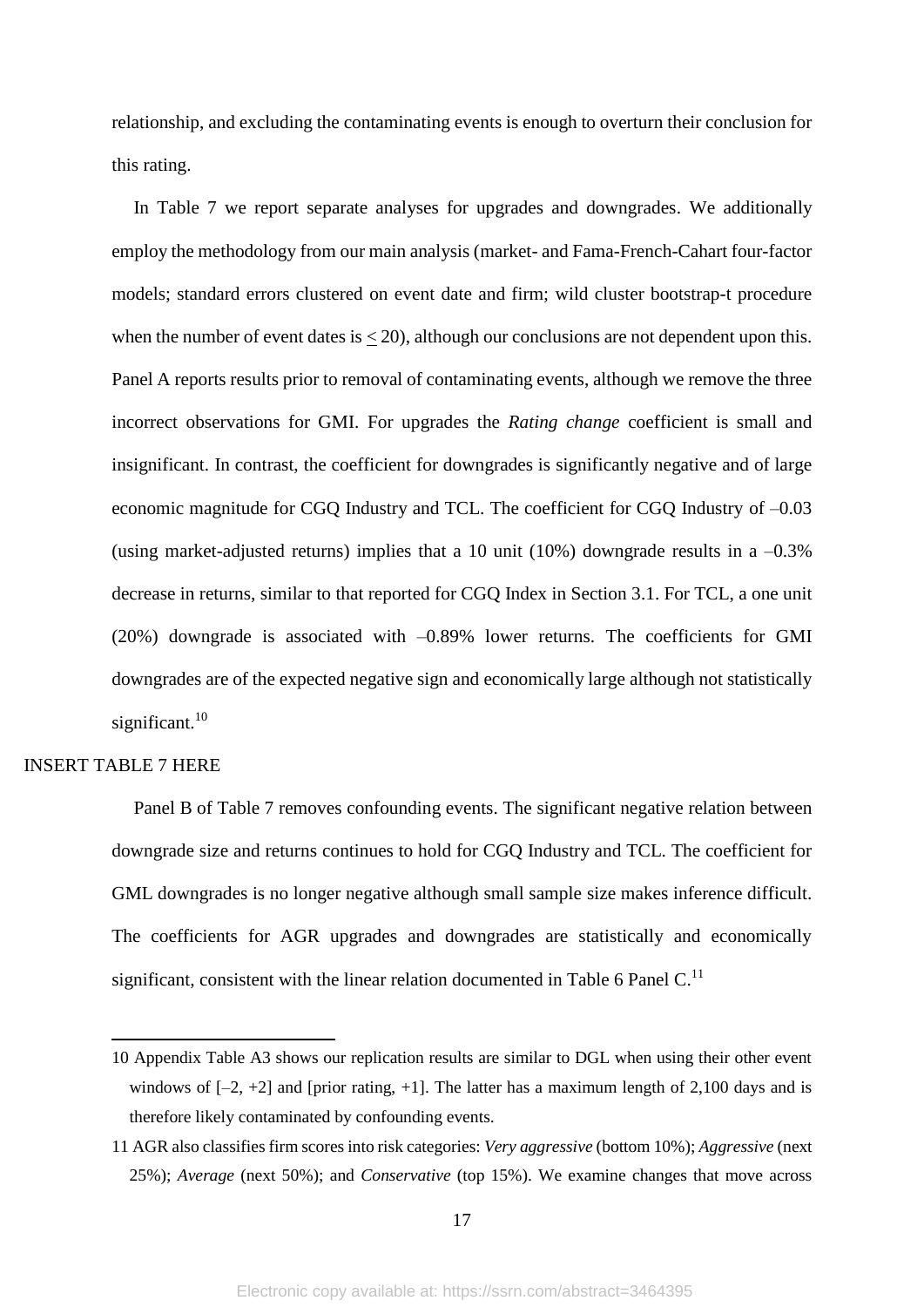Summarizing, our findings are reconciled with DGL by pooling upgrades and downgrades together. However, when we differentiate upgrades from downgrades, we get different results from DGL. We demonstrate a significant negative relation between downgrade and CAR for two of four ratings (CGQ Industry and TCL), whilst for a third measure (GMI) the negative relation is economically important. When we additionally remove contaminating events, a significant linear relation is found for AGR. We conclude that rating downgrades, but not upgrades (with the exception of AGR), do have information content. Since negative downgrade effects are not specific to ISS, they are unlikely driven by factors specific to ISS's business model (i.e., proxy recommendations).

## 3.4 Informational Content of Downgrades

In this Section we investigate whether the information content of ISS downgrade announcements contains proprietary analysis and thus independent information content. Firstly, we report returns for firms with and without prior changes in governance in Table 8. Panel A shows significantly negative returns for both types of firm. For firms with no prior change, the mean (median) CAR for downgrades of  $\geq 1$ ,  $\geq 1$ , and  $\geq 2$  are a statistically significant –0.49%, –1.08%, and –1.44% (–0.41%, –0.49%, and –0.50%), respectively. Panel B shows that the *Downgrade* coefficient for these firms is statistically and economically significant, a downgrade of 1 being associated with –0.58% lower returns. These findings suggest that downgrades contain independent price-relevant information.

# INSERT TABLE 8 HERE

**.** 

Table 9 reports the regression of downgrade CAR on: *Public content* which captures whether the market reacts belatedly to prior governance changes; *Weighted content* which

categories, since the market may interpret them as more significant. The results (Appendix Table A4) show that the coefficients for downgrades are significant for two of the four regressions, whilst coefficients for upgrades are insignificant.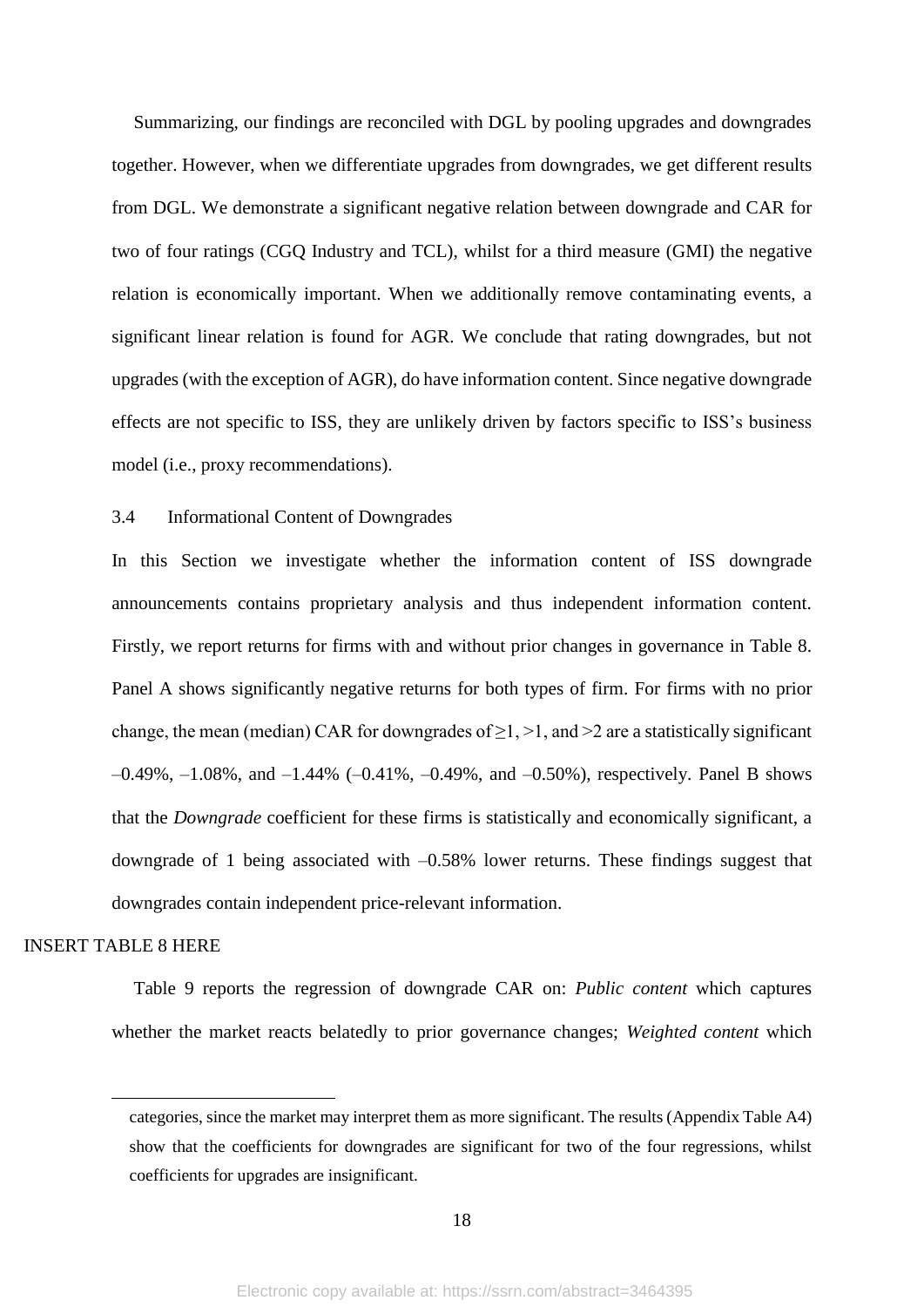measures the proprietary weights that ISS attaches to each governance variable; and *Discretionary content* which captures any additional discretionary adjustments made by ISS. The coefficient for *Public content* is a statistically significant –0.10 (column 2). This suggests downgrades draw users to look more closely at previously available governance information, and thus evidence of investors underreacting to prior governance changes. However, the economic magnitude is small. The coefficient implies that a one standard deviation increase is associated with –0.13% (–0.10\*1.31) lower returns. The coefficient for *Weighted content* is statistically insignificant and thus the proprietary weighting element of ISS downgrades does not appear to contain price relevant information. The coefficient for *Discretionary content* is statistically and economically significant. The coefficient of –0.52 (column 2) implies that a one standard deviation increase is associated with  $-0.37\%$   $(-0.52*0.72)$  lower returns. In sum, the price reaction to downgrades stems from drawing attention to existing public information and proprietary information on discretionary adjustments.

# INSERT TABLE 9 HERE

#### 3.5 Alternative Explanation for the Negative Downgrade Returns

An alternative explanation for the negative CAR is that downgrades incur real costs such as higher likelihood of an ISS proxy recommendation against management. We have partially addressed this by showing that the negative reaction occurs for governance analysts that don't give proxy recommendations. In addition, we report returns for downgrades in the quarter prior to proxy season and the three prior quarters since the previous AGM. There is presumably less time for firms to rectify downgrades occurring closer to the season, and therefore this explanation predicts more negative returns for the quarter prior. The results (Appendix Table A5) show however that returns are broadly comparable for both periods.

Next, we examine the extent to which rating downgrades and subsequent proxy recommendations are correlated. DGL find evidence of a statistically significant but weak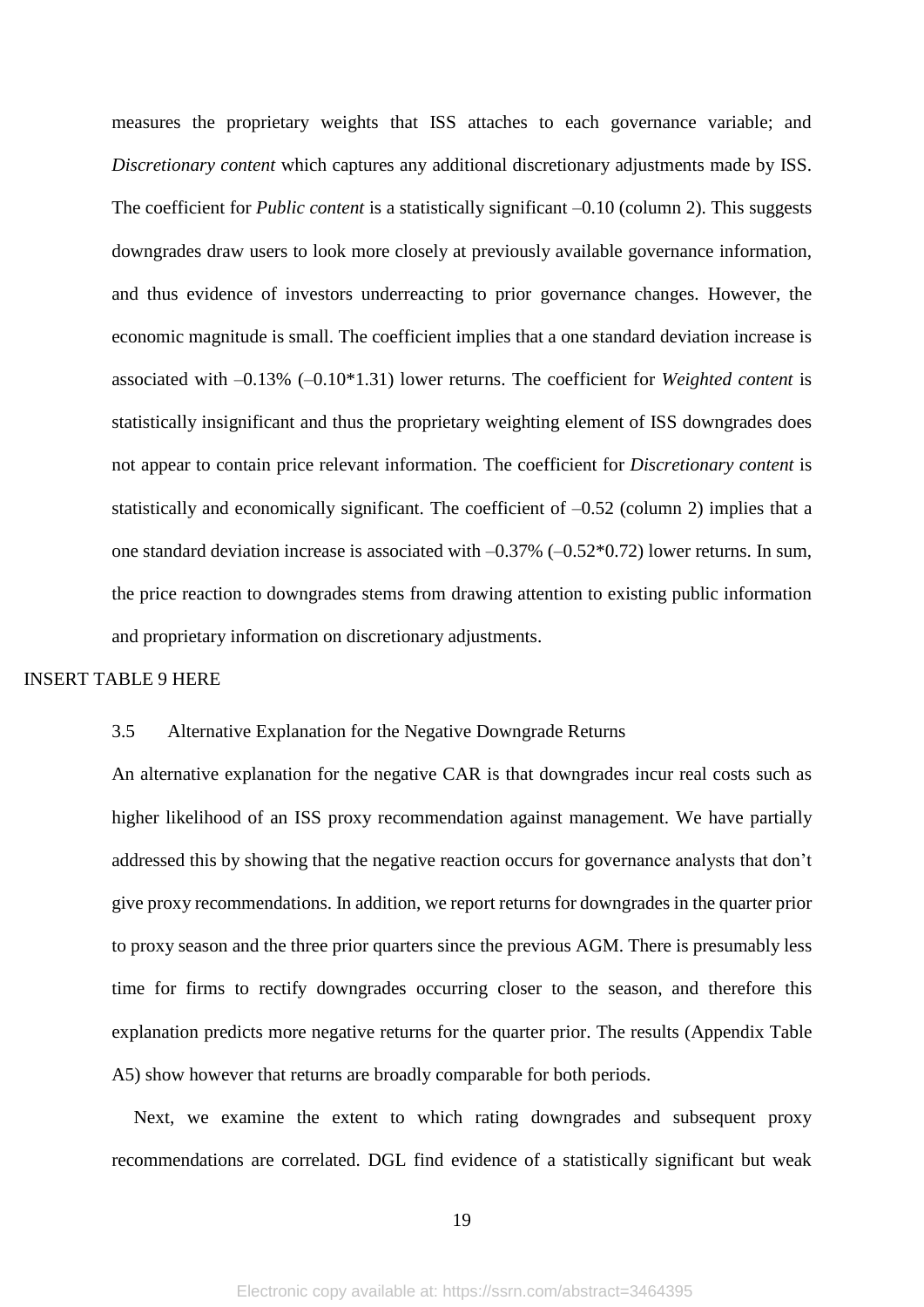economic relation for their earlier time period. Appendix Table A6 (Panel A) reports results from a logit model where the dependent variable (*Proxy recommendation*) equals 1 if ISS recommends in favor of a management proposal, 0 otherwise. A one unit downgrade is associated with a 0.01 decrease in the probability of a favorable recommendation. The marginal effect is statistically significant but of small economic magnitude, given that the sample probability of a favorable recommendation is more than 90%. As an additional test, we employ the proportion of votes voted in favour of management (*Voting outcome*) as the dependent variable. The results (Appendix Table A6 Panel B) are similar to those for proxy recommendations. Rating downgrades thus contain low incremental information about the likelihood of subsequent proxy recommendations and voting outcomes, and these subsequent outcomes appear unable to explain the negative returns to downgrades.

# 3.6 Robustness Tests

We verify the robustness of our key finding, that ISS downgrades contain price-relevant information, by using alternative methodologies. Appendix Table A7 shows that our main results are robust to controlling for cross-sectional correlation using the crude dependence adjustment method of Brown and Warner (1980), and feasible generalised least squares.

Appendix Table A8 reports downgrade returns during the proxy season. Large downgrades are associated with insignificant positive returns, and larger downgrades are not associated with more negative returns. These insignificant results are consistent with rating announcements during proxy season being announced earlier with the ISS proxy report. Table A9 shows that our main results for upgrades and downgrades are robust to including announcements made during proxy season.

Appendix Table A10 shows that the results are robust to: other sample selection choices; an event window of five days around announcement  $[-2, +2]$ ; different counterfactuals (market adjusted, size adjusted, and Fama-French-Carhart model (Fama and French, 1993; Carhart,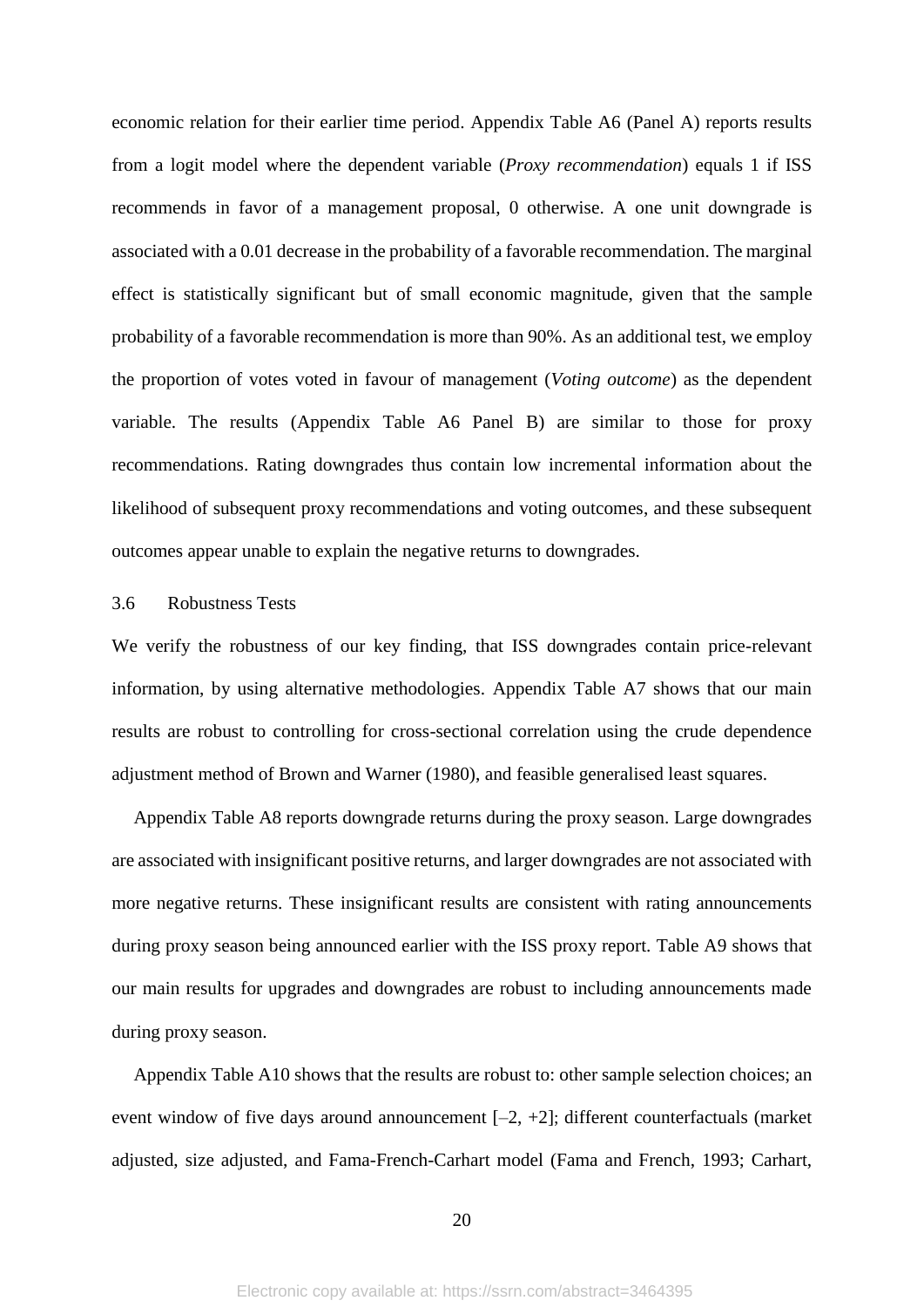1997)); winsorization of CAR; exclusion of the financial crisis (defined as August 2008–March 2009 following Lins *et al*., 2013); firm fixed effects; differentiating CGQ Index from QS; employing CGQ Industry rather than CGQ Index; exclusion of CGQ changes after February 2010 (announcement date of transition to GRID).

Appendix Table A11 (Panel A) shows that downgrades in the ISS GRID rating also contain information content, and thus their exclusion does not alter our conclusions. The governance categories (*compensation*, *board*, *shareholder rights*, and *audit*) follow a 1–3 scale which necessitates a univariate approach due to an insufficient number of two unit downgrades. Compensation downgrades are associated with statistically and economically significant negative returns. Downgrade effects for other categories are mixed. Mean returns are insignificant throughout whilst median returns are of economic and statistical significance for board downgrades. Interpretation of differential impacts by category is complicated by observations containing downgrades in multiple categories. Panels B and C report returns for the sub-categories of CGQ and QS. For CGQ, downgrades in compensation and shareholder rights (not board and audit) are associated with negative returns whilst for QS this holds for all categories.

# **4. Conclusion**

Over the last 20 years, governance analysts have emerged as important information intermediaries in financial markets. Ratings are one of the key services provided and appear to be used by practitioners. However, their validity generates divided opinion and the empirical literature has produced conflicting results. An important and unresolved question is whether ratings provide price relevant information and if so, what the nature of this information is.

We address this question by examining the price effect of rating announcements. We present robust evidence that downgrades by ISS have a large negative impact on stock returns, and thus contain information content. The negative returns are consistent with the market revising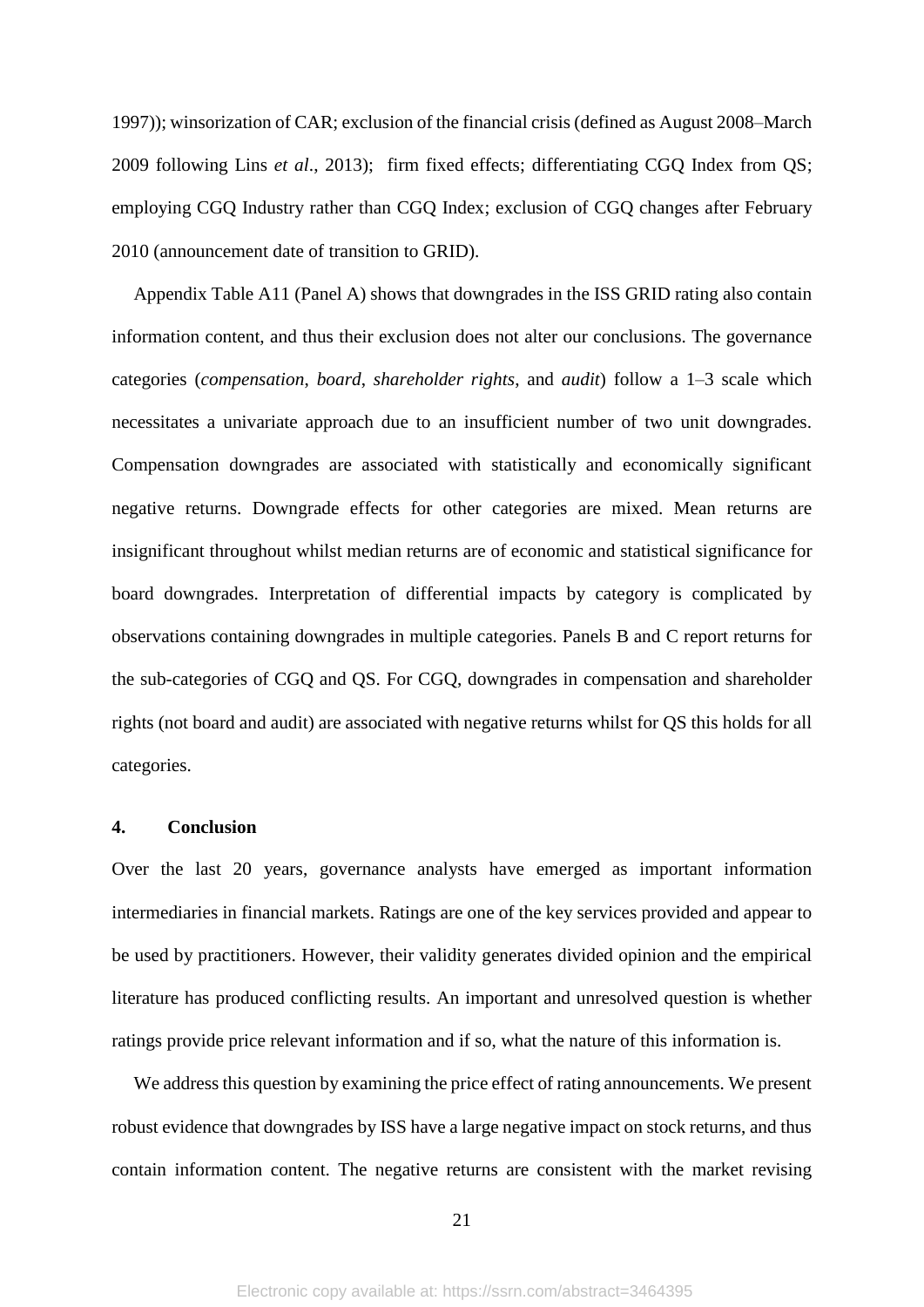downward its expectation of firm performance due to unexpected lower governance quality as conveyed by downgrades. Consistent with this interpretation, returns are decreasing in potential agency costs. We rule out a competing explanation that negative returns are caused by higher expectations of an ISS proxy recommendation against management, since negative returns hold irrespective of closeness to proxy season and for rating analysts that do not provide proxy advice. The information content is independent and cannot be explained solely by having drawn the market's attention to prior governance changes, since the negative returns hold for firms with no governance change and correlate highly with proprietary information content.

We demonstrate the importance of corporate governance information intermediaries in financial markets. We show that the influence and impact of ISS, the leading intermediary, extends beyond proxy recommendations and subsequent voting outcomes. We contribute to the regulatory debate on proxy advisory firms, in which ratings have received relatively little attention. Our findings suggest that even in the absence of a proxy advisory service, ISS would wield considerable influence and thus the substantive issues at the heart of this debate would remain.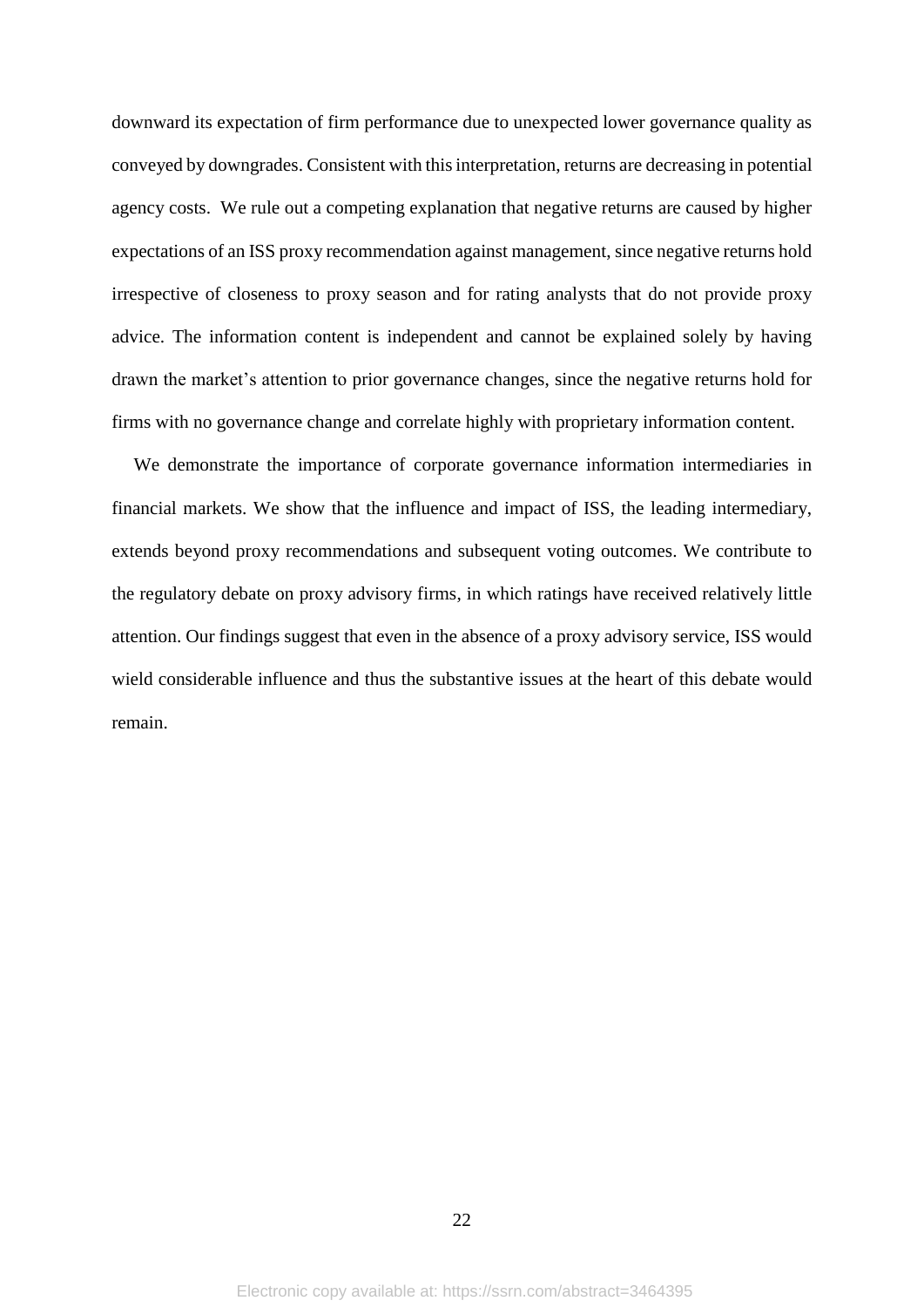#### **References**

- Alexander, C., Chen, M., Seppi, D. and Spatt, C. (2010) Interim news and the role of proxy voting advice, *The Review of Financial Studies* 23, 4419–4454.
- Bebchuk, L., Cohen, A. and Ferrell, A. (2009) What matters in corporate governance? *The Review of Financial Studies* 22, 783–827.
- Bebchuk, L., Cohen, A. and Wang, C. (2013) Learning and the disappearing association between governance and returns, *Journal of Financial Economics* 108, 323–348.
- Beyer, A., Cohen, D., Lys, T. and Walther, B. (2010) The financial reporting environment: Review of the recent literature, *Journal of Accounting and Economics* 50, 296–343.
- Bhagat, S. and Bolton, B. (2008) Corporate governance and firm performance, *Journal of Corporate Finance* 14, 257–273.
- Bhagat, S., Bolton, B. and Romano, R. (2008) The promise and peril of corporate governance indices, *Columbia Law Review* 108, 1803–1802.
- Black, B., De Carvalho, A., Khanna, V., Kim, W. and Yurtoglu, B. (2014) Methods for multicountry studies of corporate governance: Evidence from the BRIKT countries, *Journal of Econometrics* 183, 230–240.
- Brown, S. and Warner, J. (1980) Measuring security price performance, *Journal of Financial Economics* 8, 205–258.
- Calluzzo, P. and Dudley, E. (2019) The real effects of proxy advisors on the firm, *Financial Management,* forthcoming.
- Calomiris, C. and Mason, J. (2010) Conflicts of interest, low-quality ratings and meaningful reform of credit and corporate governance ratings, *Economic Policies for the 21st Century*  e21, 1–12.
- Cameron, C., Gelbach, J. and Miller, D. (2008) Bootstrap-based improvements for inference with clustered errors, *Review of Economics and Statistics* 90, 414–427.
- Carhart, M., (1997) On persistence in mutual fund performance, *The Journal of Finance* 52, 57–82.
- Cowan, A. (1992) Non-parametric event study tests, *Review of Quantitative Finance and Accounting* 2, 343–358.
- Daines, R., Gow, I. and Larcker, D. (2010) Rating the ratings: How good are commercial governance ratings? *Journal of Financial Economics* 98, 439–461.
- de Jong, A. and Naumovska, I. (2016) A note on event studies in finance and management research, *Review of Finance* 20, 1659–1672.
- Ederington, L. and Goh, J. (1998) Bond rating agencies and stock analysts: Who knows what when? *Journal of Financial and Quantitative Analysis* 33, 569–585.
- Edmans, A., Goldstein, I. and Jiang, W. (2015) Feedback effects, asymmetric trading, and the limits to arbitrage, *American Economic Review* 105, 3766–3797.
- Ertimur, Y., Ferri, F. and Oesch, D. (2013) Shareholder votes and proxy advisors: Evidence from say on pay, *Journal of Accounting Research* 51, 951–996.
- Fama, E. and French, K. (1993) Common risk factors in the returns on stocks and bonds, *Journal of Financial Economics* 33, 3–56.
- Fan, J. and Gijbels, I. (1996). *Local Polynomial Modelling and its Applications*. Chapman and Hall, London.
- Frankel, R., Kothari, S. and Weber, J. (2006) Determinants of the informativeness of analyst research, *Journal of Accounting and Economics* 41, 29–54.
- Gilbert, T., Kogan, S., Lochstoer, L. and Ozyildirim, A. (2012) Investor inattention and the market impact of summary statistics, *Management Science* 58, 336–350.
- Gompers, P., Ishii, J. and Metrick, A. (2003) Corporate governance and equity prices, *Quarterly Journal of Economics* 118, 107–155.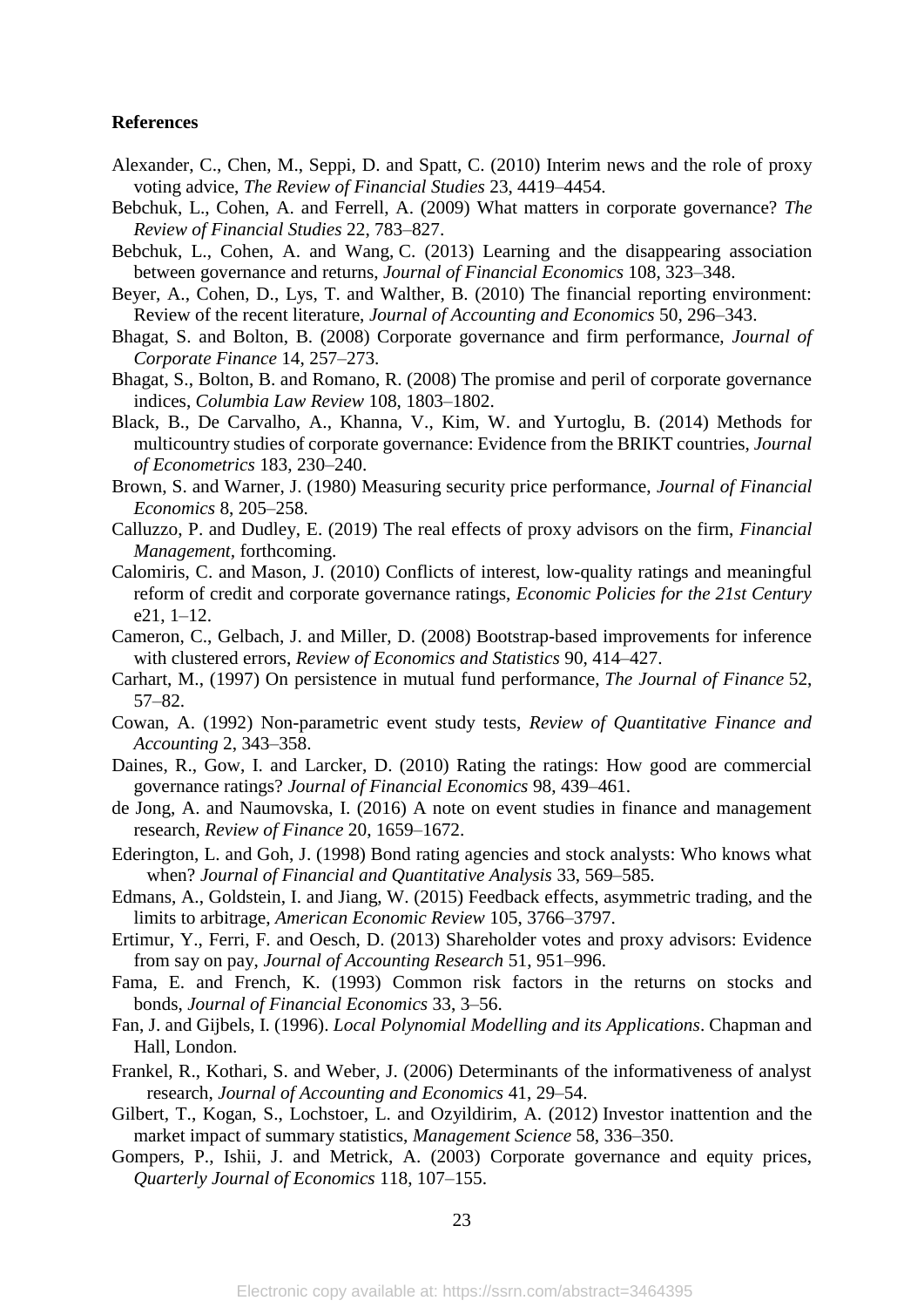- Healy, P. and Palepu, K. (2001) Information asymmetry, corporate disclosure, and the capital markets: A review of the empirical disclosure literature, *Journal of Accounting and Economics* 31, 405–440.
- Hitz, J. and Lehmann, N. (2018) Empirical evidence on the role of proxy advisors in European capital markets, *European Accounting Review* 27, 713–745.
- Hoepner, A., Oikonomou, I., Sautner, Z., Starks, L. and Zhou, X (2018) ESG shareholder engagement and downside risk, unpublished working paper, University College Dublin.
- Hong, H., Lim, T. and Stein, J. (2000) Bad news travels slowly: Size, analyst coverage and the profitability of momentum strategies, *Journal of Finance* 55, 265–295.
- Iliev, P., Kalodimos, J. and Lowry, M. (2019) Investors' attention to corporate governance, unpublished working paper, Pennsylvania State University.
- Iliev, P. and Lowry, M. (2015) Are mutual funds active voters? *The Review of Financial Studies* 28, 446–285.
- Jensen, M. (1986) Agency costs of free cash flow, corporate finance, and takeovers, *The American Economic Review* 76, 323–329.
- Kolari, J. and Pynnönen, S. (2010) Event study testing with cross–sectional correlation of abnormal returns, *The Review of Financial Studies 23*, 3996–4025.
- Krüger, P. (2015) [Corporate goodness and shareholder wealth,](https://econpapers.repec.org/RePEc:eee:jfinec:v:115:y:2015:i:2:p:304-329) *Journal of Financial Economics* 115, 304–329.
- Larcker, D., Richardson, S. and Tuna, I. (2007) Corporate governance, accounting outcomes, and organizational performance, *Accounting Review* 82, 963–1008.
- Lehmann, N. (2019) Do corporate governance analysts matter? Evidence from the expansion of governance analyst coverage, *Journal of Accounting Research*, Forthcoming.
- Li, T. (2018) Outsourcing corporate governance: Conflicts of interest within the proxy advisory industry, *Management Science* 64, 2951–2971.
- Lins, K., Volpin, P. and Wagner, H. (2013) Does family control matter? International evidence from the 2008–2009 financial crisis, *The Review of Financial Studies* 26, 2583–2619.
- Lins, K., Servaes, H. and Tamayo, A. (2017) Social capital, trust, and firm performance: The value of corporate social responsibility during the financial crisis, *The Journal of Finance* 72, 1785–1824.
- Malenko, A. and Malenko, N. (2019) Proxy advisory firms: The economics of selling information to voters, *Journal of Finance*, forthcoming.
- Malenko, N. and Shen, Y. (2016) The role of proxy advisory firms: evidence from a regressiondiscontinuity design, *The Review of Financial Studies* 29, 3394–3427.
- McCahery, J., Sautner, Z. and Starks, L. (2016) Behind the scenes: The corporate governance preferences of institutional investors, *The Journal of Finance* 71, 2905–2932.
- Petersen, M. (2009) Estimating standard errors in finance panel data sets: Comparing approaches, *The Review of Financial Studies* 22, 435–480.
- Rose, P. (2007) The corporate governance industry, *Journal of Corporation Law* 32, 887–926.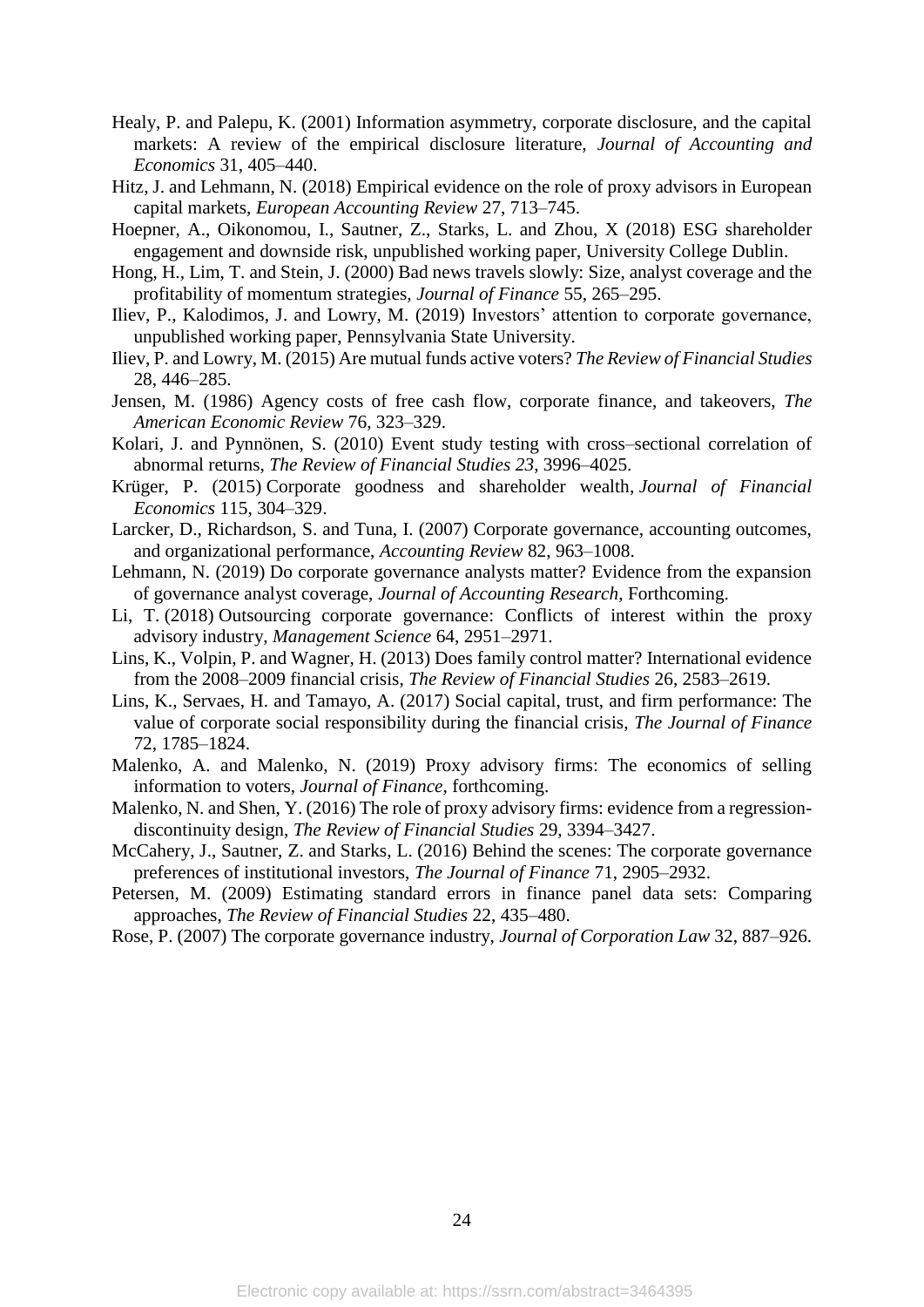

# **Figure 1. CAR by rating change**

This graph shows CAR by size of ISS rating change, estimated using kernel-weighted local polynomial smoothing. The smoother uses the Epanechnikov kernel and the rule-of-thumb bandwidth of [Fan and](https://www.sciencedirect.com/science/article/pii/S0304405X19301084#bib0027)  [Gijbels \(1996\).](https://www.sciencedirect.com/science/article/pii/S0304405X19301084#bib0027) The dashed lines represent 95% [confidence intervals.](https://www.sciencedirect.com/topics/economics-econometrics-and-finance/interval-estimation) Rating upgrades (downgrades) are winsorized at 7 (–7) due to low observations beyond this size (5 for upgrades; 1 for downgrades). We obtain a similar graph by increasing the bandwidth to 2 rather than winsorizing the data. CAR is estimated using the market-model for the window [–1, +1] around rating change announcements.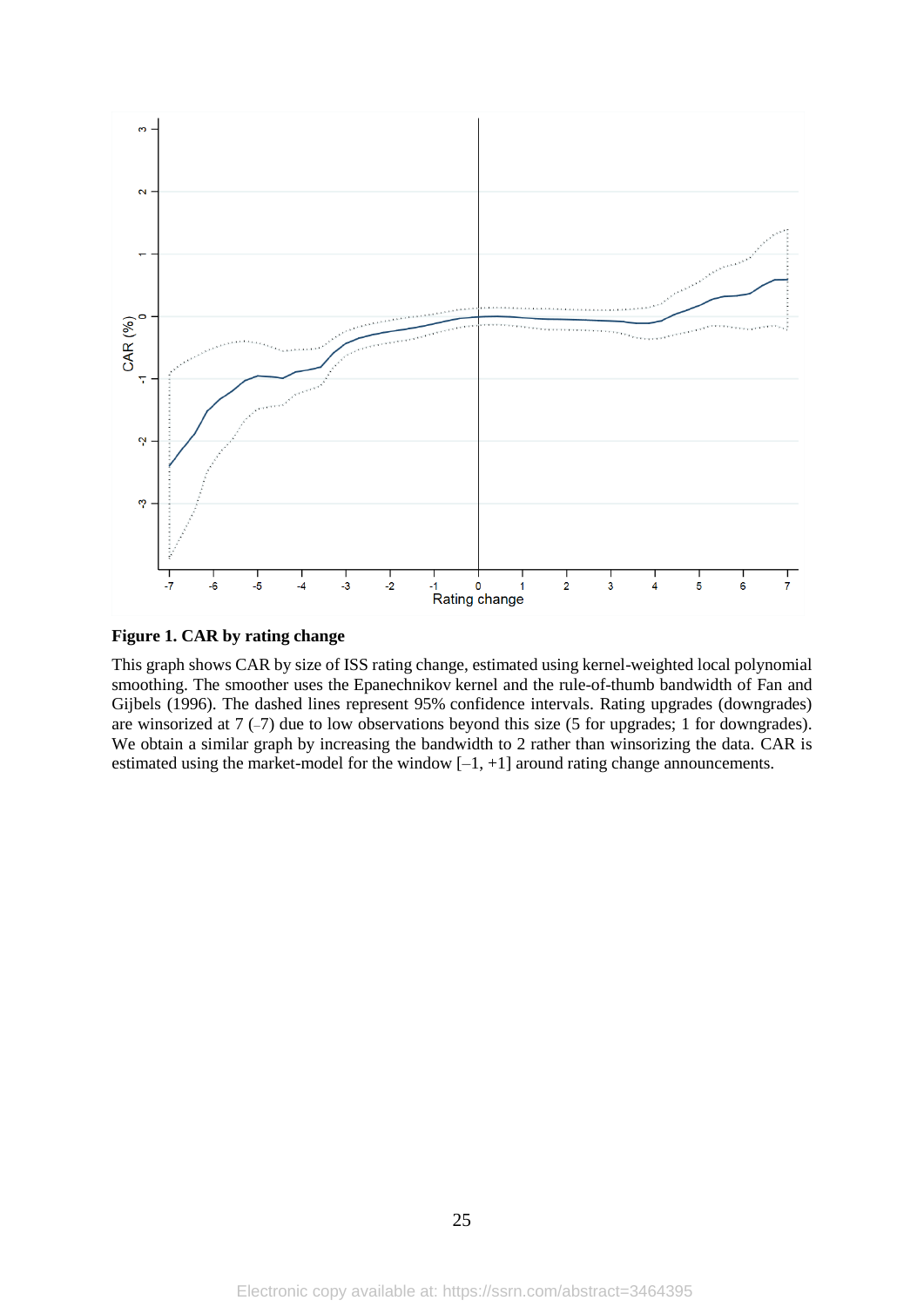

**Figure 2. CAR over window [–10, +10]**

The graph shows mean market model CAR in the 10 days before and after ISS rating upgrades and downgrades of >2. The sample consists of 581 upgrades and 340 downgrades.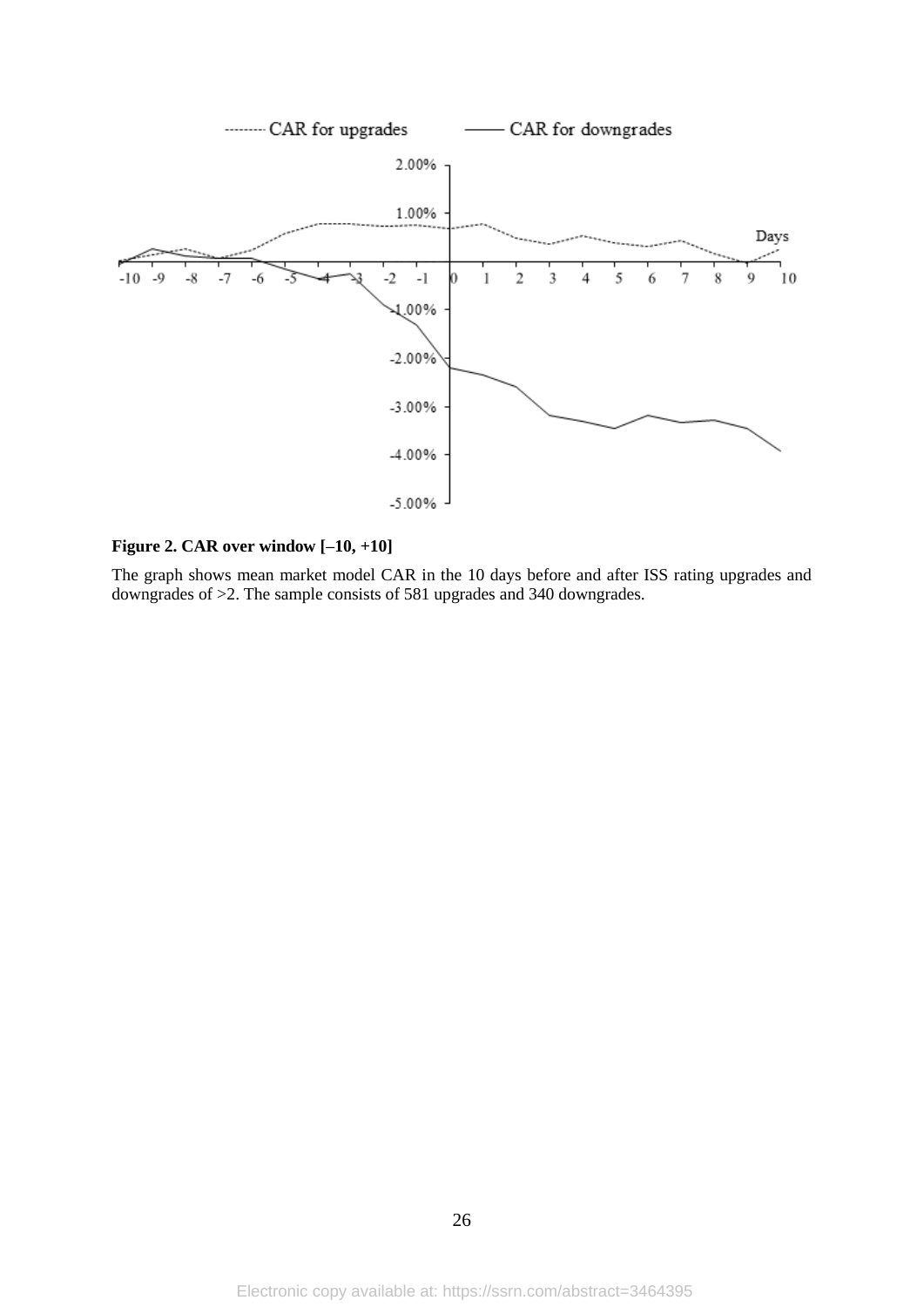# **Table 1. Corporate governance ratings**

| Rating firm                |                                                     | <b>Institutional Shareholder Services (ISS)</b> |              | <b>Audit Integrity</b>                              | Governance<br>Metrics<br>International | The Corporate<br>Library |
|----------------------------|-----------------------------------------------------|-------------------------------------------------|--------------|-----------------------------------------------------|----------------------------------------|--------------------------|
| Rating                     | <b>CGQ</b>                                          | <b>GRID</b>                                     | <b>QS</b>    | <b>AGR</b>                                          | <b>GMI</b>                             | <b>TCL</b>               |
| Years in operation         | 2002-2010                                           | 2010-2012                                       | $2013-$      | $2002 -$                                            | 2000-2010                              | 2002-2010                |
| "Tick-the-box" approach    | Yes                                                 | Yes                                             | Yes          | Yes                                                 | Yes                                    | N <sub>o</sub>           |
| Absolute or relative       | Relative                                            | Absolute                                        | Relative     | Relative                                            | Relative                               | Absolute                 |
| Overall measure            | Yes                                                 | N <sub>o</sub>                                  | Yes          | Yes                                                 | Yes                                    | Yes                      |
| Governance sub-categories  | Yes                                                 | Yes                                             | Yes          | Yes                                                 | Yes                                    | Yes                      |
| Rating scale               | $0 - 100$                                           | Low-medium-<br>high concern                     | $1 - 10$     | $0 - 100$                                           | $0 - 10$                               | $A-D, F$                 |
| Minimum change             | 0.01                                                | 1 category                                      |              |                                                     | 0.5                                    | 1 letter                 |
| Strongest governance score | 100                                                 | Low                                             |              | 100                                                 | 10                                     | A                        |
| Reporting frequency        | Monthly                                             | Monthly                                         | Monthly      | Unsystematic                                        | Quarterly                              | Unsystematic             |
| Firms covered              | Russell 3000 and<br>2,400 non-Russell<br>3000 firms | Russell 3000                                    | Russell 3000 | Russell 3000 and<br>6,000 non-Russell<br>3000 firms | Russell 1000                           | Russell 3000             |

This table reports summary information on the commercial governance ratings employed.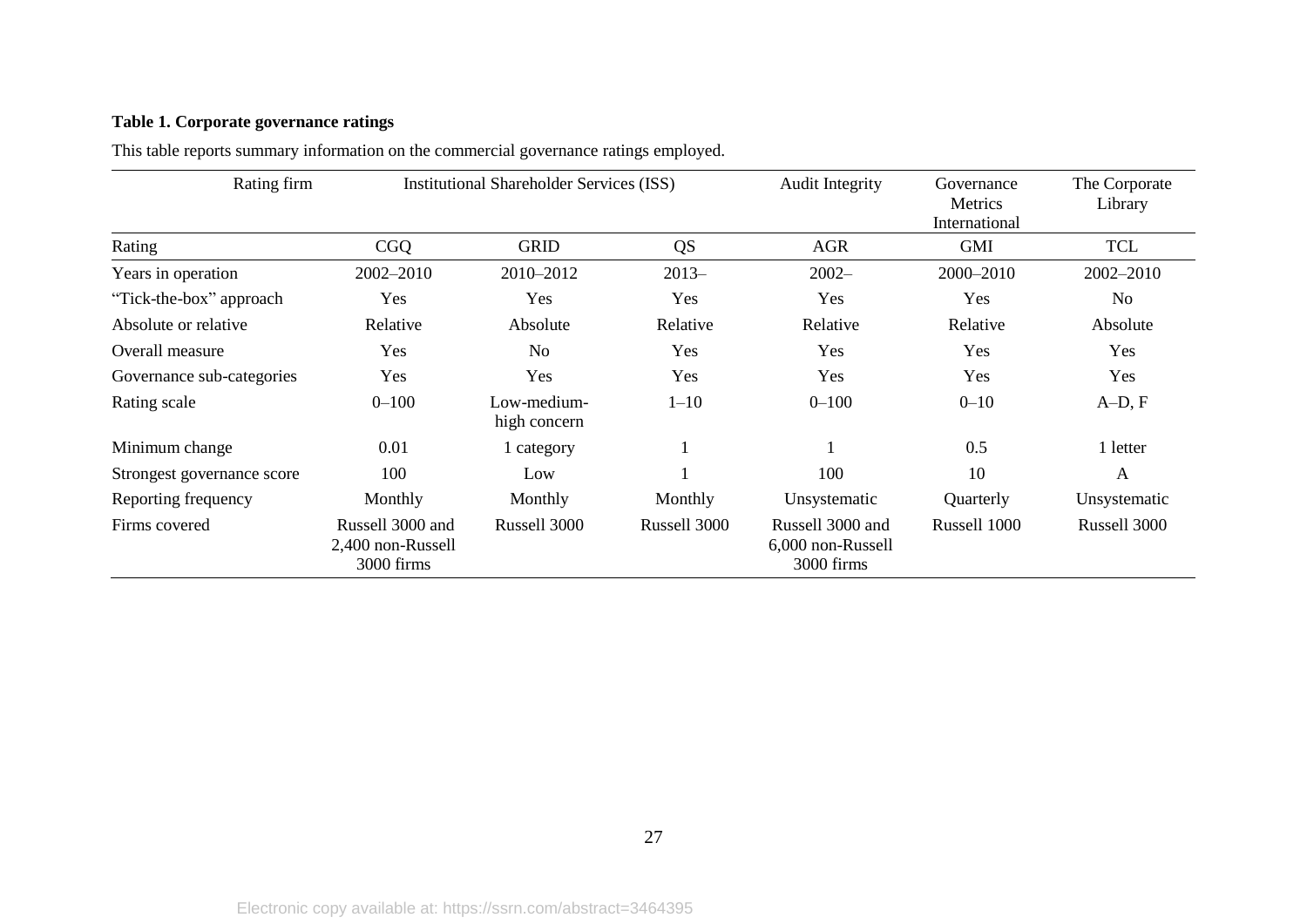# **Table 2. Sample selection**

This table reports the sample selection process. *Incorrect changes* are those for which the Bloomberg data is incorrect. *Confounding changes* are those for which CGQ Index is upgraded on the same date that CGQ Industry is downgraded (or vice versa). *Confounding announcements* occur 10 days either side of the announcement date. *Missing returns on CRSP* are changes with less than 70 daily observations in the estimation period for stock returns (days –270 to –21). *Rating changes in prior 30 days* are changes preceded by a rating change by another governance analyst in the prior 30 trading days.

|                                                     |            | ISS sample       |           |                  | Replication sample |                |              |  |
|-----------------------------------------------------|------------|------------------|-----------|------------------|--------------------|----------------|--------------|--|
|                                                     | <b>CGQ</b> | QS               | All       | <b>AGR</b>       | <b>CGQ</b>         | <b>GMI</b>     | <b>TCL</b>   |  |
| Sample years                                        | 2005-2010  | 2013-2016        | 2005-2016 | 2002-2007        | 2005-2007          | 2005-2007      | 2003-2006    |  |
| # Ratings                                           | 126,689    | 57,378           | 184,067   | 65,152           | 58,689             | 10,259         | 6,488        |  |
| Ratings with prior rating available                 | 122,973    | 53,807           | 176,780   | 61,208           | 55,369             | 8,698          | 4,025        |  |
| minus Ratings with no change                        | 25,905     | 40,969           | 66,874    | 3,365            | 7,156              | 5,708          | 23           |  |
| # Rating changes                                    | 97,068     | 12,838           | 109,906   | 57,483           | 48,213             | 2,990          | 4,002        |  |
| <i>minus</i> Incorrect changes                      |            | $\theta$         | 0         | 0                | 0                  | 3              |              |  |
| minus Confounding changes                           | 27,571     | $\boldsymbol{0}$ | 27,571    | $\boldsymbol{0}$ | 10,427             |                |              |  |
| <i>minus</i> Confounding announcements              | 38,066     | 9,157            | 47,223    | 21,707           | 20,072             | 1,983          | 2,781        |  |
| - $M&A$                                             | 3,005      | 693              | 3,698     | 2,154            | 1,729              | 188            | 244          |  |
| Earnings                                            | 2,978      | 769              | 3,747     | 289              | 1,737              | 127            | 145          |  |
| Dividends                                           | 5,206      | 1,591            | 6,797     | 2,288            | 3,113              | 256            | 374          |  |
| Analyst recommendations                             | 12,940     | 2,576            | 15,516    | 9,719            | 6,553              | 724            | 1,066        |  |
| Analyst forecasts                                   | 12,710     | 3,375            | 16,085    | 7,060            | 6,546              | 651            | 922          |  |
| Credit ratings changes                              | 68         | 9                | 77        | 106              | 25                 | 13             | 4            |  |
| Management changes                                  | 521        | 68               | 589       | 91               | 51                 | 5              | 10           |  |
| Board changes                                       | 638        | 76               | 714       | $\boldsymbol{0}$ | 318                | 19             | 16           |  |
| <i>minus</i> Missing returns on CRSP                | 3,791      | 156              | 3,947     | 5,198            | 2,107              | 26             | 70           |  |
| minus Stock price $<$ \$1                           | 1,451      | 23               | 1,474     | 573              | 436                | $\overline{2}$ | 4            |  |
| minus Rating changes in prior 30 days               | 8,606      | 350              | 8,956     | 10,856           | 5,525              | 812            | 390          |  |
| minus Rating changes in proxy season                | 1,393      | 431              | 1,824     | $\boldsymbol{0}$ | 909                | $\theta$       | $\mathbf{0}$ |  |
| # Rating changes after exclusions                   | 16,190     | 2,721            | 18,911    | 19,509           | 8,300              | 166            | 757          |  |
| # Unique firms with rating changes                  | 3,698      | 3,094            | 4,497     | 3,782            | 3,279              | 1,332          | 1,495        |  |
| # Unique firms with rating changes after exclusions | 3,091      | 1,704            | 3,616     | 3,204            | 2,481              | 154            | 579          |  |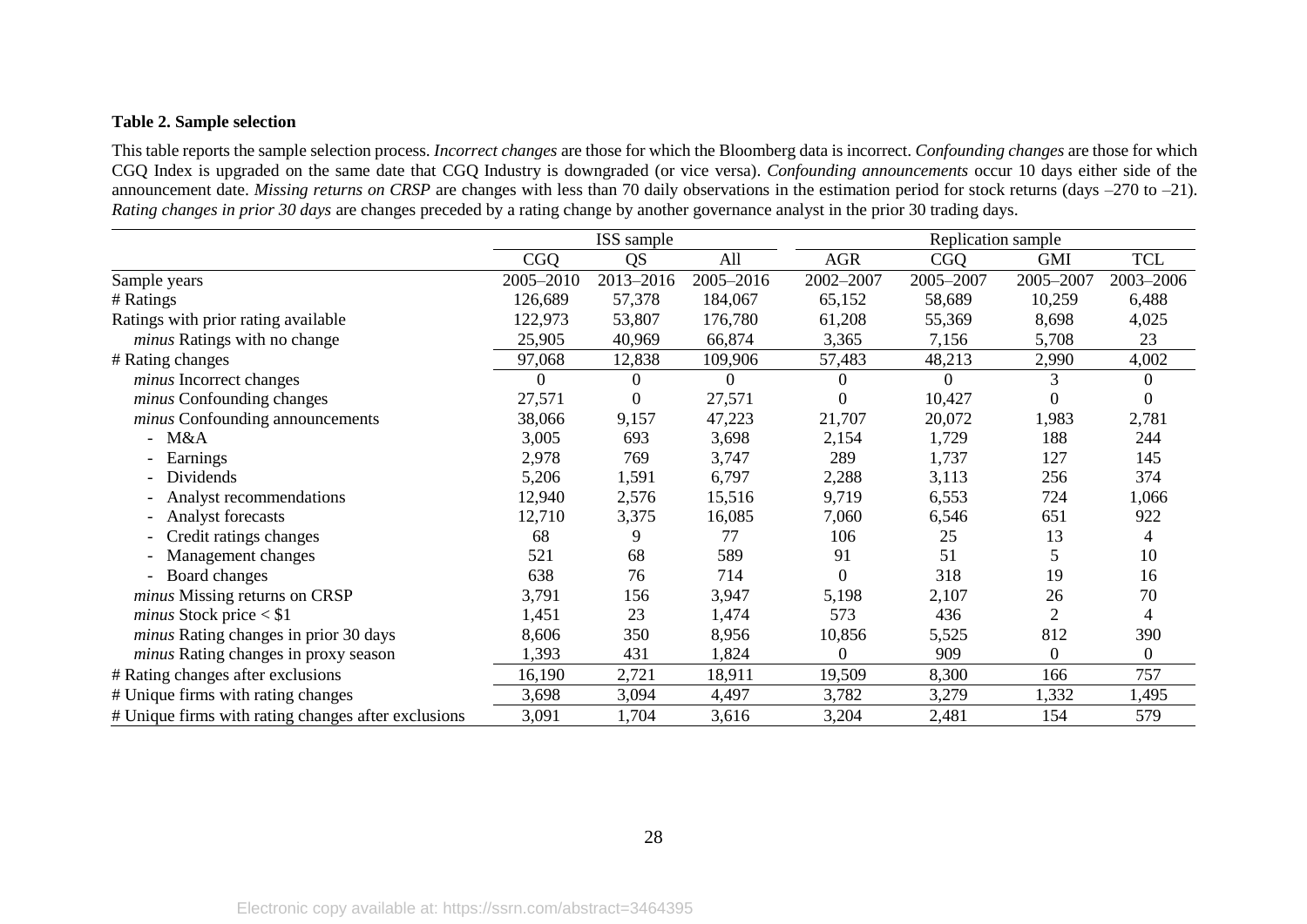#### **Table 3. Summary statistics**

This table reports summary statistics for firm-level variables. Panel A reports statistics for the sample of ISS rating changes, Panel B for the replication sample. Both samples are after exclusions in Table 2. The number of observations varies because of data availability. All independent variables (except *Rating change*, *Upgrade*, and *Downgrade* variables) are winsorized at 1% and 99%, and are defined in Section 2. CAR is estimated using the market-model for the window  $[-1, +1]$  around rating change announcements.

|                             | Observations | Mean    | Std.  | 25 <sup>th</sup> | Median  | 75 <sup>th</sup> |
|-----------------------------|--------------|---------|-------|------------------|---------|------------------|
|                             |              |         | Dev.  | percentile       |         | percentile       |
| Panel A: ISS sample         |              |         |       |                  |         |                  |
| CAR                         | 18,911       | 0.09    | 5.86  | $-2.22$          | $-0.14$ | 1.98             |
| Rating change               | 18,911       | 0.04    | 0.98  | $-0.12$          | $-0.04$ | 0.02             |
| Upgrade                     | 5,479        | 0.88    | 1.17  | 0.04             | 0.42    | 1.00             |
| Downgrade                   | 13,432       | 0.31    | 0.63  | 0.03             | 0.07    | 0.21             |
| Public content              | 1,360        | 0.47    | 1.31  | 0.00             | 0.00    | 1.00             |
| Weighted content            | 1,360        | 0.46    | 0.68  | 0.00             | 0.15    | 0.89             |
| Discretionary content       | 1,360        | 0.37    | 0.72  | 0.00             | 0.00    | 0.64             |
| Size (log)                  | 15,412       | 19.35   | 1.75  | 18.07            | 19.35   | 20.58            |
| Free cash flow              | 12,016       | $-0.03$ | 0.22  | $-0.04$          | 0.03    | 0.07             |
| Leverage                    | 15,260       | 0.19    | 0.21  | 0.01             | 0.13    | 0.30             |
| <b>MTB</b>                  | 15,521       | 2.72    | 6.00  | 1.16             | 1.82    | 3.09             |
| Volatility                  | 18,839       | 3.15    | 1.84  | 1.87             | 2.71    | 3.93             |
| Institutional ownership     | 18,911       | 34.73   | 35.22 | 0.00             | 25.04   | 67.01            |
| Panel B: Replication sample |              |         |       |                  |         |                  |
| CAR                         | 28,732       | 0.23    | 5.18  | $-1.75$          | $-0.01$ | 1.89             |
| <b>AGR Rating change</b>    | 19,509       | 0.02    | 11.23 | $-6.00$          | 1.00    | 6.00             |
| <b>AGR Upgrade</b>          | 9,876        | 8.37    | 7.23  | 3.00             | 6.00    | 11.00            |
| <b>AGR</b> Downgrade        | 9,633        | 8.53    | 7.58  | 3.00             | 6.00    | 12.00            |
| CGQ Rating change           | 8,300        | $-0.08$ | 6.59  | $-1.30$          | $-0.60$ | $-0.20$          |
| CGQ Upgrade                 | 1,361        | 8.10    | 11.26 | 1.20             | 4.08    | 9.92             |
| <b>CGQ Downgrade</b>        | 6,939        | 1.68    | 3.37  | 0.40             | 0.80    | 1.60             |
| <b>GMI</b> Rating change    | 166          | 0.13    | 0.66  | $-0.50$          | 0.50    | 0.50             |
| <b>GMI</b> Upgrade          | 96           | 0.64    | 0.32  | 0.50             | 0.50    | 0.50             |
| <b>GMI</b> Downgrade        | 70           | 0.56    | 0.22  | 0.50             | 0.50    | 0.50             |
| TCL Rating change           | 757          | $-0.18$ | 1.21  | $-1.00$          | $-1.00$ | 1.00             |
| <b>TCL Upgrade</b>          | 330          | 1.12    | 0.34  | 1.00             | 1.00    | 1.00             |
| <b>TCL Downgrade</b>        | 427          | 1.18    | 0.42  | 1.00             | 1.00    | 1.00             |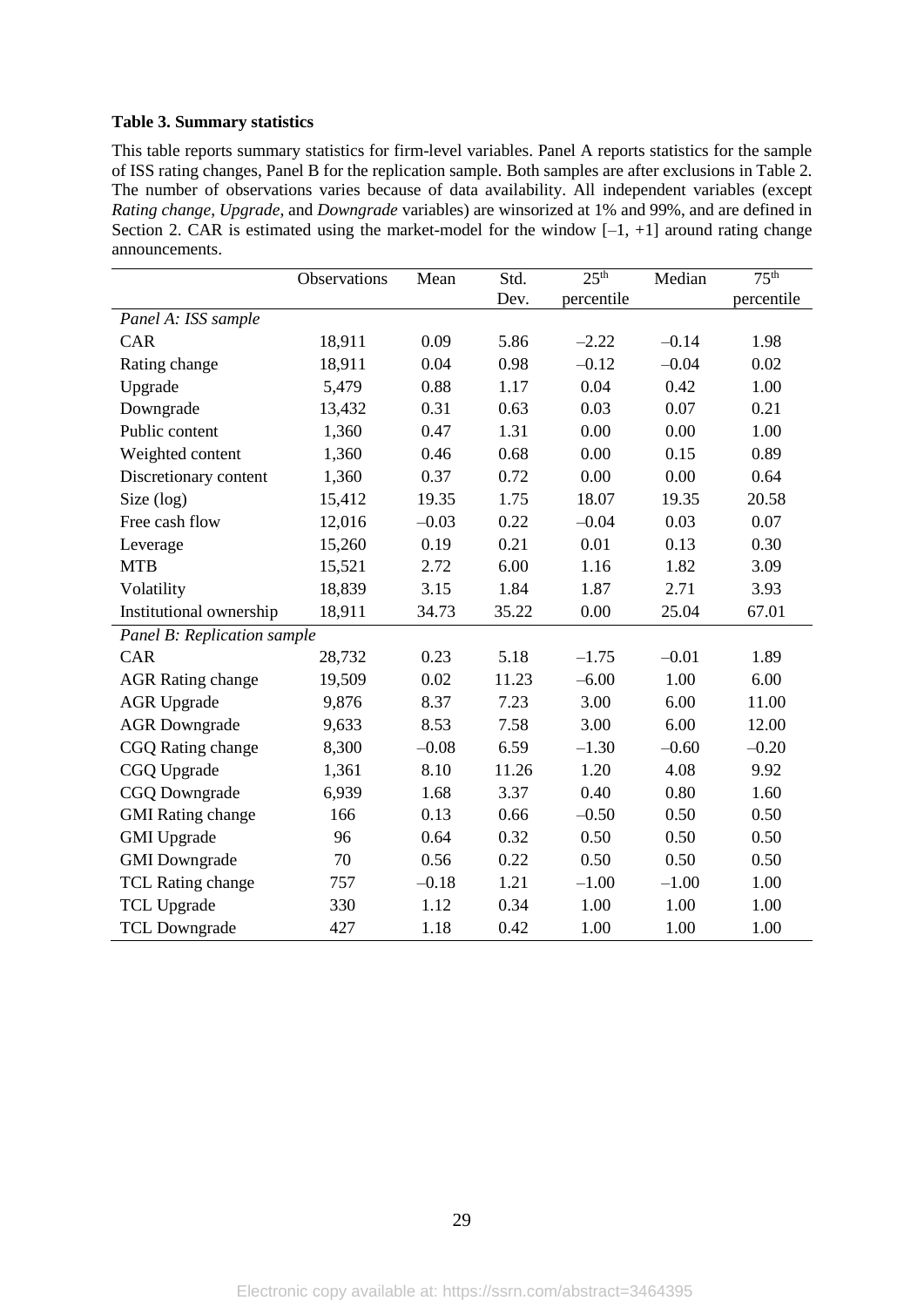# **Table 4. ISS rating changes and CAR**

This table reports CAR for the  $[-1, +1]$  window around ISS rating change announcements. CAR is estimated using the market-model. The sample period is 2005–2016 and is after exclusions in Table 2. The t-statistics in Panel A account for event-induced change in volatility and cross-sectional correlation in abnormal returns (Kolari and Pynnönen, 2010). The generalized sign test follows Cowan (1992). Panel B presents results from regressions of CAR on the size of upgrade (*Upgrade*) for the upgrade sample (columns 1–4), and on the size of downgrade (*Downgrade*) for the downgrade sample (columns 5–8). Standard errors in Panel B are clustered by event date and firm. Industry fixed effects are based on Fama-French 48 industry classification. \*\*\*, \*\*, \* indicate significance at the 1%, 5%, and 10% levels, respectively.

|                              |                | Upgrades    |             |             |                | Downgrades    |                |              |
|------------------------------|----------------|-------------|-------------|-------------|----------------|---------------|----------------|--------------|
| Panel A: Univariate analysis |                |             |             |             |                |               |                |              |
|                              | All            | $\geq$ 1    | >1          | >2          | All            | $\geq$ 1      | >1             | >2           |
| Mean CAR                     | 0.0109         | $-0.0219$   | 0.0224      | $-0.0400$   | 0.1215         | $-0.2586**$   | $-0.7013***$   | $-1.1405***$ |
| t-test                       | $(-0.2128)$    | $(-1.4737)$ | $(-0.6704)$ | $(-0.6703)$ | (0.1257)       | $(-2.3129)$   | $(-3.0813)$    | $(-3.0801)$  |
| Median CAR                   | $-0.1658$      | $-0.1386$   | $-0.1174$   | $-0.0627$   | $-0.1308$      | $-0.2589**$   | $-0.4498$ ***  | $-0.7738***$ |
| Generalized sign test        | $(-0.4190)$    | $(-0.3970)$ | (0.0130)    | (0.7530)    | (0.0250)       | $(-2.1160)$   | $(-3.1420)$    | $(-3.7270)$  |
| Event dates                  | 68             | 65          | 64          | 59          | 69             | 62            | 59             | 44           |
| Observations                 | 5,479          | 2,206       | 1,325       | 581         | 13,432         | 1,775         | 737            | 340          |
| Panel B: Regression analysis |                |             |             |             |                |               |                |              |
|                              | All            | All         | $\geq$ 1    | $\geq$ 1    | All            | All           | $\geq$ 1       | $\geq$ 1     |
| DepVar: CAR                  | 0.0012         | 0.0208      | 0.0376      | 0.0356      | $-0.3659***$   | $-0.4708$ *** | $-0.4334***$   | $-0.3778***$ |
|                              | (0.0876)       | (0.0845)    | (0.0793)    | (0.0853)    | (0.1193)       | (0.1418)      | (0.1632)       | (0.1242)     |
| Calendar year FE             | No             | Yes         | <b>No</b>   | Yes         | No             | Yes           | N <sub>o</sub> | Yes          |
| <b>Industry FE</b>           | N <sub>o</sub> | Yes         | <b>No</b>   | Yes         | N <sub>o</sub> | Yes           | N <sub>o</sub> | Yes          |
| $R^2$                        | 0.0000         | 0.0180      | 0.0001      | 0.0455      | 0.0016         | 0.0141        | 0.0086         | 0.0611       |
| Event dates                  | 68             | 68          | 65          | 65          | 69             | 69            | 62             | 62           |
| Observations                 | 5,479          | 5,479       | 2,206       | 2,206       | 13,432         | 13,432        | 1,775          | 1,775        |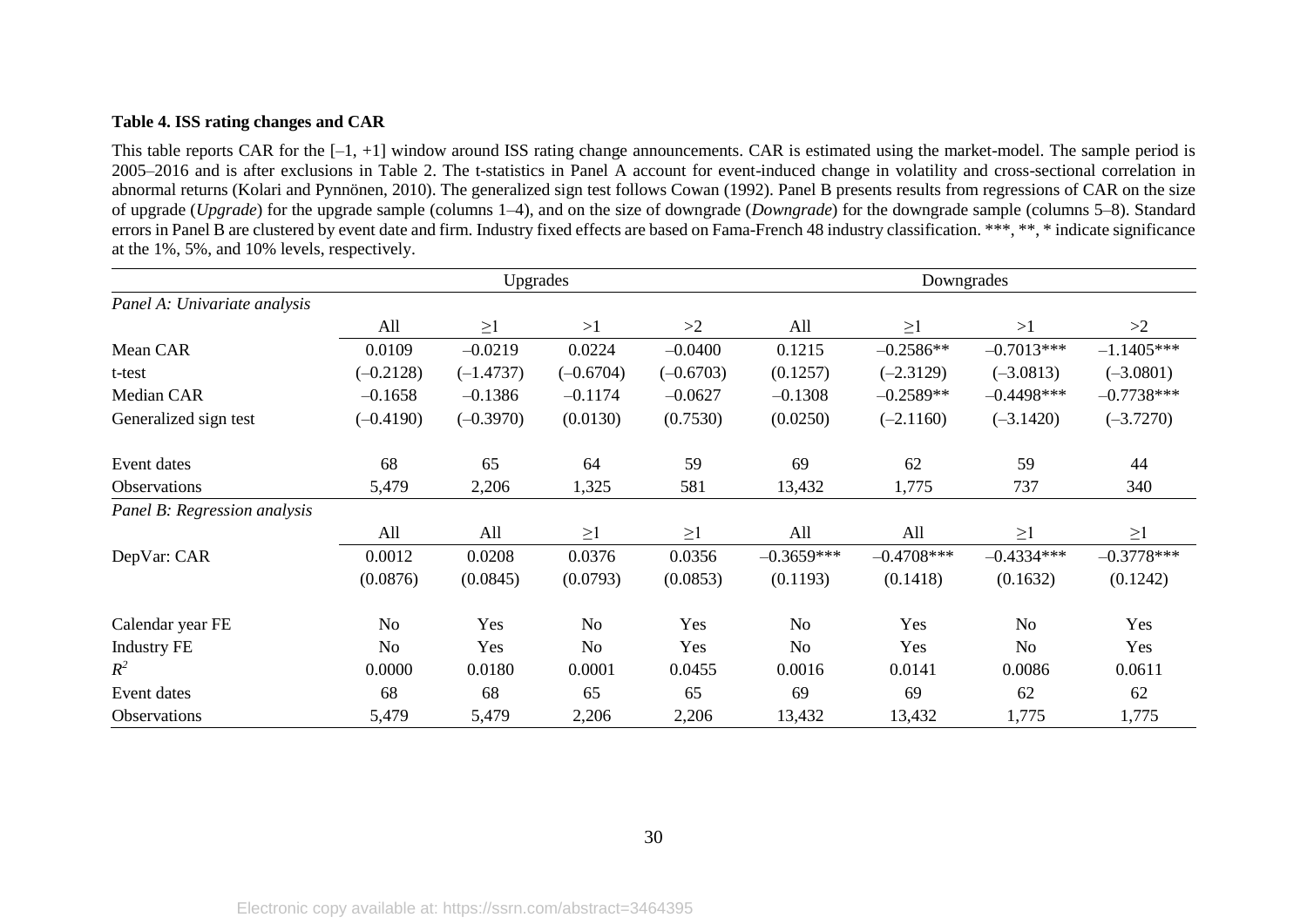# **Table 5. ISS rating changes, CAR, and firm characteristics**

This table reports the regression of CAR for the [–1, +1] window around ISS rating change announcements on proxies for agency cost. CAR is estimated using the market-model. The sample period is 2005–2016. Definition of variables is provided in Section 2. The sample employed is after the exclusions in Table 2. Standard errors are clustered by event date and firm. Industry fixed effects are based on Fama-French 48 industry classification. \*\*\*, \*\*, \* indicate significance at the 1%, 5%, and 10% levels, respectively.

|                         |                |           | Upgrades    |             |                | Downgrades  |                |              |
|-------------------------|----------------|-----------|-------------|-------------|----------------|-------------|----------------|--------------|
|                         | All            | All       | $\geq$ 1    | $\geq$ 1    | All            | All         | $\geq$ 1       | $\geq$ 1     |
|                         | (1)            | (2)       | (3)         | (4)         | (9)            | (10)        | (11)           | (12)         |
| Free cash flow          | 0.9764         | 1.2451*   | $-0.4573$   | $-0.9026$   | $-0.3253$      | $-0.7218$   | $-2.1012*$     | $-2.1374**$  |
|                         | (0.7793)       | (0.6588)  | (1.2234)    | (1.1844)    | (0.6927)       | (0.5535)    | (1.1308)       | (0.9668)     |
| <b>MTB</b>              | $-0.0179$      | $-0.0135$ | 0.0067      | 0.0156      | 0.0063         | 0.0119      | $0.0274*$      | $0.0259*$    |
|                         | (0.0119)       | (0.0112)  | (0.0125)    | (0.0104)    | (0.0111)       | (0.0104)    | (0.0151)       | (0.0154)     |
| Leverage                | $-0.8036*$     | $-0.5152$ | $-0.8625**$ | $-0.9446**$ | 0.1963         | 0.3039      | 0.6233         | 0.5603       |
|                         | (0.4258)       | (0.5231)  | (0.4246)    | (0.4717)    | (0.3802)       | (0.4323)    | (0.5333)       | (0.5353)     |
| Volatility              | $0.2286**$     | 0.1156    | 0.3605      | 0.0575      | $-0.0338$      | $-0.1668**$ | $-0.3167*$     | $-0.5487***$ |
|                         | (0.1158)       | (0.0780)  | (0.2324)    | (0.1944)    | (0.1252)       | (0.0737)    | (0.1700)       | (0.1080)     |
| Size $(log)$            | 0.1089         | $-0.0382$ | 0.2224      | 0.1074      | $-0.0767$      | $-0.1131**$ | 0.1539         | $-0.0699$    |
|                         | (0.1154)       | (0.1024)  | (0.1441)    | (0.1079)    | (0.0866)       | (0.0545)    | (0.1490)       | (0.1369)     |
| Institutional ownership | $-0.0009$      | 0.0053    | $-0.0001$   | 0.0033      | 0.0003         | $-0.0016$   | 0.0020         | 0.0089       |
|                         | (0.0057)       | (0.0046)  | (0.0056)    | (0.0033)    | (0.0031)       | (0.0030)    | (0.0058)       | (0.0061)     |
| Calendar year FE        | No             | Yes       | No          | Yes         | N <sub>o</sub> | Yes         | N <sub>o</sub> | Yes          |
| <b>Industry FE</b>      | N <sub>o</sub> | Yes       | No          | Yes         | No             | Yes         | N <sub>o</sub> | Yes          |
| $R^2$                   | 0.0063         | 0.0318    | 0.0136      | 0.0762      | 0.0007         | 0.0157      | 0.0247         | 0.0973       |
| Event dates             | 68             | 68        | 64          | 64          | 68             | 68          | 56             | 56           |
| Observations            | 3,579          | 3,579     | 1,497       | 1,497       | 8,333          | 8,333       | 1,182          | 1,182        |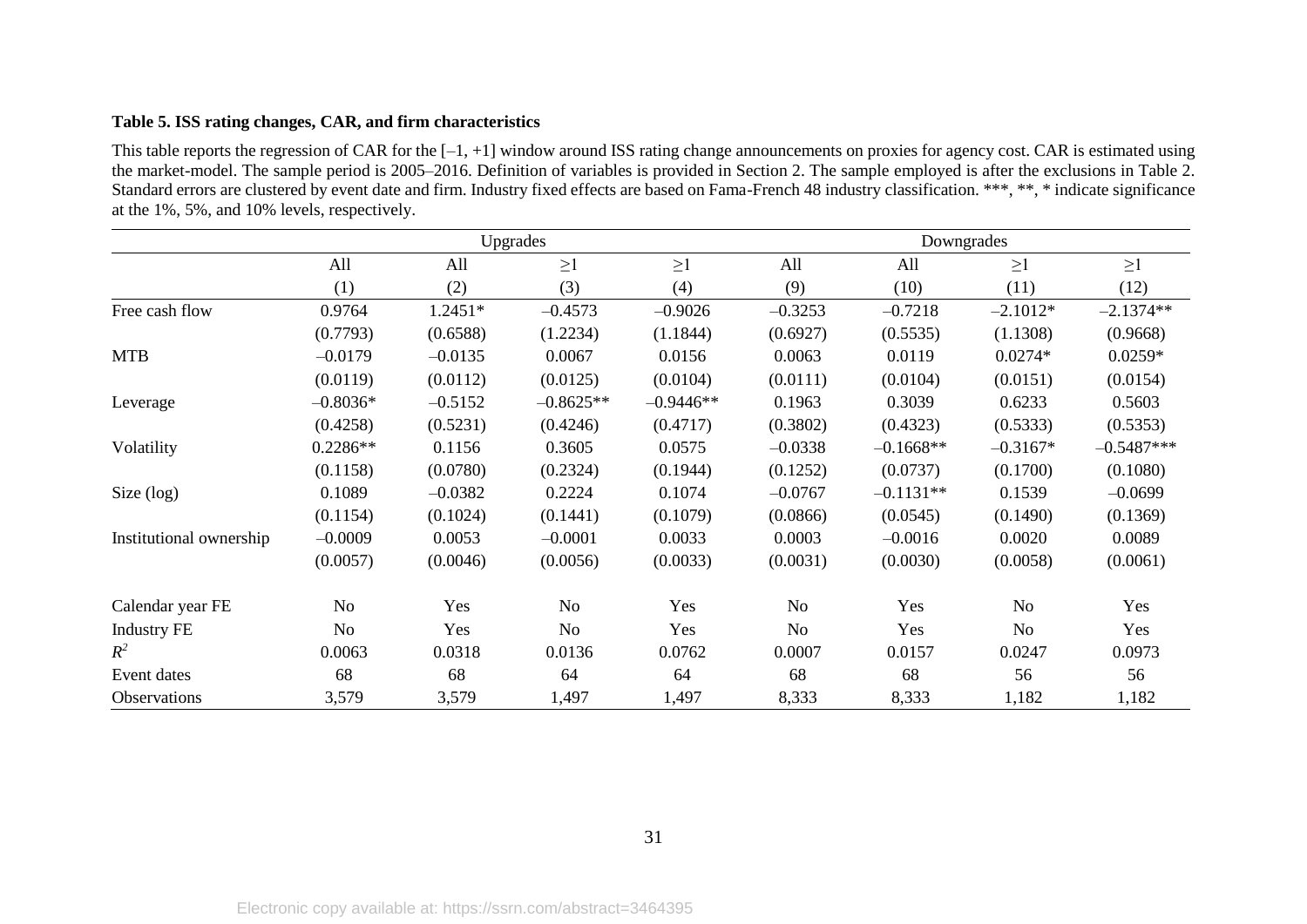#### **Table 6. Replication of DGL**

This table replicates the analysis of DGL. We report regressions of CAR for the  $[-1, +1]$  window around rating change announcements on *Rating change* which comprises positive values for upgrades and negative values for downgrades. The sample period is 2002–2007. In Panel B (C), the sample is before (after) exclusions in Table 2. Standard errors are clustered by event date. \*\*\*, \*\*, \* indicate significance at the 1%, 5%, and 10% levels, respectively.

|                                      | <b>AGR</b>   | <b>CGQ</b>   | <b>GMI</b>   | <b>TCL</b>   |
|--------------------------------------|--------------|--------------|--------------|--------------|
| Panel A: DGL analysis                |              |              |              |              |
| DepVar: CAR market-adjusted          | 0.0036       | 0.0076       | $-0.0350**$  | 0.1506       |
|                                      | (0.0029)     | (0.0044)     | (0.0145)     | (0.1319)     |
| DepVar: CAR size-adjusted            | 0.0028       | $0.0069**$   | $-0.0270$    | 0.1535       |
|                                      | (0.0027)     | (0.0029)     | (0.0202)     | (0.1146)     |
| Event dates                          | 668          | 18           | 8            | 206          |
| Observations                         | Not reported | Not reported | Not reported | Not reported |
| Panel B: Replication                 |              |              |              |              |
| DepVar: CAR market-adjusted          | 0.0028       | 0.0097       | $-0.0279*$   | 0.1483       |
|                                      | (0.0021)     | (0.0074)     | (0.0132)     | (0.1236)     |
| DepVar: CAR size-adjusted            | 0.0024       | $0.0073*$    | $-0.0229$    | 0.1404       |
|                                      | (0.0021)     | (0.0041)     | (0.0195)     | (0.1045)     |
| Event dates                          | 724          | 19           | 8            | 195          |
| Observations                         | 52,927       | 45,476       | 2,961        | 3,927        |
| Panel C: Replication after exclusion |              |              |              |              |
| DepVar: CAR market-adjusted          | $0.0060**$   | $-0.0008$    | $-0.2478$    | 0.0976       |
|                                      | (0.0028)     | (0.0043)     | (0.1665)     | (0.1437)     |
| DepVar: CAR size-adjusted            | $0.0053**$   | $-0.0012$    | $-0.2173$    | 0.0782       |
|                                      | (0.0025)     | (0.0035)     | (0.1972)     | (0.1283)     |
| Event dates                          | 401          | 19           | 6            | 195          |
| Observations                         | 19,509       | 8,300        | 166          | 757          |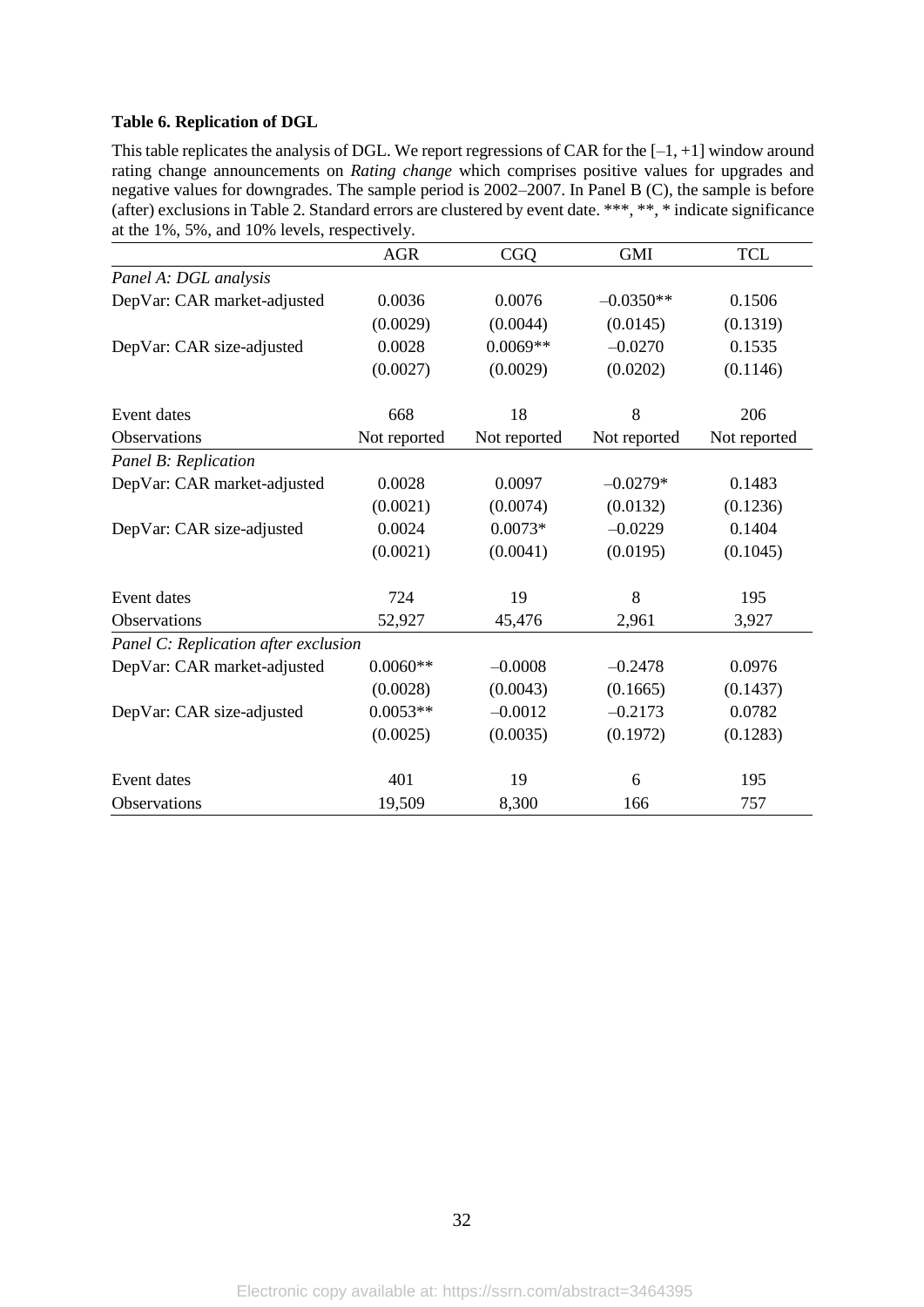# **Table 7. Replication of DGL: upgrades and downgrades**

This table replicates the analysis of DGL. We report regressions of CAR for the [–1, +1] window around rating change announcements on *Upgrade* for the upgrade sample, and on *Downgrade* for the downgrade sample. The sample period is 2002–2007. In Panel A (B), the sample is before (after) exclusions in Table 2. Standard errors are clustered by event date and firm, and a wild cluster bootstrap-t procedure is used when the number of clusters is ≤ 20 (Cameron *et al*., 2008). \*\*\*, \*\*, \* indicate significance at the 1%, 5%, and 10% levels, respectively.

|                                 |            |           | Upgrades   |            | Downgrades |              |            |              |
|---------------------------------|------------|-----------|------------|------------|------------|--------------|------------|--------------|
|                                 | <b>AGR</b> | CGQ       | <b>GMI</b> | <b>TCL</b> | <b>AGR</b> | <b>CGQ</b>   | <b>GMI</b> | <b>TCL</b>   |
| Panel A: Before exclusion       |            |           |            |            |            |              |            |              |
| DepVar: CAR market-adjusted     | 0.0009     | 0.0052    | 0.1428     | $-0.1753$  | $-0.0030$  | $-0.0253*$   | $-0.2127$  | $-0.8847**$  |
|                                 | (0.0056)   | (0.0056)  | (0.2570)   | (0.3025)   | (0.0053)   | (0.0153)     | (1.0670)   | (0.3991)     |
| DepVar: CAR size-adjusted       | 0.0020     | 0.0008    | 0.0700     | $-0.0257$  | $-0.0020$  | $-0.0150**$  | $-0.1941$  | $-0.8168**$  |
|                                 | (0.0043)   | (0.0045)  | (0.2260)   | (0.2606)   | (0.0046)   | (0.0076)     | (1.4990)   | (0.3863)     |
| DepVar: CAR market model        | 0.0016     | 0.0020    | 0.0426     | $-0.1342$  | $-0.0043$  | $-0.0246**$  | $-0.1799$  | $-0.8206**$  |
|                                 | (0.0047)   | (0.0045)  | (0.5470)   | (0.2412)   | (0.0052)   | (0.0121)     | (0.9570)   | (0.3709)     |
| DepVar: CAR Fama-French-Carhart | 0.0050     | 0.0004    | 0.0320     | $-0.0500$  | $-0.0024$  | $-0.0203***$ | $-0.2490$  | $-0.7575**$  |
|                                 | (0.0044)   | (0.0054)  | (0.2520)   | (0.1669)   | (0.0045)   | (0.0074)     | (0.8400)   | (0.3411)     |
|                                 |            |           |            |            |            |              |            |              |
| Event dates                     | 420        | 19        | 6          | 110        | 417        | 19           | 6          | 174          |
| <b>Observations</b>             | 26,863     | 14,874    | 1,623      | 1,818      | 25,829     | 30,591       | 1,332      | 2,109        |
| Panel B: After exclusion        |            |           |            |            |            |              |            |              |
| DepVar: CAR market-adjusted     | $0.0099*$  | 0.0014    | $-0.3383$  | 0.1589     | $-0.0140$  | $-0.0178*$   | 0.9766     | $-1.0024***$ |
|                                 | (0.0055)   | (0.0095)  | (2.2900)   | (0.4365)   | (0.0088)   | (0.0100)     | (1.6380)   | (0.2433)     |
| DepVar: CAR size-adjusted       | $0.0087**$ | $-0.0069$ | $-0.5135$  | 0.2585     | $-0.0145*$ | $-0.0038$    | 0.9516     | $-0.9384***$ |
|                                 | (0.0043)   | (0.0076)  | (1.2530)   | (0.3681)   | (0.0081)   | (0.0060)     | (1.6080)   | (0.2433)     |
| DepVar: CAR market model        | $0.0111**$ | $-0.0070$ | $-0.4172$  | 0.0744     | $-0.0153*$ | $-0.0251**$  | 1.0416     | $-0.8825***$ |
|                                 | (0.0049)   | (0.0111)  | (0.9850)   | (0.3980)   | (0.0080)   | (0.0102)     | (1.8900)   | (0.2638)     |
| DepVar: CAR Fama-French-Carhart | $0.0117**$ | $-0.0084$ | $-0.5645$  | 0.0501     | $-0.0131*$ | $-0.0200***$ | 0.9608     | $-0.7358***$ |
|                                 | (0.0056)   | (0.0113)  | (1.6440)   | (0.3344)   | (0.0077)   | (0.0075)     | (1.0830)   | (0.2465)     |
|                                 |            |           |            |            |            |              |            |              |
| Event dates                     | 232        | 17        | 5          | 34         | 249        | 19           | 6          | 49           |
| Observations                    | 9,876      | 1,361     | 96         | 330        | 9,633      | 6,939        | 70         | 427          |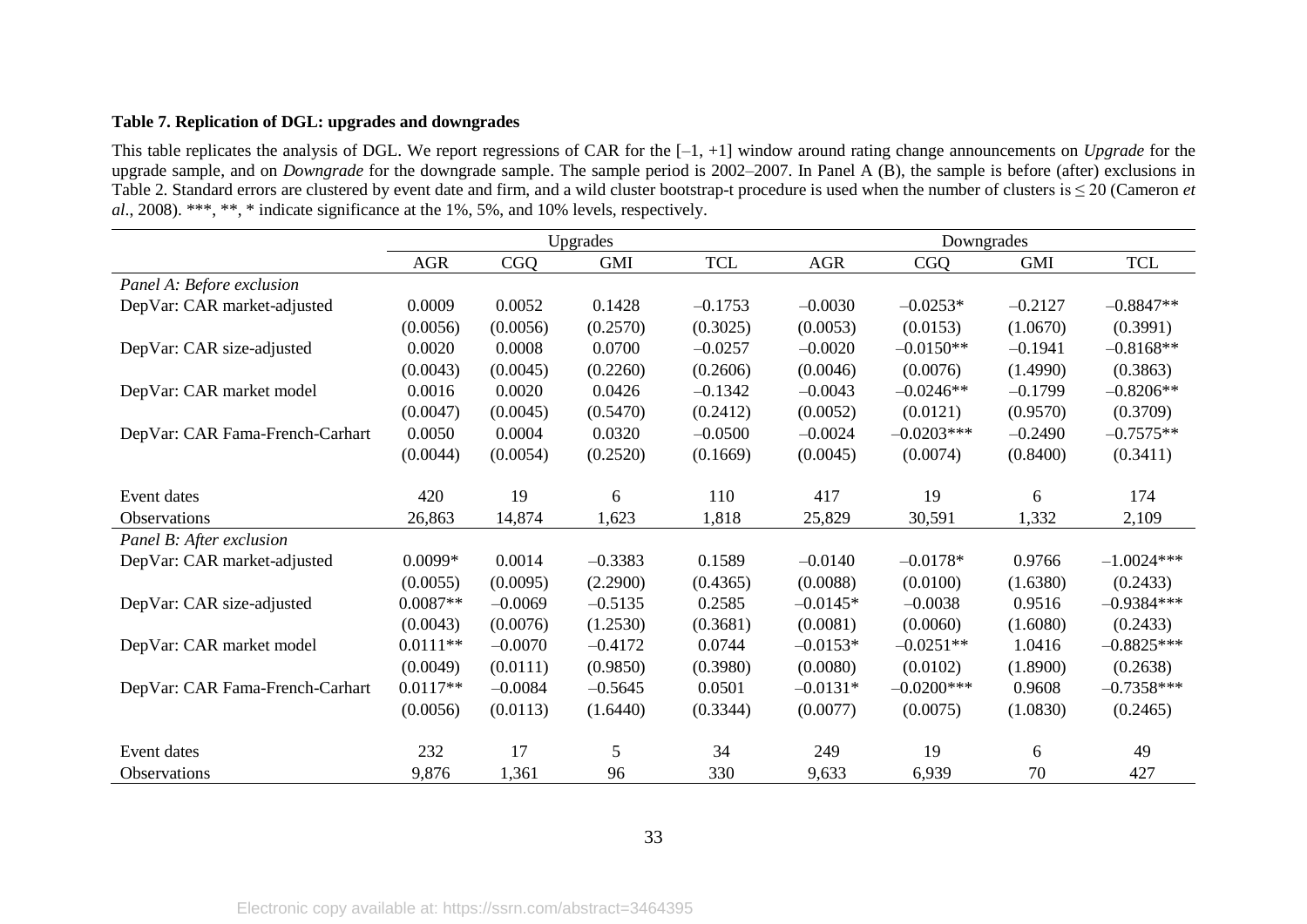#### **Table 8. ISS downgrades, CAR, and prior changes in corporate governance**

This table reports CAR for the  $[-1, +1]$  window around ISS downgrade announcements. CAR is estimated using the market-model. The sample period is 2005– 2016. Results are reported according to whether the event firm undergoes a change in corporate governance in the year prior to downgrade announcement. The definition is provided in Section 2. The sample employed is after exclusions described in Table 2. The t-statistics in Panel A account for event-induced changes in volatility and cross-sectional correlation in abnormal returns (Kolari and Pynnönen, 2010). The generalized sign test follows Cowan (1992). Panel B presents results from a regression of CAR on *Downgrade*. Standard errors in Panel B are clustered by event date and firm. Industry fixed effects are based on Fama-French 48 industry classification. \*\*\*, \*\*, \* indicate significance at the 1%, 5%, and 10% levels, respectively.

|                              |                |              | No prior change in corporate governance |             |             | Prior change in corporate governance |                |              |
|------------------------------|----------------|--------------|-----------------------------------------|-------------|-------------|--------------------------------------|----------------|--------------|
| Panel A: Univariate analysis |                |              |                                         |             |             |                                      |                |              |
| Downgrades                   | All            | $\geq$ 1     | >1                                      | >2          | All         | $\geq$ 1                             | >1             | >2           |
| Mean CAR                     | 0.1141         | $-0.4913**$  | $-1.0827***$                            | $-1.4402**$ | 0.1269      | $-0.1582$                            | $-0.4553$      | $-0.9038**$  |
| t-test                       | (0.2049)       | $(-2.4811)$  | $(-3.2438)$                             | $(-2.3989)$ | (0.0407)    | $(-1.5318)$                          | $(-1.6010)$    | $(-2.1654)$  |
| Median CAR                   | $-0.1855$      | $-0.4068**$  | $-0.4922***$                            | $-0.4950**$ | $-0.0993$   | $-0.1835$                            | $-0.4166*$     | $-1.1645***$ |
| Generalized sign test        | $(-0.9160)$    | $(-2.4220)$  | $(-2.7760)$                             | $(-2.4730)$ | (0.8210)    | $(-0.9410)$                          | $(-1.8010)$    | $(-2.7890)$  |
| Event dates                  | 66             | 56           | 49                                      | 36          | 57          | 47                                   | 44             | 32           |
| Observations                 | 5,718          | 535          | 289                                     | 150         | 7,714       | 1,240                                | 448            | 190          |
| Panel B: Regression analysis |                |              |                                         |             |             |                                      |                |              |
| Downgrades                   | All            | All          | $\geq$ 1                                | $\geq$ 1    | All         | All                                  | $\geq$ 1       | $\geq$ 1     |
| DepVar: CAR                  | $-0.4316***$   | $-0.5766***$ | $-0.4870**$                             | $-0.3947*$  | $-0.3199**$ | $-0.4009*$                           | $-0.3662$      | $-0.3644**$  |
|                              | (0.1367)       | (0.1225)     | (0.2202)                                | (0.2203)    | (0.1573)    | (0.2081)                             | (0.2254)       | (0.1517)     |
| Calendar year FE             | N <sub>o</sub> | Yes          | N <sub>o</sub>                          | Yes         | No          | Yes                                  | N <sub>o</sub> | Yes          |
| <b>Industry FE</b>           | N <sub>o</sub> | Yes          | N <sub>o</sub>                          | Yes         | No          | Yes                                  | No             | Yes          |
| $R^2$                        | 0.0023         | 0.0208       | 0.0165                                  | 0.1206      | 0.0011      | 0.0159                               | 0.0047         | 0.0592       |
| Event dates                  | 66             | 66           | 56                                      | 56          | 57          | 57                                   | 47             | 47           |
| Observations                 | 5,718          | 5,718        | 535                                     | 535         | 7,714       | 7,714                                | 1,240          | 1,240        |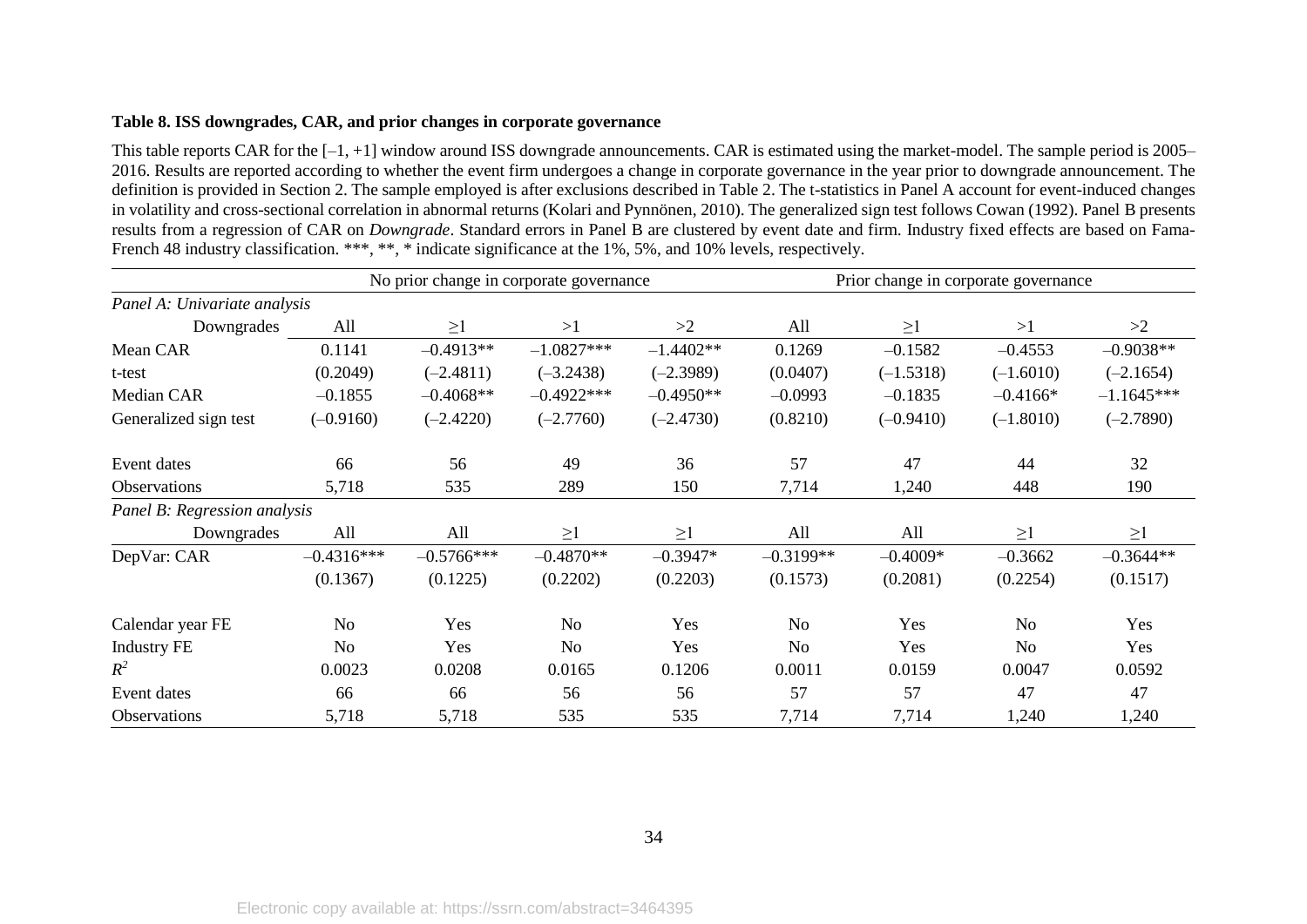#### **Table 9. ISS downgrades, CAR, and information content**

This table reports the regression of CAR for the  $[-1, +1]$  window around ISS downgrade announcements on proxies for information content. CAR is estimated using the market-model. The sample period is 2013–2016. *Public content* is the monthly change in the number of governance inputs for which a firm meets the ISS criteria. *Weighted content* is the fitted value of the regression of monthly rating change on the monthly changes in individual governance inputs. *Discretionary content* is the residual from this regression. The sample employed is after exclusions in Table 2. Standard errors are clustered by event date and firm. Industry effects are based on Fama-French 48 industry classification. \*\*\*, \*\*, \* indicate significance at the 1%, 5%, and 10% levels, respectively.

|                       | (1)            | (2)          |
|-----------------------|----------------|--------------|
| Public content        | $-0.0550$      | $-0.1023**$  |
|                       | (0.0484)       | (0.0465)     |
| Weighted content      | 0.1623         | 0.0297       |
|                       | (0.1949)       | (0.2007)     |
| Discretionary content | $-0.5077***$   | $-0.5190***$ |
|                       | (0.1422)       | (0.1778)     |
| Calendar year FE      | N <sub>o</sub> | Yes          |
| <b>Industry FE</b>    | N <sub>o</sub> | Yes          |
| $R^2$                 | 0.0125         | 0.0694       |
| Event dates           | 29             | 29           |
| <b>Observations</b>   | 1,360          | 1,360        |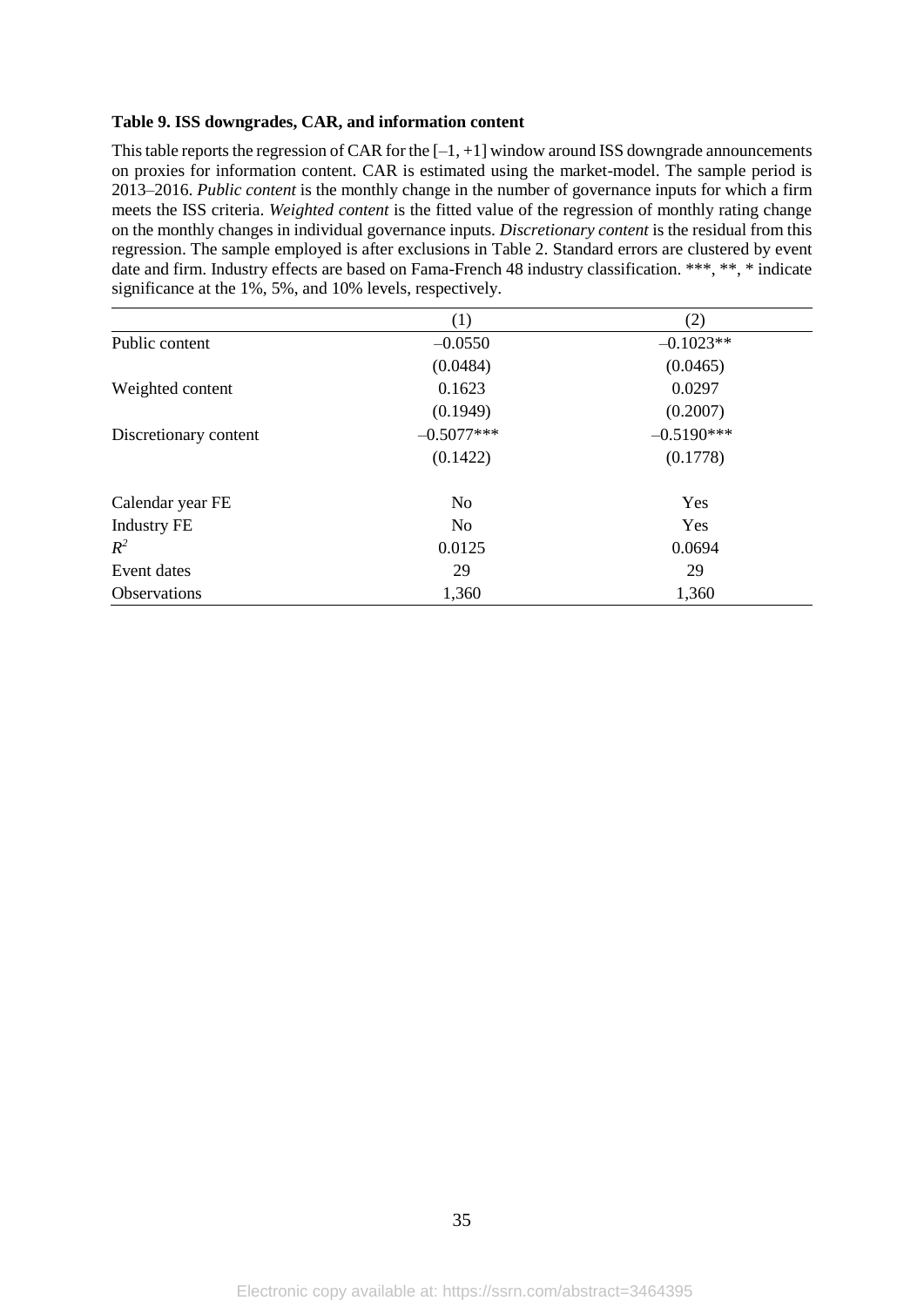# **APPENDIX**

| Table A1. Examples of institutional shareholders using ISS ratings to monitor boards |  |
|--------------------------------------------------------------------------------------|--|
|                                                                                      |  |

| Letter from Groveland<br>Capital to the board<br>of Biglari Holdings<br>(01/22/2015)                             | "We believe that good corporate governance practices can drive<br>significant value to all shareholders, as well as accrue to the benefit of<br>management over the long-term. In this regard, we are concerned that<br>board practices of Biglari Holdings Inc. have ranked at the bottom of the<br>possible range of the ISS Governance Quickscore, and that ISS has<br>commented repeatedly on the outsized CEO compensation not being in<br>alignment with company performance. So, we are proposing a corporate<br>governance reform plan to the Board of Directors. Specifically, we<br>believe the Board should implement the following actions as soon as<br>possible."                                                                                                                                                                                                                                                                                                                                                               |
|------------------------------------------------------------------------------------------------------------------|-----------------------------------------------------------------------------------------------------------------------------------------------------------------------------------------------------------------------------------------------------------------------------------------------------------------------------------------------------------------------------------------------------------------------------------------------------------------------------------------------------------------------------------------------------------------------------------------------------------------------------------------------------------------------------------------------------------------------------------------------------------------------------------------------------------------------------------------------------------------------------------------------------------------------------------------------------------------------------------------------------------------------------------------------|
| Letter from Mustang<br>Capital to the<br>shareholders<br>of Furmanite<br>(03/23/2015)                            | "Over the last few years we have grown increasingly concerned and<br>frustrated by what we believe to be the current Board of Directors' many<br>failures. The Board has not held management accountable for failing to<br>meet earnings and revenue guidance by an alarmingly large margin in<br>each of the last two years. It has failed to reward stockholders for their<br>patience during the multi-year "Orange Way" turnaround. It failed to<br>establish an effective incentive plan. It failed to have a management<br>succession plan in place. And it has failed to improve egregious<br>governance and compensation practices. We believe that these factors<br>have caused Furmanite to persistently underperform its only publicly<br>traded peer, Team, IncIn its 2014 report, ISS gave Furmanite a<br>governance Quickscore of 9 overall and 10 in its shareholder rights<br>category, indicating the highest levels of concern and governance risk.<br>We feel ISS's lack of support for the current Board speaks volumes." |
| Letter from Lone Star<br>Value to the<br>shareholders of Enzo<br>Biochem (12/22/2015)                            | "We believe change at Enzo is warranted and necessary as a result of:<br>Poor corporate governance and disregard for shareholder rights:ISS has<br>given Enzo a corporate governance Quickscore rating of 10, which is the<br>worst possible corporate governance rating that a company can receive<br>by ISSIn LSV's conversations with Enzo's CFO, Barry Weiner, in<br>response to our call for Enzo to hold a shareholder vote to declassify the<br>Board, Mr. Weiner responded that "shareholders don't understand the<br>benefits of a classified board and that shareholders don't have enough<br>information to make a fully informed decision"Mr. Weiner's comments<br>show a blatant lack of respect for shareholders and a paternalistic attitude.<br>Furthermore, when asked about Enzo's extremely poor ISS score, Mr.<br>Weiner exclaimed it was because "Enzo does not subscribe to or pay<br>for ISS' services"demonstrating the Company's flippancy toward its<br>shareholder-unfriendly corporate governance policies."      |
| <b>Marathon Partners</b><br>Calls for Change at<br><b>OnDeck</b> (Dow Jones<br>Institutional News,<br>04/13/2017 | "Marathon Partners is also disappointed with OnDeck's corporate<br>governance and executive compensation practices, as exemplified<br>by ISS's Governance Quickscore of 10 - indicating the highest level of<br>concern - at the 2016 Annual Meeting."                                                                                                                                                                                                                                                                                                                                                                                                                                                                                                                                                                                                                                                                                                                                                                                        |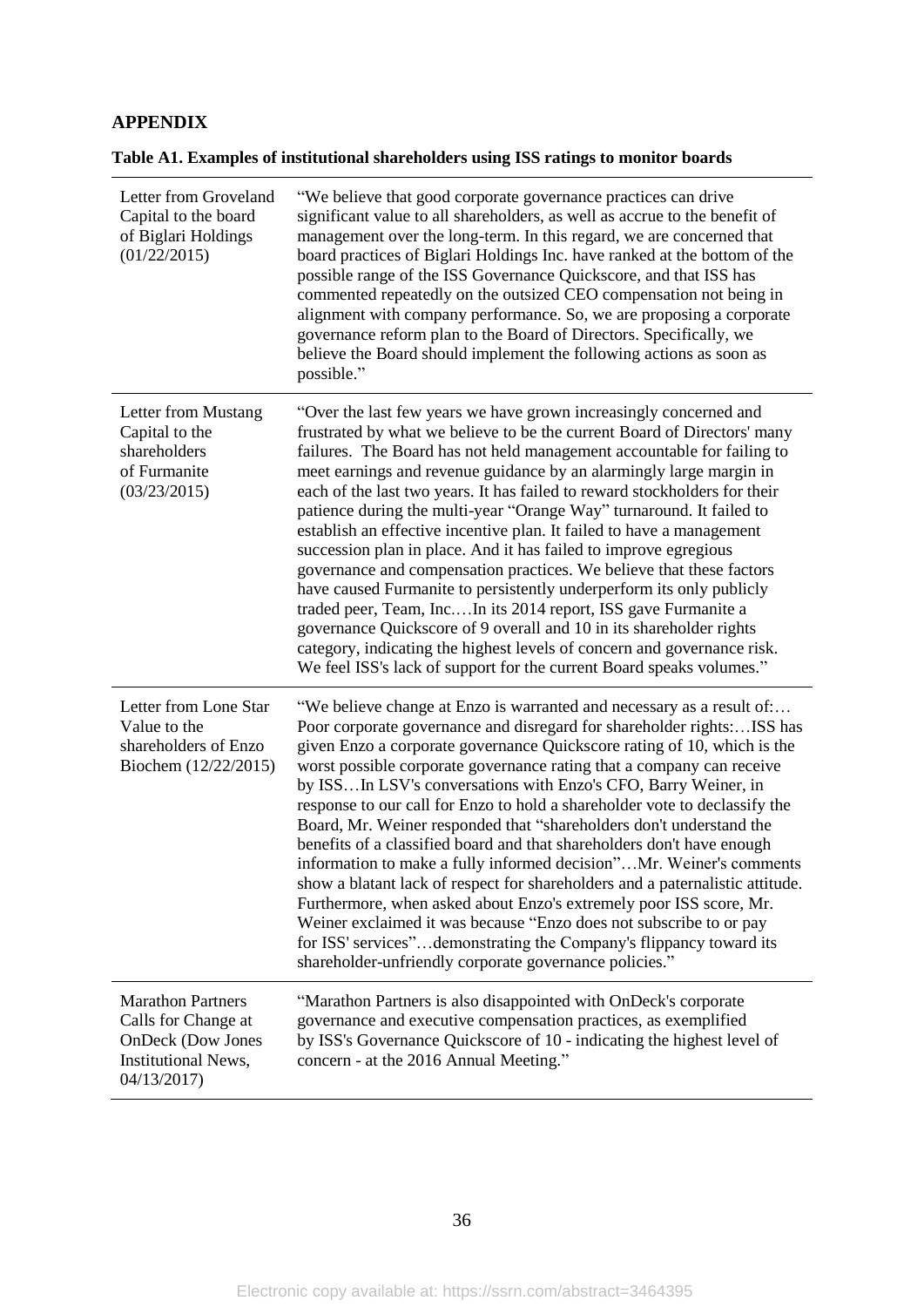# **Table A2. Replication of DGL: descriptive statistics**

|                     |            | Our sample |            |            | DGL sample   |              |              |              |
|---------------------|------------|------------|------------|------------|--------------|--------------|--------------|--------------|
|                     | <b>AGR</b> | <b>CGQ</b> | <b>GMI</b> | <b>TCL</b> | <b>AGR</b>   | <b>CGO</b>   | <b>GMI</b>   | TCL          |
| Mean                | $-0.13$    | 0.12       | 0.04       | $-0.11$    | $-0.13$      | 0.15         | 0.04         | $-0.19$      |
| Standard deviation  | 11.22      | 6.45       | 2.51       | 1.19       | 11.02        | 7.70         | 2.43         | 1.19         |
| 10th percentile     | $-13.00$   | $-3.70$    | $-0.50$    | $-1.00$    | $-13.00$     | $-4.29$      | $-0.50$      | $-1.00$      |
| 25th percentile     | $-6.00$    | $-1.20$    | $-0.50$    | $-1.00$    | $-6.00$      | $-1.30$      | $-0.50$      | $-1.00$      |
| 50th percentile     | 1.00       | $-0.40$    | 0.50       | $-1.00$    | 1.00         | $-0.40$      | 0.50         | $-1.00$      |
| 75th percentile     | 6.00       | 0.30       | 0.50       | 1.00       | 6.00         | 0.42         | 0.50         | 1.00         |
| 90th percentile     | 13.00      | 3.26       | 1.00       | 1.00       | 13.00        | 4.57         | 1.00         | 1.00         |
| <b>Observations</b> | 53,608     | 45,602     | 2,961      | 3,927      | Not reported | Not reported | Not reported | Not reported |

This table reports descriptive statistics for the rating changes employed in our replication sample and for the DGL sample.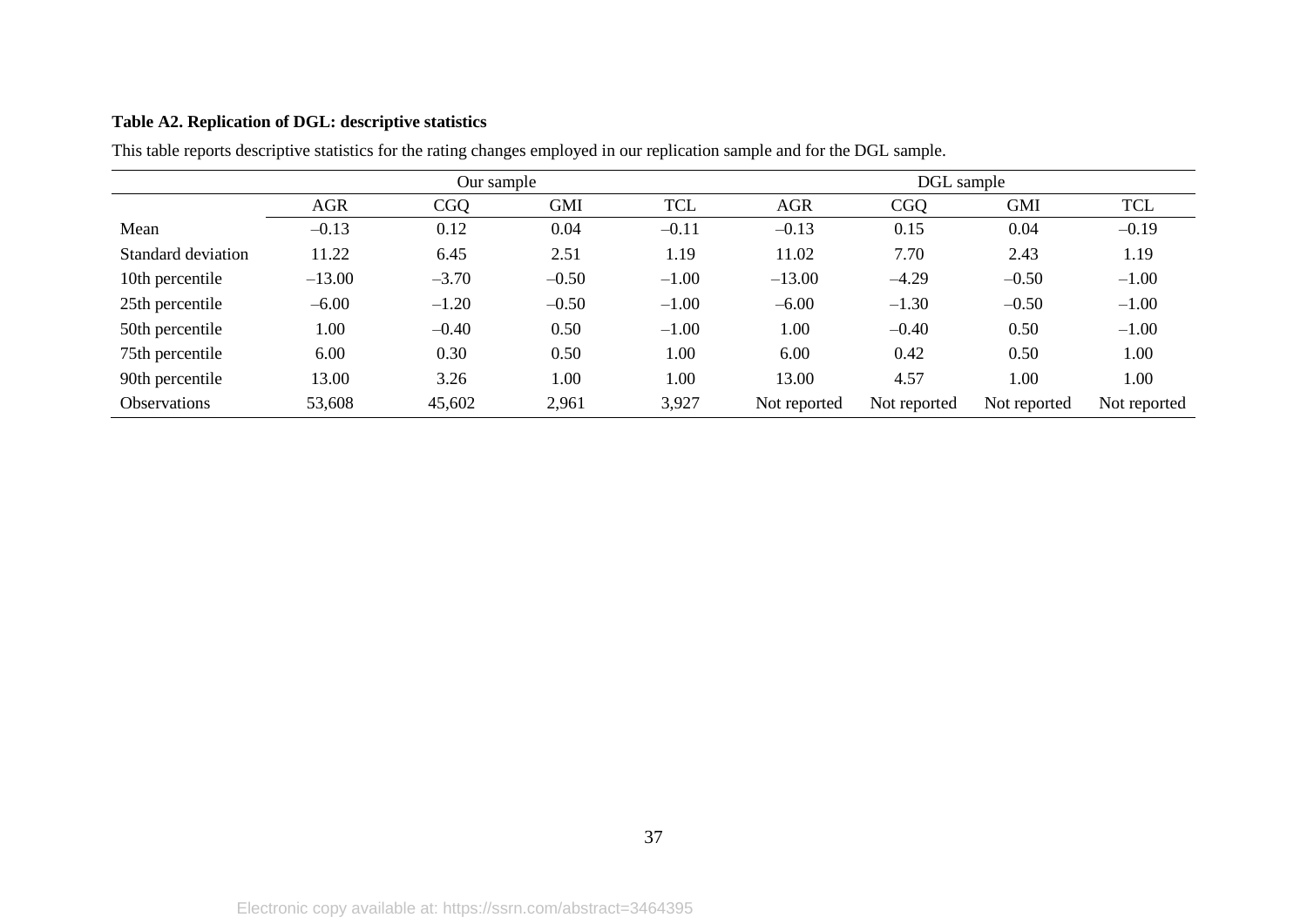# **Table A3. Replication of DGL: results for alternative event windows**

This table replicates the analysis of DGL. We report regressions of CAR on *Rating change* which comprises positive values for upgrades and negative values for downgrades. We examine two additional windows around the announcement as in DGL: the 5-day window  $[-2, +2]$  and the window from the prior rating until the current one [prior rating, +1]. The sample period is 2002–2007. The sample employed is before exclusions in Table 2. Standard errors are clustered by event date. \*\*\*, \*\*, \* indicate significance at the 1%, 5%, and 10% levels, respectively.

|                                                 | Our analysis |            |            |             | DGL analysis           |                        |                        |                        |
|-------------------------------------------------|--------------|------------|------------|-------------|------------------------|------------------------|------------------------|------------------------|
|                                                 | <b>AGR</b>   | <b>CGQ</b> | <b>GMI</b> | <b>TCL</b>  | <b>AGR</b>             | <b>CGO</b>             | <b>GMI</b>             | <b>TCL</b>             |
|                                                 | (1)          | (2)        | (3)        | (4)         | (5)                    | (6)                    | (7)                    | (8)                    |
| DepVar: CAR market-adjusted $[-2, +2]$          | 0.0037       | 0.0029     | $-0.0055$  | $0.3064***$ | 0.0048                 | 0.0050                 | $-0.0150$              | $0.3328***$            |
|                                                 | (0.0028)     | (0.0063)   | (0.0124)   | (0.1146)    | (0.0032)               | (0.0038)               | (0.0114)               | (0.1190)               |
| DepVar: CAR size-adjusted $[-2, +2]$            | 0.0037       | 0.0029     | 0.0077     | $0.2634***$ | 0.0044                 | 0.0051                 | 0.0003                 | $0.3173***$            |
|                                                 | (0.0028)     | (0.0055)   | (0.0205)   | (0.0962)    | (0.0032)               | (0.0042)               | (0.0126)               | (0.1096)               |
| DepVar: CAR market-adjusted [prior rating, +1]  | 0.0166       | $-0.0118$  | 0.0868     | $-0.1978$   | 0.0287                 | $-0.0182$              | $-0.0910$              | $-0.3846$              |
|                                                 | (0.0121)     | (0.0112)   | (0.1315)   | (0.4966)    | (0.0154)               | (0.0108)               | (0.1118)               | (0.7423)               |
| DepVar: CAR size-adjusted [prior rating, $+1$ ] | 0.0188       | $-0.0075$  | $-0.1174$  | $-0.8061$   | $0.0307**$             | $-0.0013$              | $-0.0644$              | 0.1303                 |
|                                                 | (0.0118)     | (0.0355)   | (0.1330)   | (0.6010)    | (0.0144)               | (0.0110)               | (0.0983)               | (0.5173)               |
| Event dates                                     | 724          | 19         | 8          | 195         | 668                    | 18                     | 8                      | 206                    |
| <b>Observations</b>                             | 52,927       | 45,476     | 2,961      | 3,927       | <b>Not</b><br>reported | <b>Not</b><br>reported | <b>Not</b><br>reported | <b>Not</b><br>reported |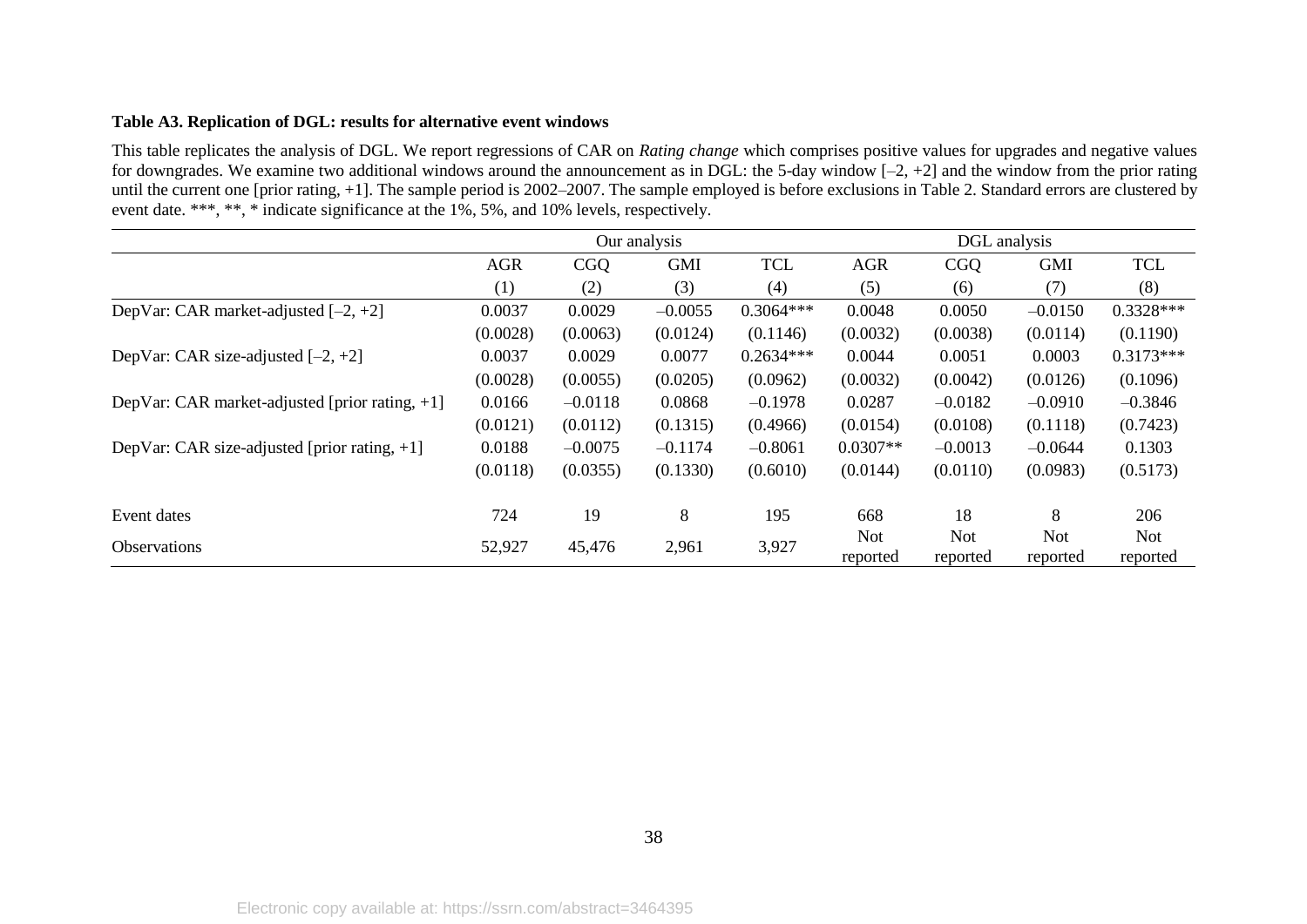# **Table A4. Replication of DGL: AGR upgrades and downgrades by risk category**

This table reports regressions of CAR for the  $[-1, +1]$  window around rating change announcements on *Upgrade* for the upgrade sample and on *Downgrade* for the downgrade sample. The sample of ratings employed is after exclusions in Table 2. We select only AGR changes that cause a change from one AGR risk category to another. The four categories are: *Very Aggressive* (bottom 10%), *Aggressive* (next 25%), *Average* (next 50%) and *Conservative* (top 15%). Standard errors are clustered by event date and firm. \*\*\*, \*\*, \* indicate significance at the 1%, 5%, and 10% levels, respectively.

|                                 | Upgrades | Downgrades  |
|---------------------------------|----------|-------------|
|                                 | (1)      | (2)         |
| DepVar: CAR market-adjusted     | 0.0241   | $-0.0179$   |
|                                 | (0.0263) | (0.0115)    |
| DepVar: CAR size-adjusted       | 0.0210   | $-0.0138$   |
|                                 | (0.0238) | (0.0119)    |
| DepVar: CAR market-model        | 0.0177   | $-0.0209**$ |
|                                 | (0.0247) | (0.0106)    |
| DepVar: CAR Fama-French-Carhart | 0.0069   | $-0.0213*$  |
|                                 | (0.0241) | (0.0120)    |
| Event dates                     | 43       | 45          |
| <b>Observations</b>             | 584      | 639         |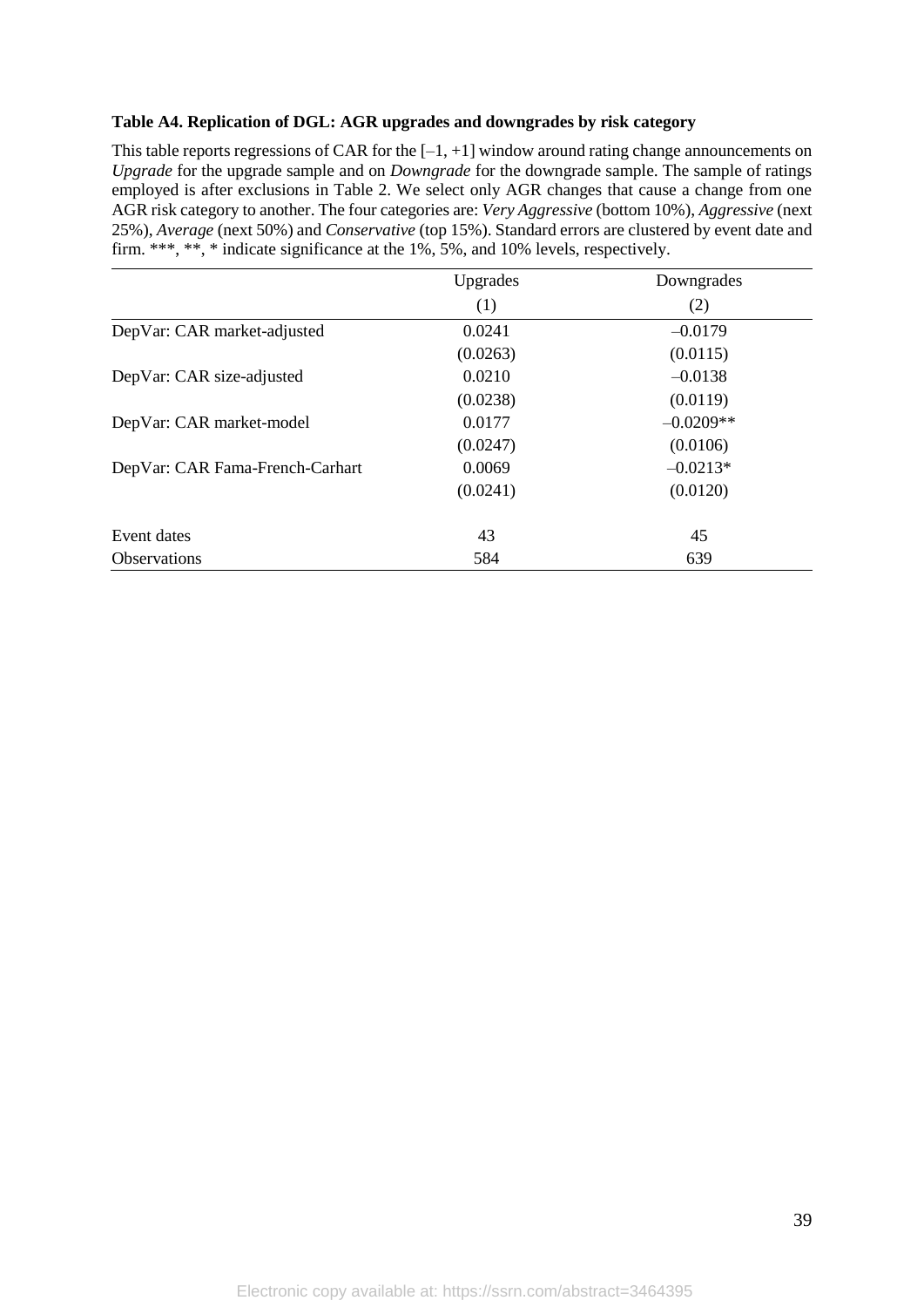#### **Table A5. ISS downgrades, CAR, and closeness to proxy season**

This table reports CAR for the [–1, +1] window around ISS downgrade announcements. CAR is estimated using the market-model for 2005–2016. Results are reported according to whether the downgrade occurs in the quarter prior to proxy season, or prior to this quarter but since the last proxy season. The sample employed is after exclusions described in Table 2. The t-statistics in Panel A account for event-induced changes in volatility and cross-sectional correlation in abnormal returns (Kolari and Pynnönen, 2010). The generalized sign test follows Cowan (1992). Panel B presents results from a regression of CAR on *Downgrade*. Standard errors in Panel B are clustered by event date and firm. Industry fixed effects are based on Fama-French 48 industry classification. \*\*\*, \*\*, \* indicate significance at the 1%, 5%, and 10% levels, respectively.

| >1 quarter before the proxy season |                |              |                |              |                | $\leq$ 1 quarter before the proxy season |                |             |
|------------------------------------|----------------|--------------|----------------|--------------|----------------|------------------------------------------|----------------|-------------|
| Panel A: Univariate analysis       |                |              |                |              |                |                                          |                |             |
| Downgrades                         | All            | $\geq$ 1     | >1             | >2           | All            | $\geq$ 1                                 | >1             | >2          |
| Mean CAR                           | 0.0733         | $-0.2894**$  | $-0.6697***$   | $-1.1235***$ | 0.2687         | $-0.1095$                                | $-0.9048**$    | $-1.3035**$ |
| t-test                             | (0.0306)       | $(-2.3635)$  | $(-2.6309)$    | $(-2.6206)$  | (0.2628)       | $(-0.8469)$                              | $(-2.2635)$    | $(-2.0804)$ |
| Median CAR                         | $-0.1234$      | $-0.2418**$  | $-0.4066**$    | $-0.6830***$ | $-0.1591$      | $-0.2760$                                | $-0.6270*$     | $-1.0539**$ |
| Generalized sign test              | (0.3490)       | $(-1.9890)$  | $(-2.4280)$    | $(-3.1640)$  | $(-0.3510)$    | $(-1.1750)$                              | $(-1.8310)$    | $(-2.0000)$ |
| Event dates                        | 68             | 60           | 57             | 42           | 61             | 39                                       | 26             | 13          |
| Observations                       | 10,122         | 1,471        | 638            | 308          | 3,310          | 304                                      | 99             | 32          |
| Panel B: Regression analysis       |                |              |                |              |                |                                          |                |             |
| Downgrades                         | All            | All          | $\geq$ 1       | $\geq$ 1     | All            | All                                      | $\geq$ 1       | $\geq$ 1    |
| DepVar: CAR                        | $-0.3598***$   | $-0.4220***$ | $-0.4392**$    | $-0.3844***$ | $-0.3395$      | $-0.4639*$                               | $-0.3800$      | $-0.4217$   |
|                                    | (0.1280)       | (0.1531)     | (0.1777)       | (0.1471)     | (0.2252)       | (0.2748)                                 | (0.2914)       | (0.2879)    |
| Calendar year FE                   | N <sub>o</sub> | Yes          | N <sub>o</sub> | Yes          | N <sub>o</sub> | Yes                                      | N <sub>o</sub> | Yes         |
| <b>Industry FE</b>                 | No             | Yes          | No             | Yes          | <b>No</b>      | Yes                                      | N <sub>o</sub> | Yes         |
| $R^2$                              | 0.0016         | 0.0118       | 0.0088         | 0.0678       | 0.0009         | 0.0539                                   | 0.0065         | 0.2253      |
| Event dates                        | 68             | 68           | 60             | 60           | 61             | 61                                       | 39             | 39          |
| Observations                       | 10,122         | 10,122       | 1,471          | 1,471        | 3,310          | 3,310                                    | 304            | 304         |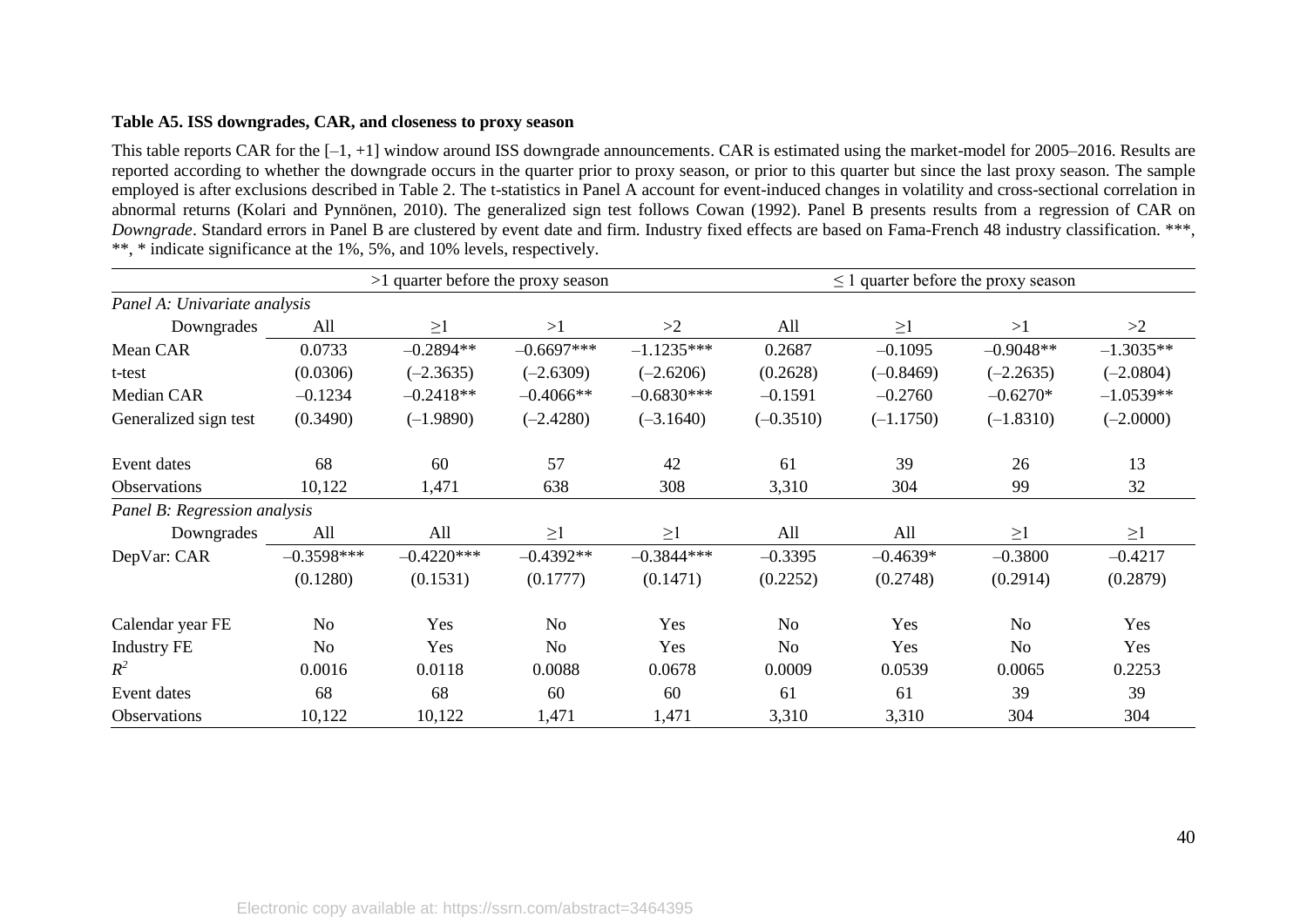#### **Table A6. ISS rating changes, proxy recommendations, and voting outcomes**

This table analyses the relationship between ISS rating changes and subsequent proxy recommendations and voting outcomes. Panel A reports logit regressions where the dependent variable equals one if ISS recommends in favor of a management proposal. Panel B reports Tobit regressions (with bounds at zero and one) where the dependent variable is the numbers of votes for a management proposal divided by the sum of votes for, against, and abstentions. The independent variable is *Upgrade* for the upgrade sample and *Downgrade* for the downgrade sample. Standard errors are clustered by firm. \*\*\*, \*\*, \* indicate significance at the 1%, 5%, and 10% levels, respectively.

|                                                                                           | Upgrades    | Downgrades   |
|-------------------------------------------------------------------------------------------|-------------|--------------|
|                                                                                           | (1)         | (2)          |
| Panel A: Dependent variable: proxy recommendation in favor of management = 1, 0 otherwise |             |              |
| Upgrade                                                                                   | $0.1737***$ |              |
|                                                                                           | (0.0389)    |              |
| Downgrade                                                                                 |             | $-0.0626**$  |
|                                                                                           |             | (0.0288)     |
| Marginal effect of rating change                                                          | 0.0126      | $-0.0065$    |
| <b>Observations</b>                                                                       | 36,133      | 30,235       |
| Panel B: Dependent variable: % of votes for management proposal                           |             |              |
| Upgrade                                                                                   | $0.0021***$ |              |
|                                                                                           | (0.0004)    |              |
| Downgrade                                                                                 |             | $-0.0035***$ |
|                                                                                           |             | (0.0010)     |
| Observations                                                                              | 35,283      | 29,605       |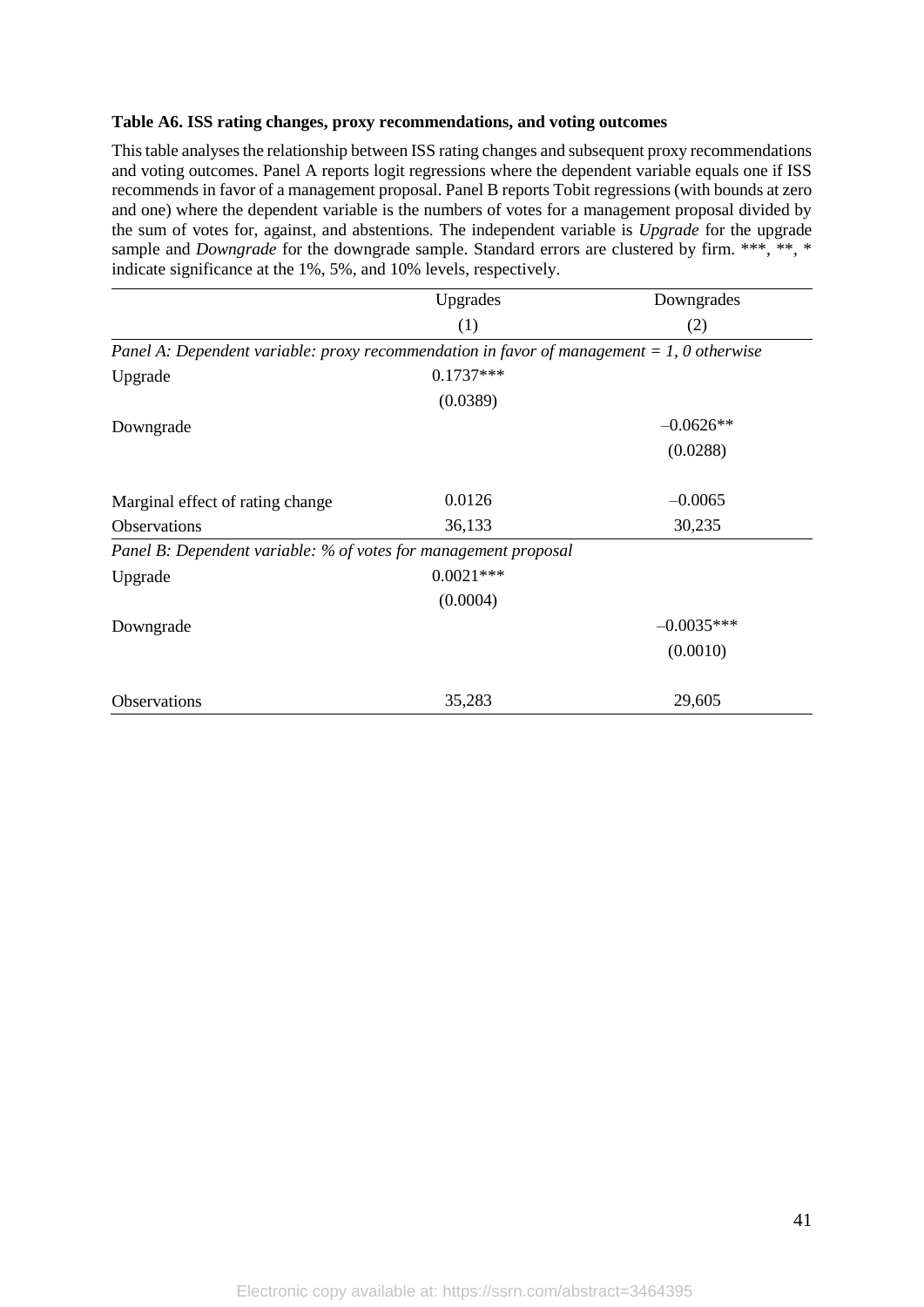# **Table A7. ISS rating changes and CAR: Brown and Warner (1980) standard errors and feasible generalized least squares**

This table reports CAR for the  $[-1, +1]$  window around ISS rating change announcements. CAR is estimated using the market-model. The sample period is 2005–2016. The sample employed is after exclusions described in Table 2. The t-statistics in Panel A are calculated using the crude dependence adjustment test of Brown and Warner (1980) which estimates the standard deviation of CAR from the time series of average abnormal returns in the estimation period (–270, –21). Panel B presents results from a regression of CAR on *Upgrade* for the upgrade sample, and on *Downgrade* for the downgrade sample. Standard errors in Panel B are estimated using feasible generalised least squares which accounts for contemporaneous cross-correlations. Industry fixed effects are based on Fama-French 48 industry classification. \*\*\*, \*\*, \* indicate significance at the 1%, 5%, and 10% levels, respectively.

|                              |                | Upgrades    |                |             |              | Downgrades    |                |              |
|------------------------------|----------------|-------------|----------------|-------------|--------------|---------------|----------------|--------------|
| Panel A: Univariate analysis |                |             |                |             |              |               |                |              |
|                              | All            | $\geq$ 1    | >1             | >2          | All          | $\geq$ 1      | >1             | >2           |
| Mean CAR                     | 0.0109         | $-0.0219$   | 0.0224         | $-0.0400$   | 0.1215       | $-0.2586$     | $-0.7013**$    | $-1.1405**$  |
| t-test                       | (0.1700)       | $(-0.0430)$ | (0.1130)       | $(-0.1490)$ | (0.7650)     | $(-1.0420)$   | $(-2.0830)$    | $(-2.1550)$  |
| # Event dates                | 68             | 65          | 64             | 59          | 69           | 62            | 59             | 44           |
| # Obs.                       | 5,479          | 2,206       | 1,325          | 581         | 13,432       | 1,775         | 737            | 340          |
| Panel B: Regression analysis |                |             |                |             |              |               |                |              |
|                              | All            | All         | $\geq$ 1       | $\geq$ 1    | All          | All           | $\geq$ 1       | $\geq$ 1     |
| DepVar: CAR                  | 0.0012         | 0.0208      | 0.0376         | 0.0356      | $-0.3659***$ | $-0.4708$ *** | $-0.4334***$   | $-0.3778***$ |
|                              | (0.0505)       | (0.0550)    | (0.0806)       | (0.0862)    | (0.0651)     | (0.0795)      | (0.1318)       | (0.1455)     |
| Calendar year FE             | N <sub>o</sub> | Yes         | N <sub>o</sub> | Yes         | No           | Yes           | N <sub>o</sub> | Yes          |
| <b>Industry FE</b>           | N <sub>o</sub> | Yes         | No             | Yes         | No           | Yes           | N <sub>o</sub> | Yes          |
| $R^2$                        | 0.0000         | 0.0193      | 0.0001         | 0.0455      | 0.0022       | 0.0149        | 0.0073         | 0.0573       |
| Event dates                  | 68             | 68          | 65             | 65          | 69           | 69            | 62             | 62           |
| Observations                 | 5,479          | 5,479       | 2,206          | 2,206       | 13,432       | 13,432        | 1,775          | 1,775        |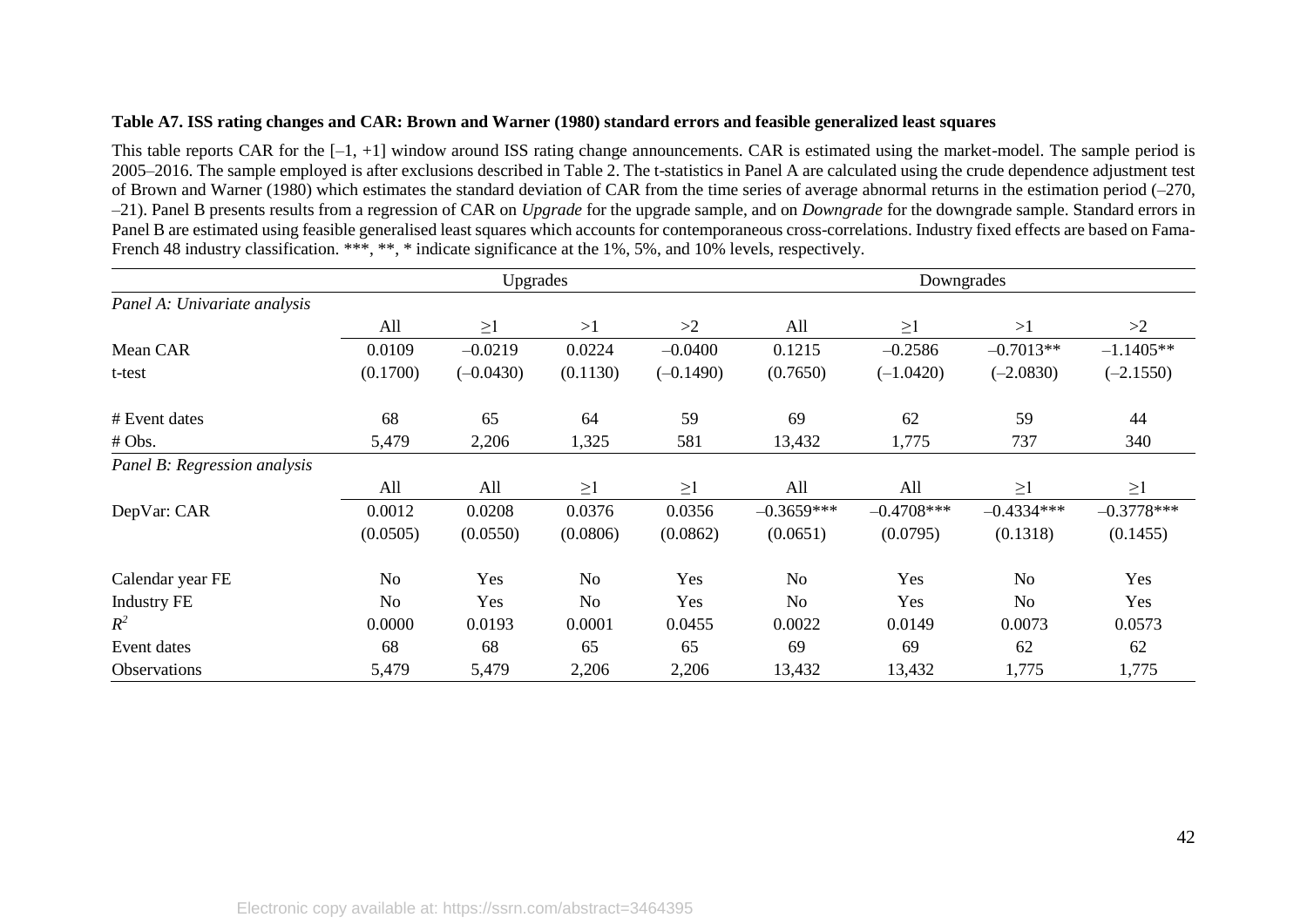## **Table A8. ISS downgrades and CAR during proxy season**

This table reports CAR for the  $[-1, +1]$  window around ISS downgrade announcements made during the proxy season. CAR is estimated using the market-model for 2005–2016. The sample employed is after exclusions (except the proxy season exclusion) described in Table 2. The t-statistics in Panel A account for event-induced changes in volatility and cross-sectional correlation in abnormal returns (Kolari and Pynnönen, 2010). The generalized sign test follows Cowan (1992). Panel B presents results from a regression of CAR on *Downgrade*. Standard errors in Panel B are clustered by event date and firm. Industry fixed effects are based on Fama-French 48 industry classification. \*\*\*, \*\*, \* indicate significance at the 1%, 5%, and 10% levels, respectively.

| Panel A: Univariate analysis |                |             |           |             |
|------------------------------|----------------|-------------|-----------|-------------|
|                              | All            | $\geq$ 1    | >1        | >2          |
| Mean CAR                     | 0.5732         | 0.1322      | 0.3605    | 0.3430      |
| t-test                       | (1.0157)       | $(-0.3386)$ | (0.4184)  | $(-0.2843)$ |
| Median CAR                   | $0.0237*$      | $-0.3127$   | $-0.0871$ | $-0.1872$   |
| Generalized sign test        | (1.7200)       | $(-1.0150)$ | (0.3670)  | (0.1230)    |
| Event dates                  | 61             | 49          | 42        | 33          |
| Observations                 | 1,146          | 392         | 235       | 111         |
| Panel B: Regression analysis |                |             |           |             |
|                              | All            | All         | $\geq$ 1  | $\geq$ 1    |
| DepVar: CAR                  | $-0.1943$      | $-0.1300$   | 0.1048    | $-0.0511$   |
|                              | (0.1878)       | (0.2314)    | (0.3204)  | (0.3361)    |
| Calendar year FE             | N <sub>0</sub> | Yes         | No.       | Yes         |
| <b>Industry FE</b>           | No             | Yes         | No.       | Yes         |
| $R^2$                        | 0.0016         | 0.0932      | 0.0008    | 0.1640      |
| Event dates                  | 61             | 61          | 49        | 49          |
| Observations                 | 1,146          | 1,146       | 392       | 392         |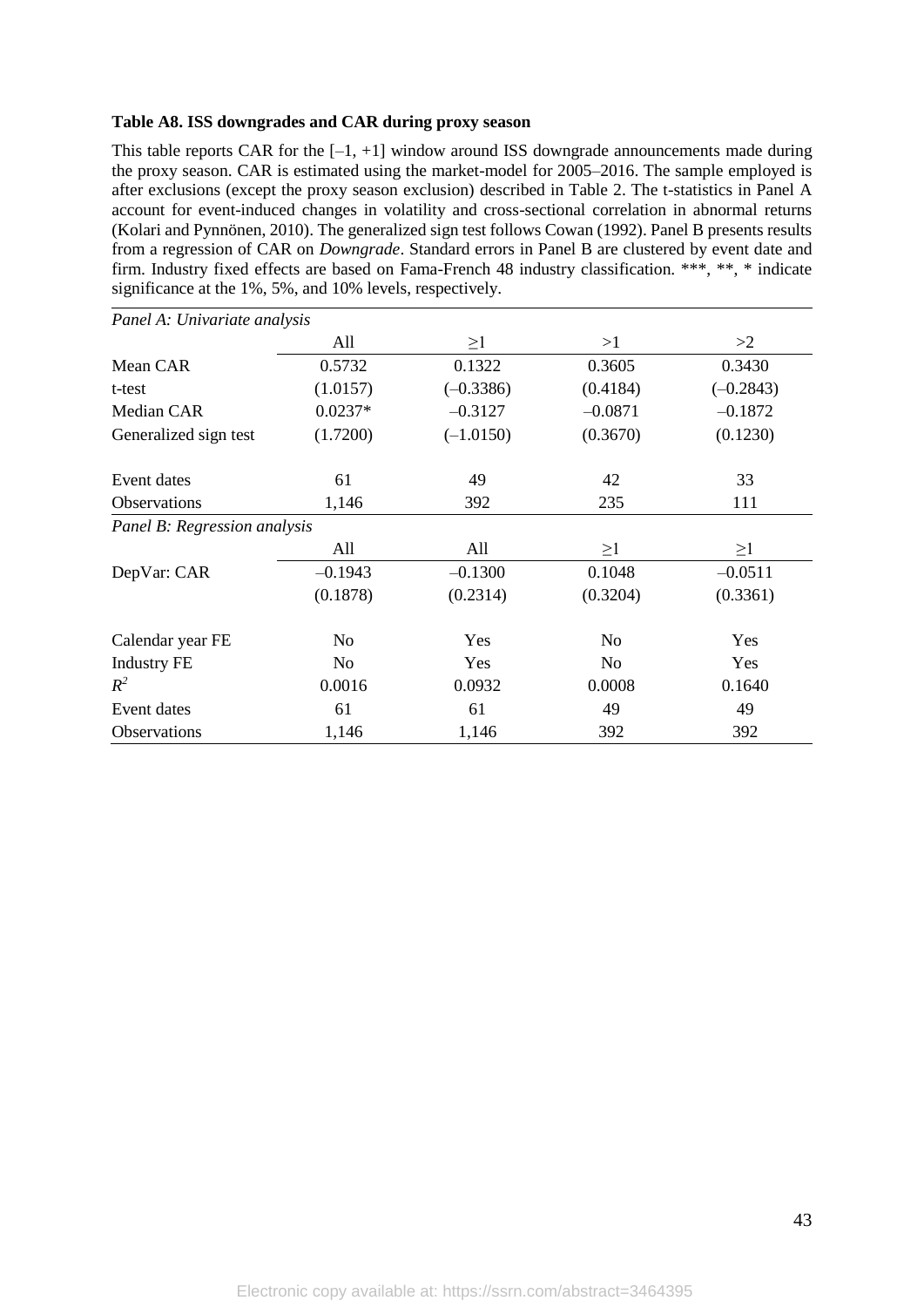#### **Table A9. ISS rating changes and CAR including proxy season observations**

This table reports CAR for the  $[-1, +1]$  window around ISS rating change announcements. CAR is estimated using the market-model. The sample period is 2005–2016. The sample employed is after exclusions (except the proxy season) described in Table 2. The t-statistics in Panel A account for event-induced changes in volatility and cross-sectional correlation in abnormal returns (Kolari and Pynnönen, 2010). The generalized sign test follows Cowan (1992). Panel B presents results from a regression of CAR on *Upgrade* for the upgrade sample, and on *Downgrade* for the downgrade sample. Standard errors in Panel B are clustered by event date and firm. Industry fixed effects are based on Fama-French 48 industry classification. \*\*\*, \*\*, \* indicate significance at the 1%, 5%, and 10% levels, respectively.

|                              | Upgrades    |             |                |             | Downgrades     |              |                |              |
|------------------------------|-------------|-------------|----------------|-------------|----------------|--------------|----------------|--------------|
| Panel A: Univariate analysis |             |             |                |             |                |              |                |              |
|                              | All         | $\geq$ 1    | >1             | >2          | All            | $\geq1$      | >1             | >2           |
| Mean CAR                     | 0.0605      | 0.0576      | 0.1433         | 0.1416      | 0.1570         | $-0.1879**$  | $-0.4446***$   | $-0.7754***$ |
| t-test                       | $(-0.1037)$ | $(-1.0584)$ | $(-0.1351)$    | $(-0.1256)$ | (0.1980)       | $(-2.0769)$  | $(-2.7001)$    | $(-3.0138)$  |
| Median CAR                   | $-0.1254$   | $-0.1065$   | $-0.0970$      | $-0.0585$   | $-0.1212$      | $-0.2649**$  | $-0.3951**$    | $-0.5588***$ |
| Generalized sign test        | (0.2320)    | (0.0310)    | (0.5350)       | (0.7560)    | (0.5830)       | $(-2.3470)$  | $(-2.5550)$    | $(-3.1750)$  |
| Event dates                  | 68          | 65          | 65             | 61          | 69             | 63           | 61             | 50           |
| Observations                 | 6,157       | 2,604       | 1,622          | 730         | 14,578         | 2,167        | 972            | 451          |
| Panel B: Regression analysis |             |             |                |             |                |              |                |              |
|                              | All         | All         | $\geq$ 1       | $\geq$ 1    | All            | All          | $\geq$ 1       | $\geq$ 1     |
| DepVar: CAR                  | 0.0263      | 0.0564      | 0.0670         | 0.0431      | $-0.2867***$   | $-0.3377***$ | $-0.2914*$     | $-0.2768***$ |
|                              | (0.0768)    | (0.0420)    | (0.0689)       | (0.0692)    | (0.0965)       | (0.1151)     | (0.1621)       | (0.0971)     |
| Calendar year FE             | No          | Yes         | N <sub>o</sub> | Yes         | N <sub>o</sub> | Yes          | N <sub>o</sub> | Yes          |
| <b>Industry FE</b>           | No          | Yes         | No             | Yes         | N <sub>o</sub> | Yes          | N <sub>o</sub> | Yes          |
| $R^2$                        | 0.0000      | 0.0112      | 0.0004         | 0.0355      | 0.0011         | 0.0100       | 0.0043         | 0.0234       |
| Event dates                  | 68          | 68          | 65             | 65          | 69             | 69           | 63             | 63           |
| Observations                 | 6,157       | 6,157       | 2,604          | 2,604       | 14,578         | 14,578       | 2,167          | 2,167        |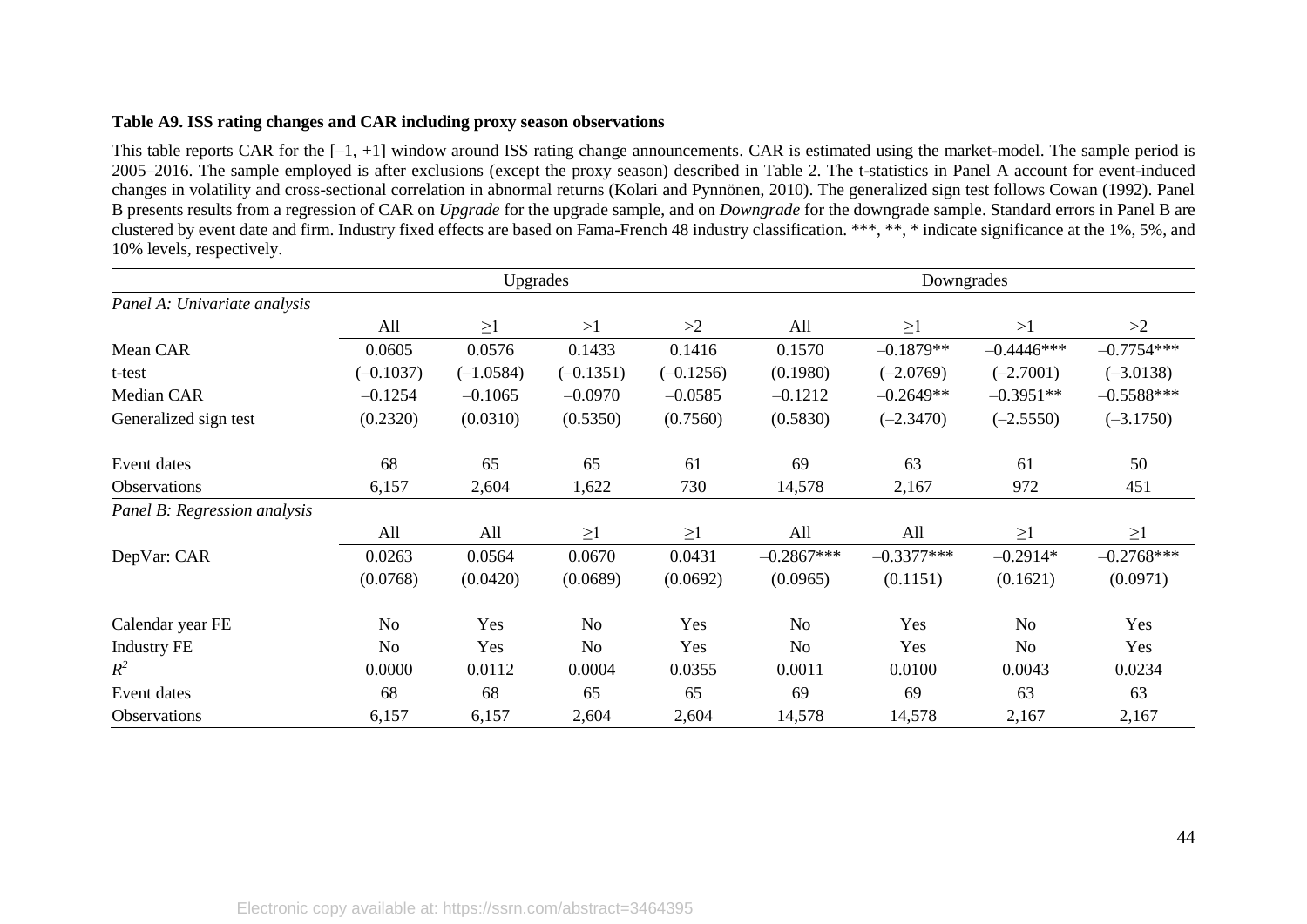#### **Table A10. ISS rating changes and CAR: robustness tests**

This table reports regressions of CAR for the [–1, +1] window around rating change announcements on *Upgrade* for the upgrade sample and on *Downgrade* for the downgrade sample. CAR is estimated using the market-model. The sample period is 2005–2016. Panels (A)-(I) represent the following robustness tests: (A) exclusion decisions in Table 2; (B) event windows; (C) benchmark models; (D) winsorization of CAR; (E) exclusion of the financial crisis (August 2008– March 2009); (F) inclusion of firm fixed effects; (G) separation of CGQ index and QS; (H) replacement of CGQ Index by CGQ Industry (i.e., results reported for changes in CGQ Industry and QS); (I) exclusion of CGQ Index changes announced after February 2010. Standard errors are clustered by event date and firm. \*\*\*, \*\*, \* indicate significance at the 1%, 5%, and 10% levels, respectively.

|                                                                           | Upgrades              |        |        | Downgrades            |        |        |
|---------------------------------------------------------------------------|-----------------------|--------|--------|-----------------------|--------|--------|
|                                                                           | Upgrade coefficient   | # Obs. | $R^2$  | Downgrade coefficient | # Obs. | $R^2$  |
| Panel A: Exclusion                                                        |                       |        |        |                       |        |        |
| All rating changes before exclusions                                      | (0.0476)<br>0.0166    | 23,465 | 0.0000 | $-0.1677**$ (0.0669)  | 54,675 | 0.0005 |
| All rating changes less M&A                                               | (0.0478)<br>0.0053    | 22,322 | 0.0000 | $-0.1715**$ (0.0676)  | 52,144 | 0.0005 |
| All rating changes less earnings                                          | 0.0083<br>(0.0484)    | 22,548 | 0.0000 | $-0.1795***$ (0.0686) | 51,580 | 0.0006 |
| All rating changes less dividends                                         | 0.0114<br>(0.0527)    | 20,628 | 0.0000 | $-0.1827**$ (0.0735)  | 49,275 | 0.0005 |
| All rating changes less analyst recommendations                           | $-0.0117$<br>(0.0506) | 17,203 | 0.0000 | $-0.1914***(0.0684)$  | 40,448 | 0.0006 |
| All rating changes less analyst forecasts                                 | 0.0352<br>(0.0772)    | 10,935 | 0.0000 | $-0.2231***(0.0794)$  | 27,616 | 0.0005 |
| All rating changes less changes in credit ratings                         | 0.0164<br>(0.0482)    | 23,354 | 0.0000 | $-0.1697**$ (0.0663)  | 54,397 | 0.0005 |
| All rating changes less management changes                                | 0.0172<br>(0.0465)    | 22,691 | 0.0000 | $-0.1670**$ (0.0674)  | 53,199 | 0.0005 |
| All rating changes less board changes                                     | 0.0219<br>(0.0479)    | 22,533 | 0.0000 | $-0.1598**$ (0.0685)  | 52,626 | 0.0005 |
| All rating changes less stock price $<$ \$1                               | 0.0252<br>(0.0446)    | 22,910 | 0.0000 | $-0.1655**$ (0.0659)  | 53,374 | 0.0006 |
| All rating changes less rating change in prior 30 days                    | 0.0055<br>(0.0527)    | 17,829 | 0.0000 | $-0.2029***(0.0767)$  | 38,020 | 0.0008 |
| All rating changes less proxy seasons                                     | $-0.0143$<br>(0.0605) | 18,729 | 0.0000 | $-0.2152**$ (0.0843)  | 48,724 | 0.0007 |
| All rating changes after exclusions except M&A                            | 0.0005<br>(0.0867)    | 5,624  | 0.0000 | $-0.3679***(0.1199)$  | 13,781 | 0.0016 |
| All rating changes after exclusions except earnings                       | 0.0008<br>(0.0878)    | 5,528  | 0.0000 | $-0.3595***(0.1186)$  | 13,563 | 0.0015 |
| All rating changes after exclusions except dividends                      | $-0.0230$<br>(0.0836) | 5,891  | 0.0000 | $-0.3553***(0.1099)$  | 14,285 | 0.0015 |
| All rating changes after exclusions except analyst recommendations        | $-0.0397$<br>(0.0886) | 5,831  | 0.0001 | $-0.3480***(0.1129)$  | 14,352 | 0.0015 |
| All rating changes after exclusions except analyst forecasts              | $-0.0219$<br>(0.0679) | 8,134  | 0.0000 | $-0.2993***(0.1101)$  | 19,364 | 0.0014 |
| All rating changes after exclusions except changes in credit ratings      | $-0.0006$ $(0.0874)$  | 5,486  | 0.0000 | $-0.3565***(0.1182)$  | 13,465 | 0.0015 |
| All rating changes after exclusions except management changes             | 0.0109<br>(0.0894)    | 5,585  | 0.0000 | $-0.3692***(0.1177)$  | 13,617 | 0.0016 |
| All rating changes after exclusions except board changes                  | 0.0003<br>(0.0878)    | 5,599  | 0.0000 | $-0.3699***(0.1194)$  | 13,720 | 0.0016 |
| All rating changes after exclusions except stock price $<$ \$1            | 0.0383<br>(0.1060)    | 5,802  | 0.0000 | $-0.3470***(0.1178)$  | 14,199 | 0.0012 |
| All rating changes after exclusions except rating change in prior 30 days | 0.0243<br>(0.0779)    | 7,459  | 0.0000 | $-0.3119***(0.0998)$  | 20,020 | 0.0010 |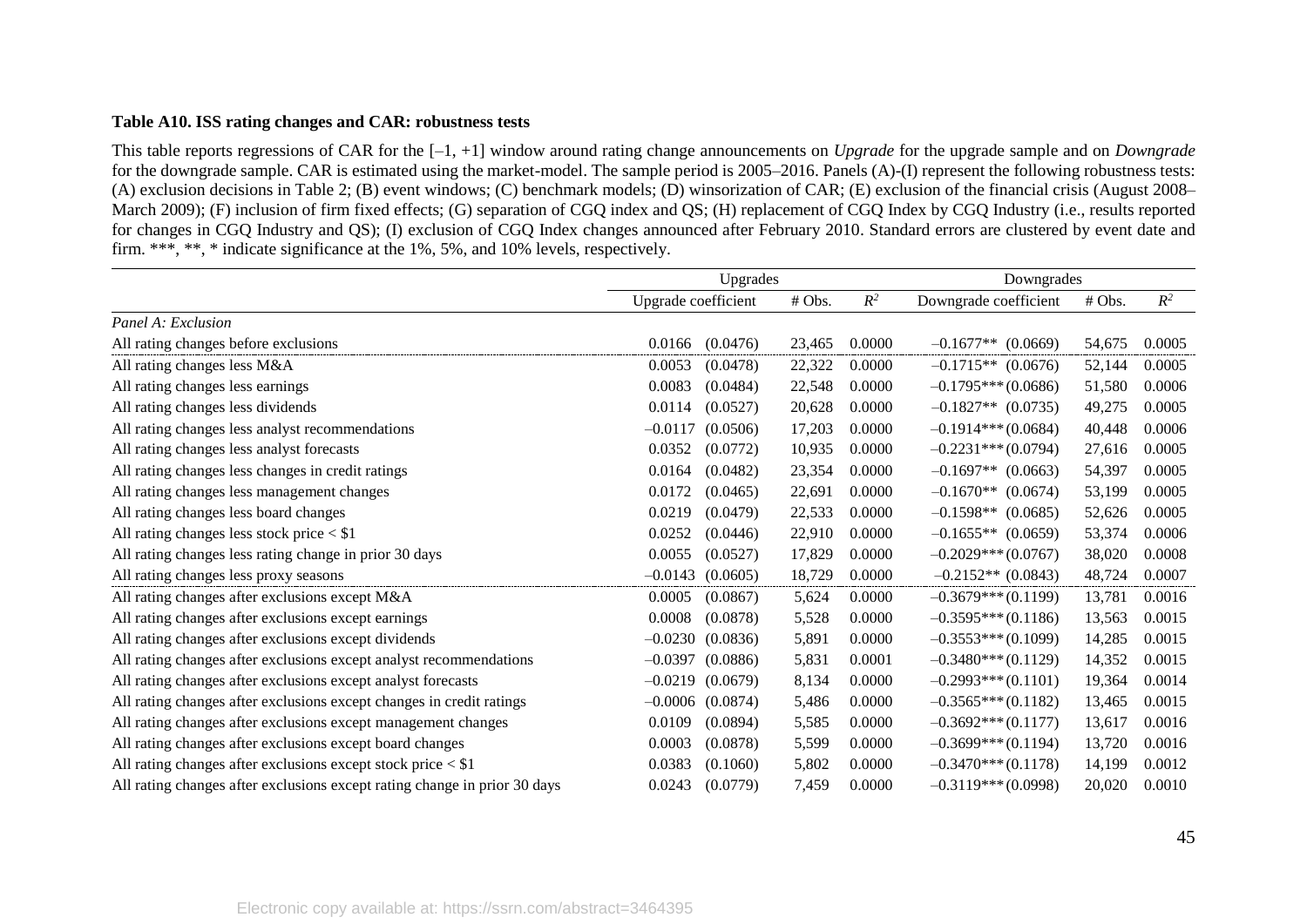| All rating changes after exclusions except proxy seasons         | 0.0263    | (0.0768)             | 6,157  | 0.0000 | $-0.2867***(0.0965)$ | 14,578 | 0.0011 |
|------------------------------------------------------------------|-----------|----------------------|--------|--------|----------------------|--------|--------|
| All rating changes after exclusions                              | 0.0012    | (0.0876)             | 5,479  | 0.0000 | $-0.3659***(0.1193)$ | 13,432 | 0.0016 |
| Panel B: Event window                                            |           |                      |        |        |                      |        |        |
| $[-2, +2]$                                                       | 0.0134    | (0.1140)             | 5,479  | 0.0000 | $-0.5574***(0.1429)$ | 13,432 | 0.0023 |
| Panel C: Benchmark models for 3-day CAR                          |           |                      |        |        |                      |        |        |
| Market-model                                                     | 0.0012    | (0.0876)             | 5,479  | 0.0000 | $-0.3659***(0.1193)$ | 13,432 | 0.0016 |
| Market-adjusted                                                  | $-0.0070$ | (0.0796)             | 5,479  | 0.0000 | $-0.3492***(0.1321)$ | 13,432 | 0.0014 |
| Size-adjusted                                                    | 0.0233    | (0.0717)             | 5,479  | 0.0000 | $-0.2497**$ (0.1100) | 13,432 | 0.0007 |
| Fama-French-Carhart four-factor model                            | 0.0094    | (0.0692)             | 5,479  | 0.0000 | $-0.2770**$ (0.1103) | 13,432 | 0.0009 |
| Panel D: Winsorization of 3-day CAR                              |           |                      |        |        |                      |        |        |
| Market-model                                                     | 0.0120    | (0.0778)             | 5,479  | 0.0000 | $-0.3210***(0.0923)$ | 13,432 | 0.0019 |
| Market-adjusted                                                  |           | $0.0042$ $(0.0713)$  | 5,479  | 0.0000 | $-0.3141***(0.1090)$ | 13,432 | 0.0017 |
| Size-adjusted                                                    | 0.0507    | (0.0633)             | 5,479  | 0.0001 | $-0.2050**$ (0.0956) | 13,432 | 0.0008 |
| Fama-French-Carhart four-factor model                            | 0.0261    | (0.0641)             | 5,479  | 0.0000 | $-0.2094***(0.0808)$ | 13,432 | 0.0011 |
| Panel E: Excluding the financial crisis (August 2008–March 2009) |           |                      |        |        |                      |        |        |
| All rating changes before exclusions                             |           | $-0.0153$ $(0.0379)$ | 21,691 | 0.0000 | $-0.1512***(0.0625)$ | 52,273 | 0.0005 |
| All rating changes after exclusions                              |           | $-0.0088$ $(0.0570)$ | 4,846  | 0.0000 | $-0.2952***(0.1152)$ | 12,851 | 0.0012 |
| Panel F: Firm fixed effects                                      |           |                      |        |        |                      |        |        |
| All rating changes before exclusions                             |           | $0.0558$ $(0.0350)$  | 23,465 | 0.0055 | $-0.0886***(0.0424)$ | 54,675 | 0.0040 |
| All rating changes after exclusions                              |           | $0.0076$ $(0.0860)$  | 5,479  | 0.0000 | $-0.4973***(0.0792)$ | 13,432 | 0.0016 |
| Panel G: Results for CGQ Index and QS separately                 |           |                      |        |        |                      |        |        |
| CGQ Index changes after exclusions                               | 0.0581    | (0.1060)             | 4,118  | 0.0001 | $-0.4576**$ (0.1829) | 12,072 | 0.0012 |
| QS changes after exclusions                                      |           | $-0.0403$ $(0.0746)$ | 1,361  | 0.0001 | $-0.4211***(0.1236)$ | 1,360  | 0.0098 |
| Panel H: CGQ Industry rather than CGQ Index                      |           |                      |        |        |                      |        |        |
| All rating changes before exclusions                             |           | $-0.0154$ (0.0564)   | 23,465 | 0.0000 | $-0.1649***(0.0772)$ | 54,675 | 0.0004 |
| All rating changes after exclusions                              | 0.0245    | (0.1003)             | 5,479  | 0.0000 | $-0.3496***(0.1204)$ | 13,432 | 0.0012 |
| Panel I: Excluding CGQ changes after February 2010               |           |                      |        |        |                      |        |        |
| All rating changes before exclusions                             | 0.0024    | (0.0497)             | 22,511 | 0.0000 | $-0.1781***(0.0673)$ | 52,839 | 0.0006 |
| All rating changes after exclusions                              |           | $-0.0157$ (0.0893)   | 5,253  | 0.0000 | $-0.4048***(0.1175)$ | 12,975 | 0.0019 |